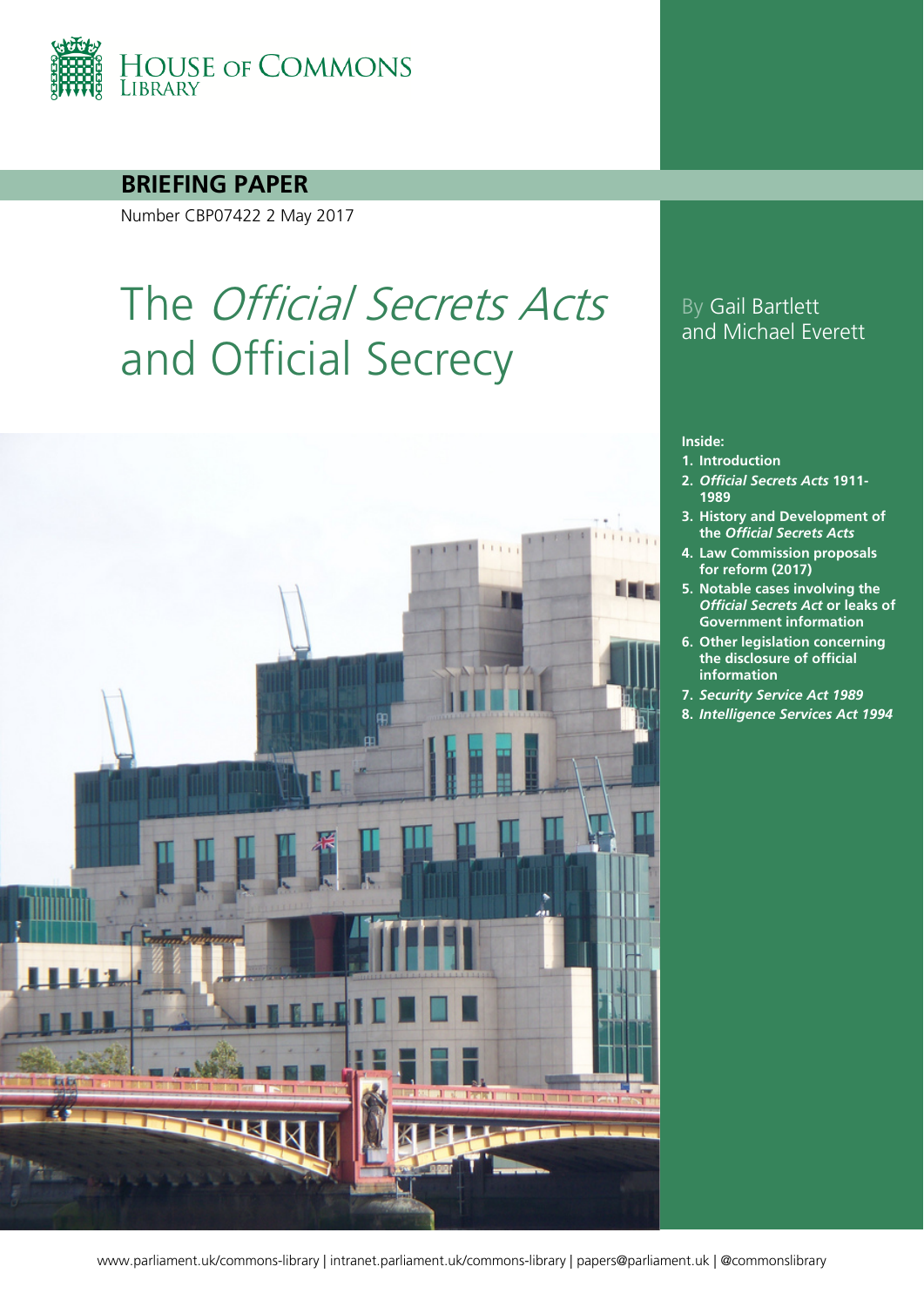# **Contents**

| <b>Summary</b> |                                                                                                               |                                                                                               | 4                   |
|----------------|---------------------------------------------------------------------------------------------------------------|-----------------------------------------------------------------------------------------------|---------------------|
|                | Law Commission review                                                                                         |                                                                                               | $\overline{4}$      |
|                | Key elements of the Official Secrets Acts                                                                     |                                                                                               | $\overline{4}$      |
|                | Other legislation on the disclosure of information                                                            |                                                                                               | 5                   |
| 1.             | Introduction                                                                                                  |                                                                                               | 6                   |
| 2.             | <b>Official Secrets Acts 1911-1989</b>                                                                        |                                                                                               | 6                   |
|                | Prosecution under the Acts                                                                                    |                                                                                               | 6                   |
|                | How long is a person bound by the Official Secrets Act?                                                       |                                                                                               | $\overline{7}$      |
| 2.1            | The Official Secrets Act 1911<br>Is section 1 of the <i>Official Secrets Act 1911</i> limited only to spying? |                                                                                               | $\overline{7}$<br>8 |
| 2.2            |                                                                                                               | The Official Secrets Act 1989 - Unauthorised disclosure of information                        | 8                   |
|                | The distinction between government personnel under the 1989 Act                                               |                                                                                               | 9                   |
|                | When is a disclosure deemed damaging?                                                                         |                                                                                               | 9                   |
|                | When is a disclosure made without lawful authority?                                                           |                                                                                               | 10                  |
| 2.3<br>2.4     | Members of the public and the <i>Official Secrets Act 1989</i><br>Official Secrets Acts 1920 and 1939         |                                                                                               | 10<br>10            |
|                |                                                                                                               |                                                                                               |                     |
| 3.             | <b>History and Development of the Official Secrets Acts</b>                                                   |                                                                                               | 12                  |
| 3.1<br>3.2     | The Official Secrets Act 1889<br>The Official Secrets Act 1911                                                |                                                                                               | 12<br>13            |
| 3.3            | The Official Secrets Act 1920                                                                                 |                                                                                               | 16                  |
| 3.4            | The Official Secrets Act 1939                                                                                 |                                                                                               | 17                  |
| 3.5            | The Franks Report, 1972                                                                                       |                                                                                               | 18                  |
| 3.6            | The Official Secrets Act 1989                                                                                 |                                                                                               | 19                  |
| 4.             | Law Commission proposals for reform (2017)                                                                    |                                                                                               | 21                  |
| 4.1            | Proposed changes to the 1911-1939 Acts                                                                        |                                                                                               | 22                  |
|                | Selected areas where the Commission recommends no change                                                      |                                                                                               | 22<br>22            |
| 4.2            | Proposed changes in the redrafted Acts<br>Proposed changes to the 1989 Act                                    |                                                                                               | 26                  |
|                | Selected areas where the Commission recommends no change                                                      |                                                                                               | 26                  |
|                | Proposed changes in the redrafted Act                                                                         |                                                                                               | 27                  |
| 4.3            | Stakeholder Comment                                                                                           |                                                                                               | 31                  |
|                | Journalistic comment                                                                                          |                                                                                               | 31<br>32            |
|                | Parliamentary comment                                                                                         |                                                                                               |                     |
| 5.             |                                                                                                               | Notable cases involving the Official Secrets Act or leaks of Government                       |                     |
| 5.1            | information<br>Duncan Sandys MP (1938)                                                                        |                                                                                               | 33<br>33            |
| 5.2            | William Owen MP (1970)                                                                                        |                                                                                               | 33                  |
| 5.3            | Jonathan Aitken and the Daily Telegraph (1971)                                                                |                                                                                               | 34                  |
| 5.4            | Sarah Tisdall (1983)                                                                                          |                                                                                               | 34                  |
| 5.5            | Ian Willmore (1983)                                                                                           |                                                                                               | 35                  |
| 5.6            | Clive Ponting (1985)                                                                                          |                                                                                               | 35                  |
| 5.7<br>5.8     | David Shayler (1997)<br>Katherine Gun (2004)                                                                  |                                                                                               | 36<br>37            |
|                |                                                                                                               |                                                                                               |                     |
|                | <b>Contributing Authors:</b>                                                                                  | Lucinda Maer, Parliament and Constitution<br>Centre, Section 5; Gail Bartlett, Parliament and |                     |

Constitution Centre, Section 4

Cover page image copyright: [MI6](https://www.flickr.com/photos/alexfrance/2931884386/in/photolist-48yYzZ-aq91Vi-4tsD8U-4rar69-7y5Hww-6MWis-kmvNDz-5t1utD-5t1SWK-5t1LSp-5t69oL-5t68B7-5t661A-5t5TSL-5t5MXQ-5t5Jrh-5t5HYY-5t1hYK-5t5F5N-hCNVr-7cULj6-ezSgMT-7cYGPb-iq8vdE-8eqfLH-5t2BH4-5t2B4z-5t6YXW-5t1Zyk-5t1XDV-5t1Wqz-5t1VEa-5t1Ryr-5t6ejN-5t1PHH-5t6cC1-5t1sHB-7XUAbw-iq8t1W-9XdRV-iq95fv-maMMhT-maNJdf-iq8qhj-iq8nGN-iq8j2b-iq8p2o-iq8bK8-iq8eye-7cZdku/) by [Alex France.](https://www.flickr.com/photos/alexfrance/) Licensed under [CC BY 2.0](https://creativecommons.org/licenses/by-sa/2.0/) / image cropped.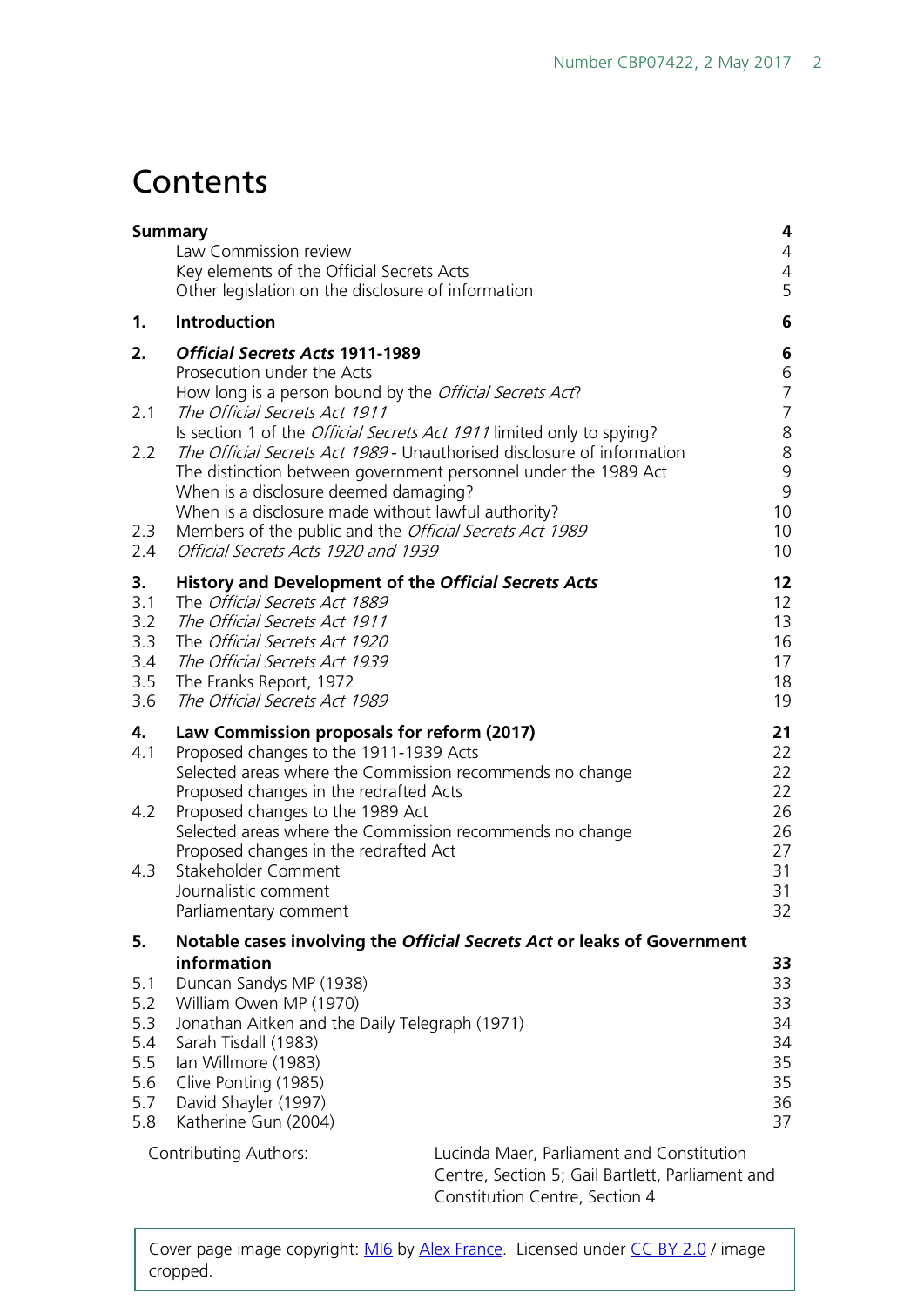| 8.                      | <b>Intelligence Services Act 1994</b>                                                                                                                                             | 46                   |
|-------------------------|-----------------------------------------------------------------------------------------------------------------------------------------------------------------------------------|----------------------|
| 7.                      | <b>Security Service Act 1989</b>                                                                                                                                                  | 45                   |
| 6.<br>6.1<br>6.2<br>6.3 | Other legislation concerning the disclosure of official information<br>Public Records Acts, 1958 - 1967<br>Public Interest Disclosure Act 1998<br>Freedom of Information Act 2000 | 41<br>41<br>42<br>43 |
|                         | 5.9 David Keogh and Leo O' Connor (2004)<br>5.10 Derek Pasquill (2005-2006)<br>5.11 Thomas Lund-Lack (2007)<br>5.12 The Loss of Government Papers                                 | 38<br>39<br>40<br>40 |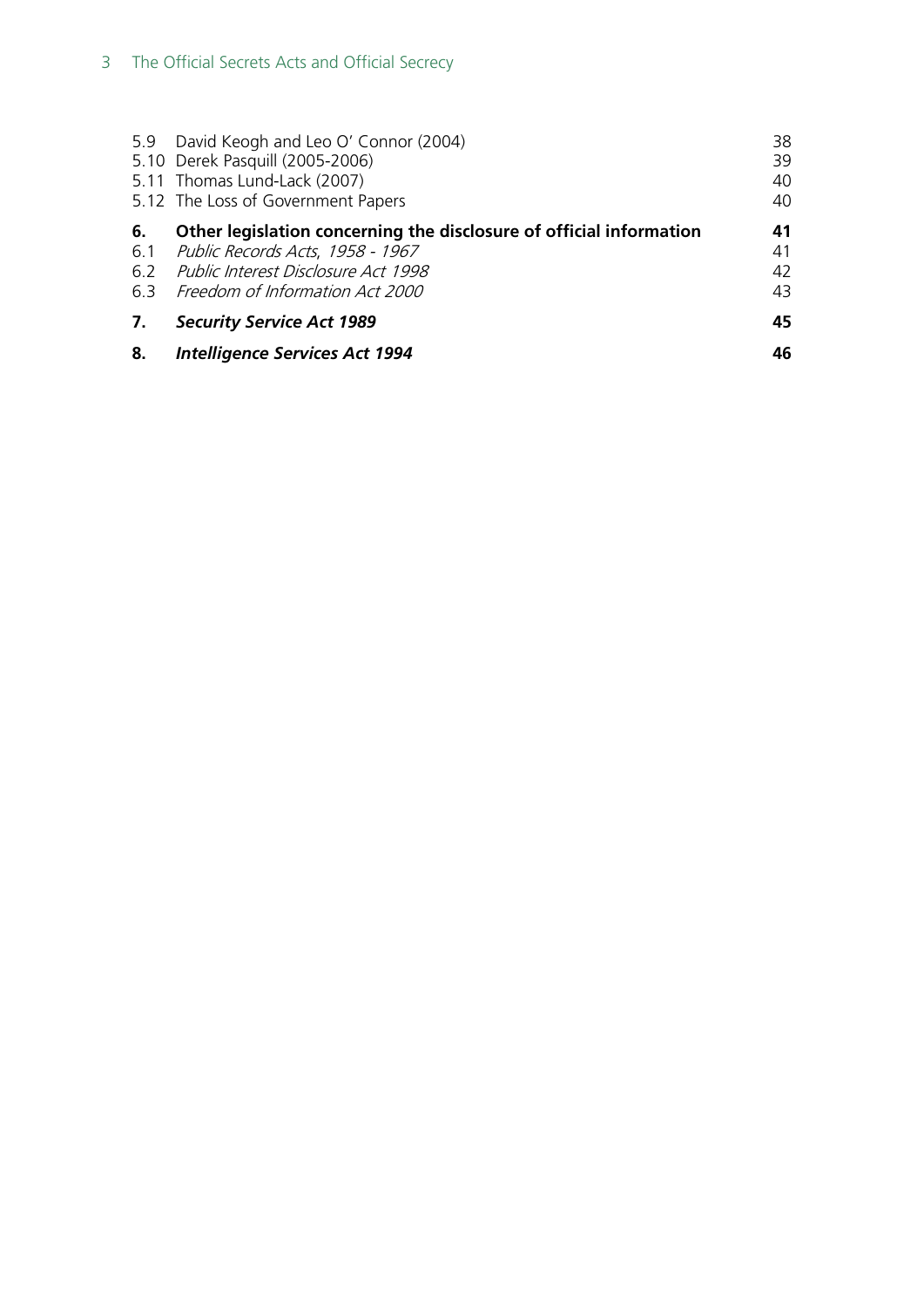# <span id="page-3-0"></span>Summary

The *Official Secrets Acts 1911-1989*, provide the main legal protection in the UK against espionage and the unauthorised disclosure of official information.

This series of Acts stemmed from revisions to the first Official Secrets Act in1889.

### <span id="page-3-1"></span>Law Commission review

The **[Law Commission](http://www.lawcom.gov.uk/)** published a consultation paper in February 2017 which suggests ways to improve the law around the protection of official information.

The relevant statutes – the Official Secrets Acts in particular – are being independently reviewed to "ensure that the law is keeping pace with the challenges of the 21<sup>st</sup> century."

The Commission has described its provisional proposals as including "greater safeguards for whistle blowers than under current laws."

There was so much public interest in the consultation that the Commission extended its deadline by a month to 3 May 2017. It will publish its final report in summer 2017.

The Commission has proposed repealing the 1911, 1920, 1939 and 1989 Acts and replacing them with a new Espionage Act. The changes to the 1911-1939 Acts are related to espionage, while changes to the 1989 Act are related to the disclosure of confidential information ("leaking").

While the Law Commission has proposed a wide range of revisions in the consultation paper, some negative stakeholder reaction has focused on the length of sentences for leaking offences, the fact that there is no restriction to the people that could be subject to the certain offences in the new Espionage Act, and the lack of a statutory public interest disclosure defence.

### <span id="page-3-2"></span>Key elements of the Official Secrets Acts

The *Official Secrets Act 1911* (Section 1) sets out offences related to espionage, sabotage and related crimes, while the *Official Secrets Act 1989* creates offences connected with the unlawful disclosure of official information in six specific categories by Government employees.

The Official Secrets Act 1989 distinguishes between two types of Government employee. For members or former members of the security and intelligence services, any unlawful disclosure relating to security or intelligence is an offence.

For Crown Servants and Government contractors, however, an unlawful disclosure related to one of the six categories must be deemed "damaging" for it to constitute an offence. The categories are:

- Security and intelligence
- Defence
- International Relations
- Information which might lead to the commission of crime
- Foreign confidences
- The special investigation powers under the Interception of *Communications Act* 1985 and the Security Services Act 1989

The decision to prosecute under the *Official Secrets Act* must be made by the Attorney General. Prosecutions under the Act are rare – there are fewer than one a year.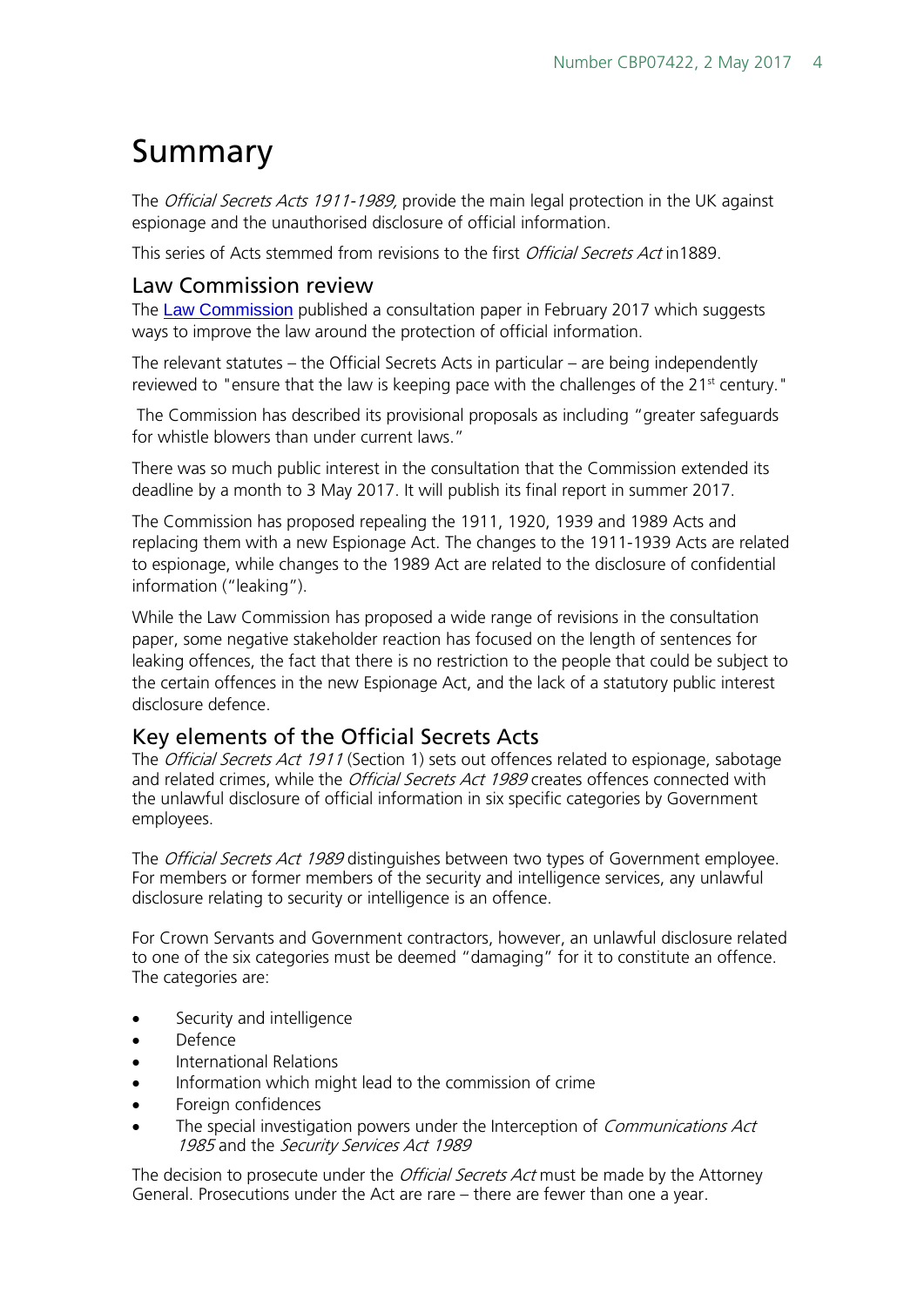### <span id="page-4-0"></span>Other legislation on the disclosure of information

Other legislation relating to the disclosure of information includes the *Public Records Acts*, which provide a statutory right of access to government records after a twenty-year closure period. However, these Acts also allow for records to be retained "for any…special reason". Risk to national security is regarded as a special reason, but the Lord Chancellor's approval is needed for any retention. Successive Lord Chancellors have given their approval for the retention of defined categories of security and intelligence records.

Members of the public can also make requests for information from Government departments under the Freedom of Information Act 2000. A Freedom of Information request must be complied with, unless one or more of the exemptions in the Act are relevant. Most exemptions are subject to a public interest test but matters related to security bodies, e.g. the Security Service, have an absolute exemption.

Similarly, the Public Interest Disclosure Act 1998, which protects 'whistleblowers' who disclose information about malpractice at their workplace, also excludes protection for disclosures relating to the security services.

The security services themselves were placed under statutory control by the *Security* Service Act 1989 and the Intelligence and Security Act 1994.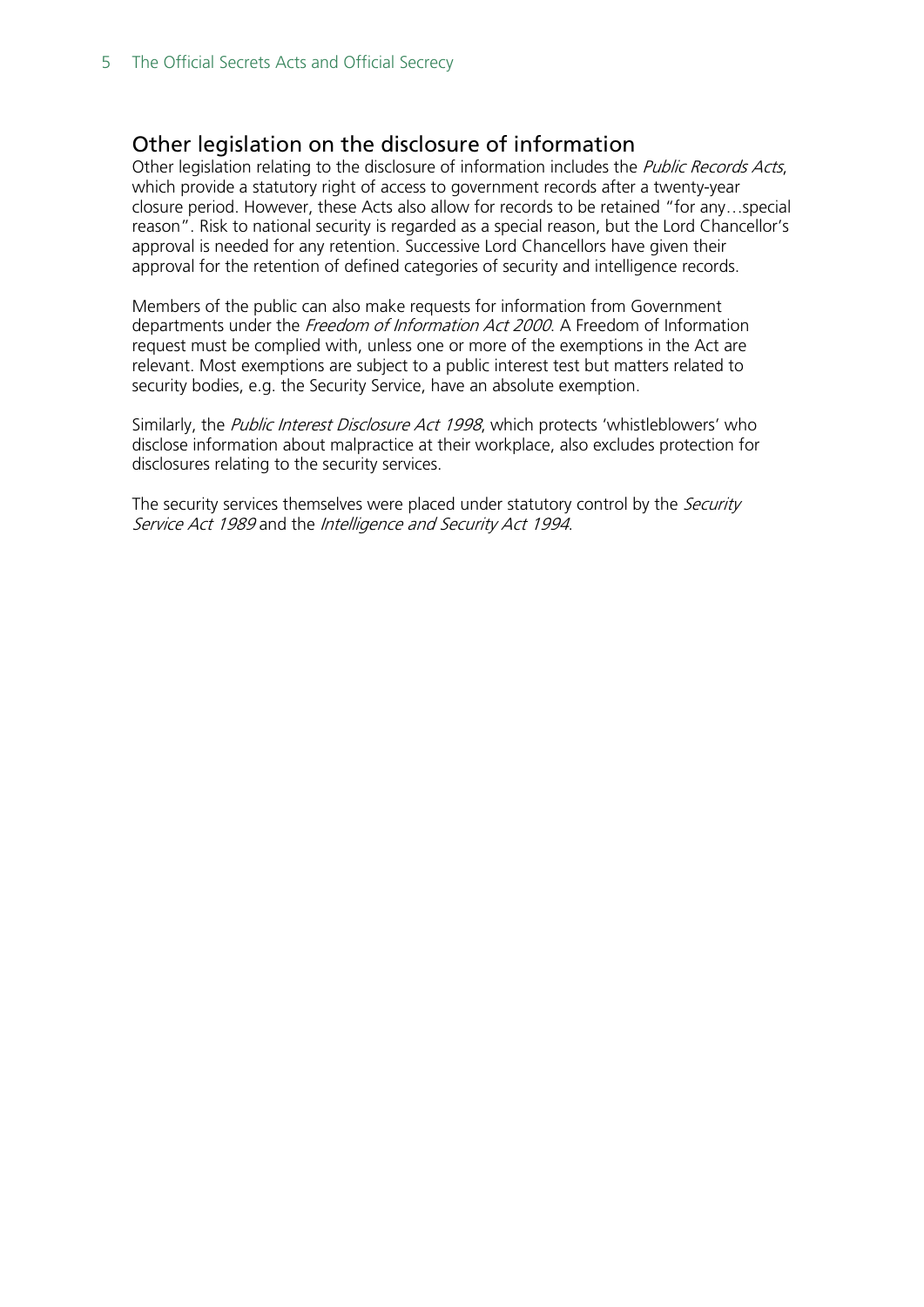# <span id="page-5-0"></span>1. Introduction

There are a number of pieces of legislation in the United Kingdom which relate to official secrecy, the security and intelligence services, and the disclosure of information "in the public interest".

These include:

- The *[Official Secrets Acts](http://www.legislation.gov.uk/ukpga/Geo5/1-2/28/contents)* 1911, [1920,](http://www.legislation.gov.uk/ukpga/Geo5/10-11/75/contents) [1939](http://www.legislation.gov.uk/cy/ukpga/Geo6/2-3/121/enacted?view=plain) and [1989](http://www.legislation.gov.uk/ukpga/1989/6/section/5)
- [Public Records Acts 1958](http://www.legislation.gov.uk/ukpga/Eliz2/6-7/51) and [1967](http://www.legislation.gov.uk/ukpga/1967/44/contents)
- **[Security Services Act 1989](http://www.legislation.gov.uk/ukpga/1989/5/pdfs/ukpga_19890005_en.pdf)**
- [Intelligence Services Act 1994](http://www.legislation.gov.uk/ukpga/1994/13/pdfs/ukpga_19940013_en.pdf)
- [Public Interest Disclosure Act 1998](http://www.legislation.gov.uk/ukpga/1998/23/contents)
- [Freedom of Information Act 2000](http://www.legislation.gov.uk/ukpga/2000/36/contents)

This briefing paper describes the main elements of each, focussing in particular on the *Official Secrets Acts 1911-1989* which provide the cornerstones in relation to as these provide the main legal protection in the UK against espionage and the unauthorised disclosure of official information.

# <span id="page-5-1"></span>2. *Official Secrets Acts* 1911-1989

The *Official Secrets Acts* 1911 to 1989 provide the main legal protection in the UK against espionage and the unauthorised disclosure of information. Section 1 of the 1911 *Official Secrets Act* (as amended by the 1920 and 1939 Official Secrets Acts) sets out offences related to spying, sabotage and related crimes. The 1989 Official Secrets Act creates an offence for the unauthorised disclosure of information by employees and former employees of the security and intelligence services, and for current and former Crown Servants and government contractors. [1](#page-5-3)

It is not necessary for a person to have signed the *Official Secrets Act* in order to be bound by it. The 1989 Act states that a person can be "notified" that he or she is bound by it; and Government employees will usually be informed via their contract of employment if they must observe the Act. Furthermore, members of the general public are also bound by a part of the Act. Section 5 of the *Official Secrets Act 1989* makes it an offence for a person to disclose information specifically covered by the Act which has been disclosed to them unlawfully by a Crown Servant.

### <span id="page-5-2"></span>Prosecution under the Acts

The decision of whether to prosecute someone under the Official Secrets Act, lies with the Attorney General.<sup>[2](#page-5-4)</sup> Up to date figures on

<span id="page-5-3"></span><sup>&</sup>lt;sup>1</sup> Home Office, *Departmental Committee on Section 2 of the Official Secrets Act* 1911, Cmnd. 5104, September 1972, [Hereafter cited as Franks Report], Volume 1, Appendix III, para 88

<span id="page-5-4"></span>[Official Secrets Act 1911](http://www.legislation.gov.uk/ukpga/Geo5/1-2/28/section/8), Section 8; [Official Secrets Act 1989](http://www.legislation.gov.uk/ukpga/1989/6/section/9), Section 9 (1)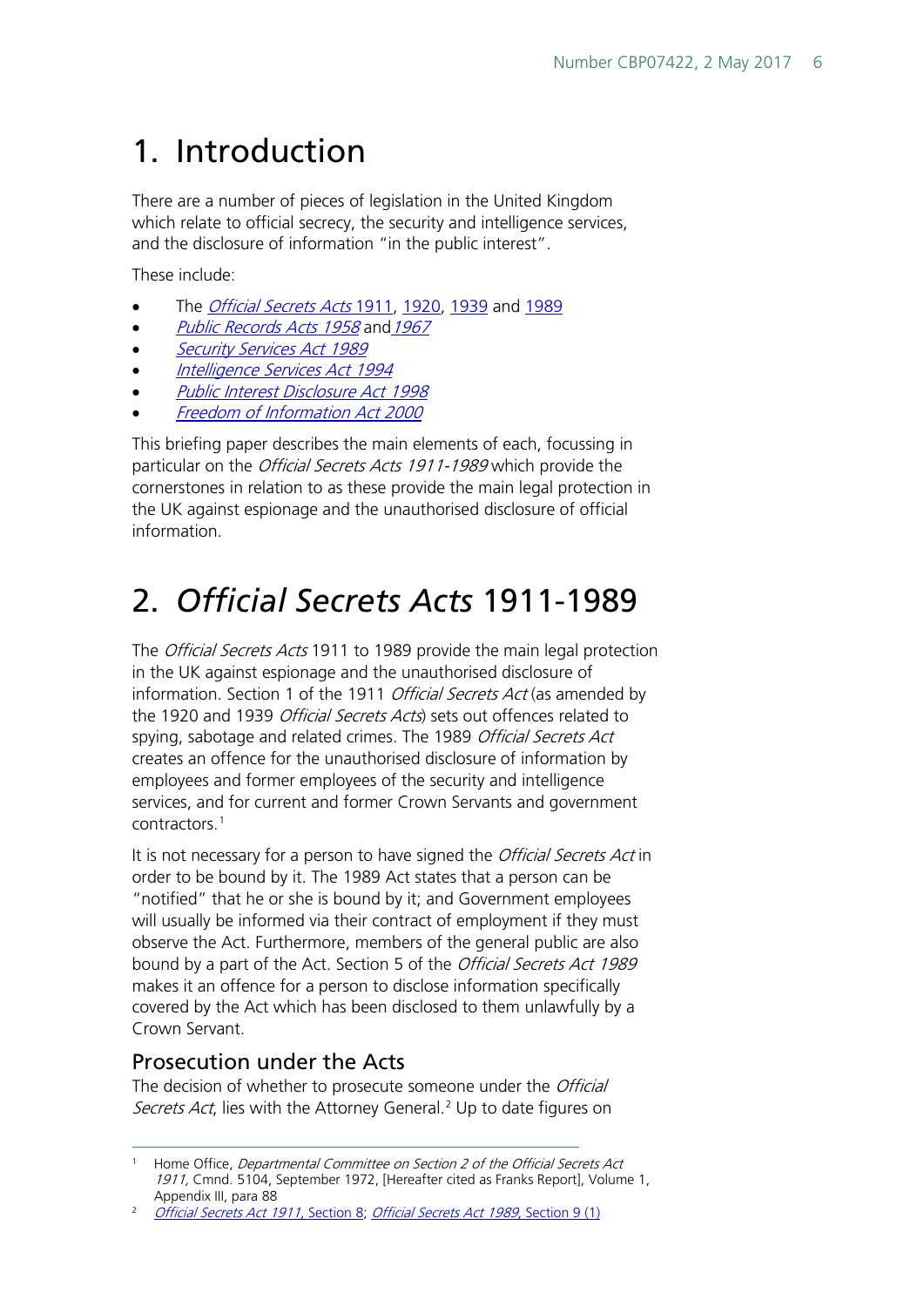prosecutions under the Act have not been published. However, a response to a Parliamentary Question from 2004 suggests that prosecutions are rare – fewer than one a year.<sup>[3](#page-6-2)</sup> However, if someone is found guilty under the Acts, the penalty is likely to be severe.

### <span id="page-6-0"></span>How long is a person bound by the *Official Secrets Act*?

There is no specified duration under which a person is bound by the Official Secrets Act. However, the length of time between an unauthorised disclosure and the event or situation it relates to may be a factor in the Attorney General's decision whether to prosecute someone under the *Official Secrets Act 1989*.

# <span id="page-6-1"></span>2.1 *The Official Secrets Act 1911*

The Official Secrets Act 1911 repealed an earlier Official Secrets Act from 1889, and was passed in response to the growing threat of international espionage. As originally enacted, section 1 of the *Official* Secrets Act 1911 set out sterner provisions on spying, while section 2 made it an offence to disclose any official information without lawful authority.

The *Official Secrets Act 1911* has been amended a number of times. Most notably, section 2 of the act, which was described as a "catch-all" section and much criticised, was repealed and replaced by the Official Secrets Act 1989. However, parts of the Official Secrets Act 1911 remain in force. The main offences which still form part of current law are those contained in section 1, and relate to spying and espionage.

Under section 1 of the *Official Secrets Act 1911*, a person commits the offence of spying if, "for any purpose prejudicial to the safety or interests of the state", s/he

(a) approaches, inspects, passes over or is in the neighbourhood of, or enters any prohibited place within the meaning of this Act; or

(b) makes any sketch, plan, model, or note which is calculated to be or might be or is intended to be directly or indirectly useful to an enemy; or

(c) obtains, collects, records, or publishes, or communicates to any other person any secret official code word, or pass word, or any sketch, plan, model, article, or note, or other document or information which is calculated to be or might be or is intended to be directly or indirectly useful to an enemy;

he shall be guilty of felony.[4](#page-6-3)

Section 7 of the 1911 Official Secrets Act also makes it an offence for a person to knowingly harbour a spy.

The maximum term of imprisonment for espionage under the *Official* Secrets Act 1911 (as amended by the Official Secrets Act 1920) is fourteen years. However, longer sentences are possible for a series of

<span id="page-6-2"></span> <sup>3</sup> [HC Deb 6 Feb 2004 c1120W](http://www.publications.parliament.uk/pa/cm200304/cmhansrd/vo040206/text/40206w11.htm#40206w11.html_wqn8)

<span id="page-6-3"></span>[Official Secrets Act 1911](http://www.legislation.gov.uk/ukpga/Geo5/1-2/28/section/1#commentary-c579399), Section 1 (1)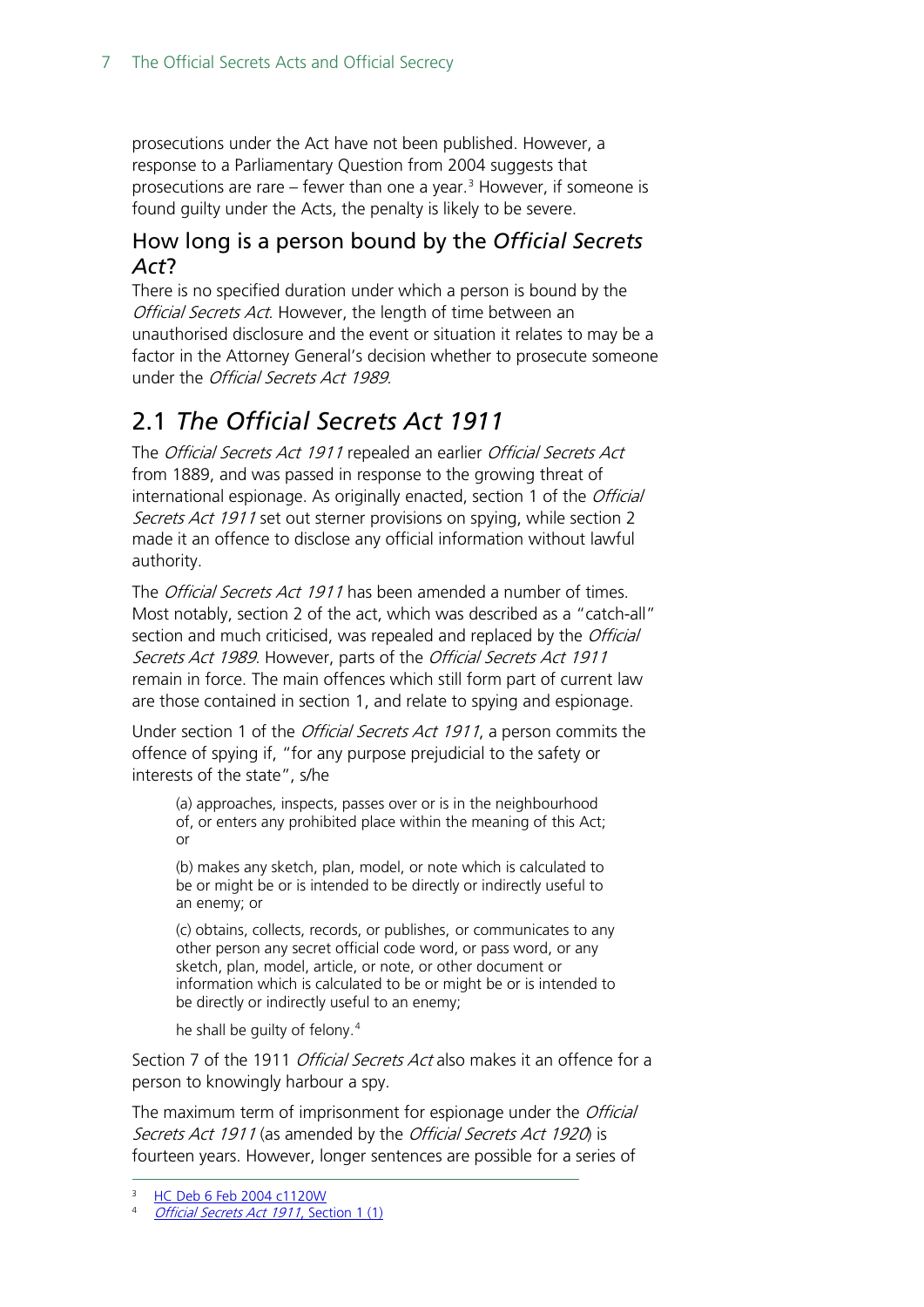offences. For example, George Blake, who spied for the USSR during the 1950s, was sentenced to forty two years' imprisonment – three consecutive fourteen-year sentences[.5](#page-7-2)

### <span id="page-7-0"></span>Is section 1 of the *Official Secrets Act 1911* limited only to spying?

The offences created by section 1 of the Official Secrets Act 1911 have been the subject of some dispute. The 1911 Act was originally enacted in response to fears over German spying, and the marginal note to section 1 refers to "Penalties for spying". However, at no point in the body of the text of section 1 are the words 'espionage' or 'spying' used. Arguments have therefore been raised as to whether section 1 is entirely limited to spying.

In 1920 it was argued by the then Attorney General that "the marginal note is not part of a statute", and these do not therefore represent the entire content of a provision. $6$  This was a view endorsed by the Law Lords in the case of *Chandler v Director of Public Prosecutions (1962)*.<sup>[7](#page-7-4)</sup> During an appeal of the verdict for this case, the Lord Laws ruled that section 1 of the *Official Secrets Act*, despite its marginal heading, was not limited solely to spying, but included sabotage and other acts of physical interference.[8](#page-7-5)

## <span id="page-7-1"></span>2.2 *The Official Secrets Act 1989* - Unauthorised disclosure of information

The Official Secrets Act 1989 replaced the "catch-all" section 2 from the 1911 *Official Secrets Act*, under which it was a criminal offence to disclose any official information without lawful authority. The 1989 Official Secrets Act came into force on 1 March 1990, and creates offences connected with the unauthorised disclosure of information in six categories by government employees. The categories are:

- Security and intelligence
- Defence
- International Relations
- Information which might lead to the commission of crime
- Foreign confidences
- The special investigation powers under the Interception of Communications Act 1985 and the Security Services Act 1989

The maximum penalty for an unauthorised disclosure under the Act is two years' imprisonment or an unlimited fine, or both.<sup>[9](#page-7-6)</sup>

<span id="page-7-3"></span><span id="page-7-2"></span><sup>&</sup>lt;sup>5</sup> Security Service MI5, *Espionage and the Law, Gov.uk* 6 HC Deb 16 Dec 1920 c956; Thomas, *Espionage and Secrecy*, pp36-37

<sup>7</sup> Chandler v Director of Public Prosecutions [1962] 3 W.L.R. 694

<span id="page-7-5"></span><span id="page-7-4"></span><sup>&</sup>lt;sup>8</sup> Thomas, *Espionage and Secrecy*, pp36-37

<span id="page-7-6"></span><sup>&</sup>lt;sup>9</sup> *Official Secrets Act 1989*, section 10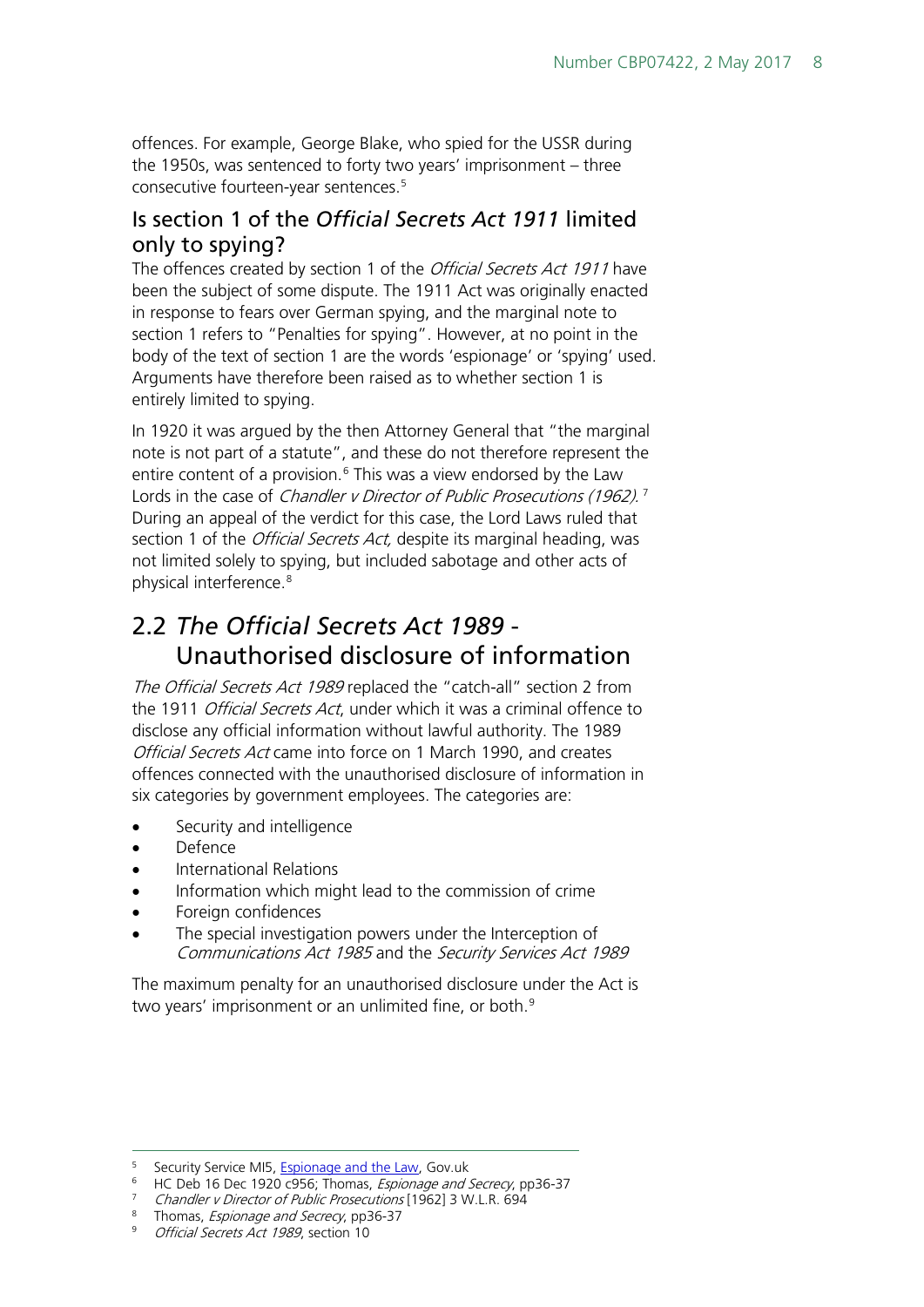### <span id="page-8-0"></span>The distinction between government personnel under the 1989 Act

When creating offences under these six categories, the 1989 Act distinguishes between two types of personnel – employees and former employees of the security and intelligence services, and Crown Servants.

For employees or former employees of the security and intelligence services, any unauthorised disclosure of a document or information relating to security or intelligence is an offence. Section 1 of the 1989 Act states that a person "who is or has been" a member of the security or intelligence services:

is guilty of an offence if without lawful authority he discloses any information, document or other article relating to security or intelligence which is or has been in his possession by virtue of his position as a member of any of those services or in the course of his work while the notification is or was in force.<sup>[10](#page-8-2)</sup>

However, a Crown servant (e.g. a civil servant, government minister, member of the Police or the Armed Forces) or a government contractor is guilty of an offence under the *Official Secrets Act 1989* only if they make a disclosure which is deemed "damaging". Section 1 (3) states that

(3) A person who is or has been a Crown servant or government contractor is guilty of an offence if without lawful authority he makes a damaging disclosure of any information, document or other article relating to security or intelligence which is or has been in his possession by virtue of his position as such but otherwise than as mentioned in subsection (1) above.

(4) For the purposes of subsection (3) above a disclosure is damaging if—

(a) it causes damage to the work of, or of any part of, the security and intelligence services; or

(b) it is of information or a document or other article which is such that its unauthorised disclosure would be likely to cause such damage or which falls within a class or description of information, documents or articles the unauthorised disclosure of which would be likely to have that effect.<sup>[11](#page-8-3)</sup>

The significant point for a Crown Servant therefore, is whether an unlawful disclosure is deemed "damaging" to the national interests of the United Kingdom. This is in contrast to the provisions relating to members of the security and intelligence services, for whom any unlawful disclosure relating to security or intelligence is an offence.

### <span id="page-8-1"></span>When is a disclosure deemed damaging?

The 1989 Act sets different criteria for a damaging disclosure for each category of information. These so called 'damage tests' essentially require the Government to prove that a disclosure is damaging.

It is for the Attorney General to decide whether a disclosure is deemed damaging, and to bring a prosecution under the 1989 Act. Ultimately, it

<sup>-</sup><sup>10</sup> [Official Secrets Act 1989, Section 1 \(1\)](http://www.legislation.gov.uk/ukpga/1989/6/section/1)

<span id="page-8-3"></span><span id="page-8-2"></span><sup>&</sup>lt;sup>11</sup> *Official Secrets Act 1989*, Section 1 (3)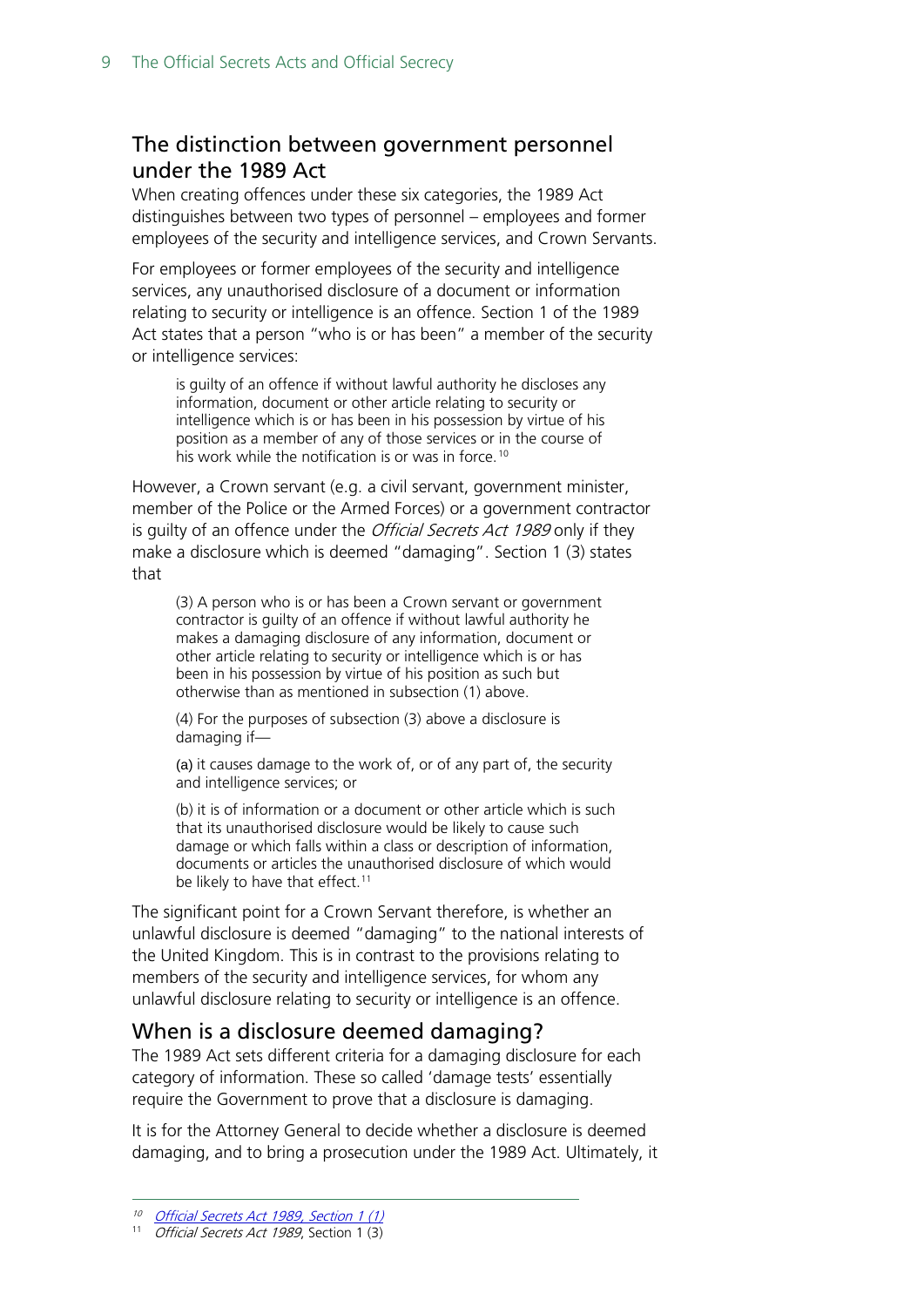is then up to a court, when the case comes to trial, to decide whether damage has in fact occurred.

### <span id="page-9-0"></span>When is a disclosure made without lawful authority?

For a Crown Servant, a disclosure is only made with lawful authority "if, and only if, it is made in accordance with his official duty".<sup>[12](#page-9-3)</sup> For government contractors, a disclosure is made with lawful authority only if it is made in accordance with an official authorisation or for purposes of their function as a government contractor and without contravening an official restriction.<sup>[13](#page-9-4)</sup> In any other circumstance a disclosure is made without lawful authority.

## <span id="page-9-1"></span>2.3 Members of the public and the *Official Secrets Act 1989*

Members of the public are bound by the *Official Secrets Act*, it is not necessary for them to have signed it. Under Section 5, if a member of the public (or any person who is not a Crown Servant or government contractor) has in their possession official information in any of the six categories, and this information has:

- been disclosed to them by a Crown Servant without lawful authority; or
- was entrusted to them by a Crown Servant in confidence

then it is an offence to disclose this information without lawful authority.[14](#page-9-5)

It is also an offence to make a "damaging" disclosure of information relating to security or intelligence, defence or international relations if this has been:

- communicated in confidence to another State or international organisation; and
- the information has come into the person's possession without the authority of that State or organisation.

# <span id="page-9-2"></span>2.4 *Official Secrets Acts 1920 and 1939*

The Official Secrets Acts 1920 and 1939 are amending acts. The 1920 Act amended sections of the 1911 *Official Secrets Act*. This included increasing the maximum term of imprisonment for espionage from two to fourteen years. It also created a number of new offences connected with spying and espionage, such as unlawfully using a police uniform or forging a military passport, in order to gain access to a prohibited place defined under the 1911 Act. Significantly, section 6 of the 1920 Act also removed a suspect's right of silence in relation to offences under the 1911 Official Secrets Act. The Official Secrets Act 1939 subsequently

<span id="page-9-3"></span><sup>12</sup> *Official Secrets Act 1989*, Section 7 (1)

<span id="page-9-4"></span><sup>13</sup> *Official Secrets Act 1989*, Section 7 (2)

<span id="page-9-5"></span><sup>14</sup> *Official Secrets Act 1989*, Section 5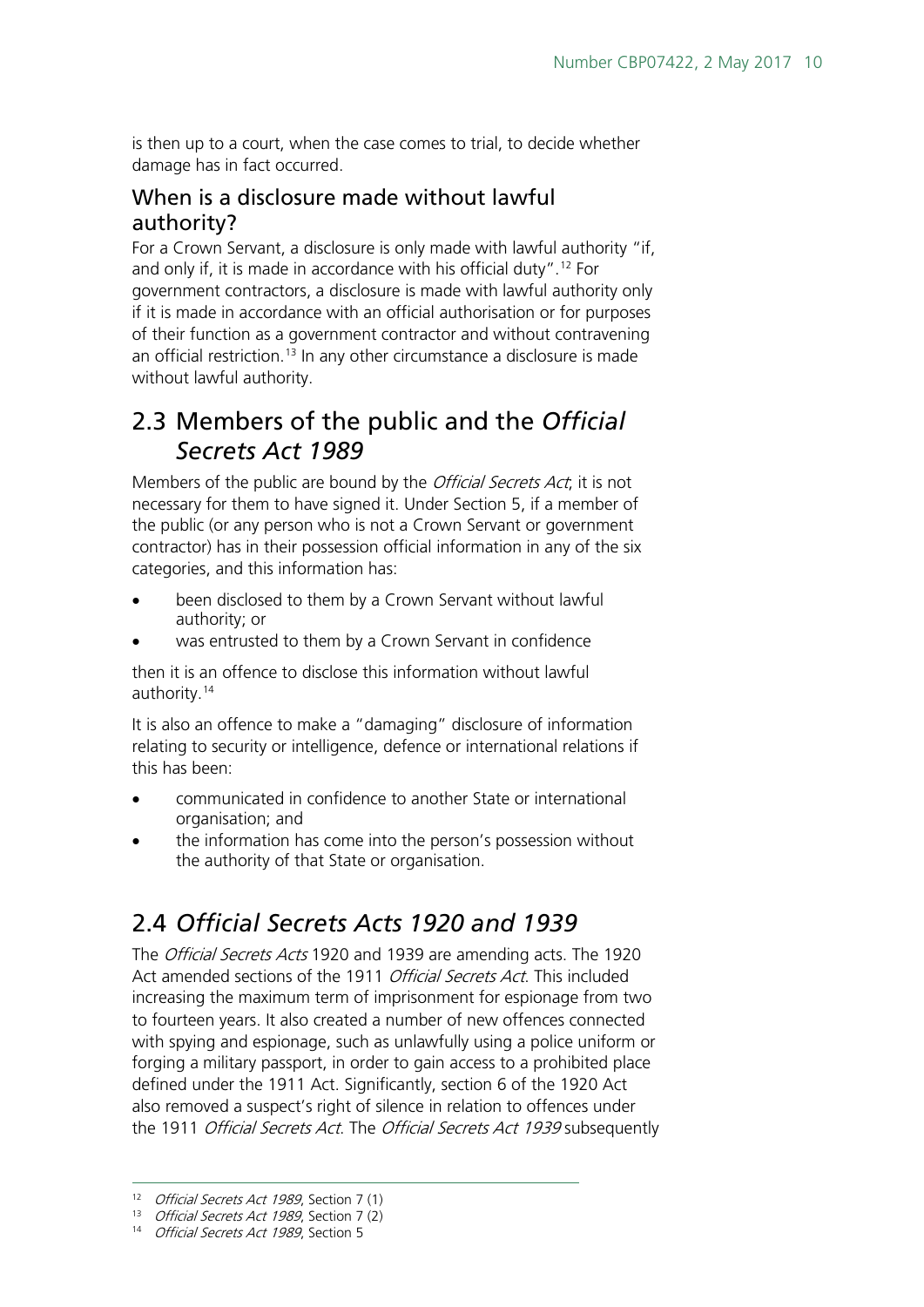#### 11 The Official Secrets Acts and Official Secrecy

amended section 6, so that it only applies to offences under section 1 of the 1911 Act – that is, in cases of espionage.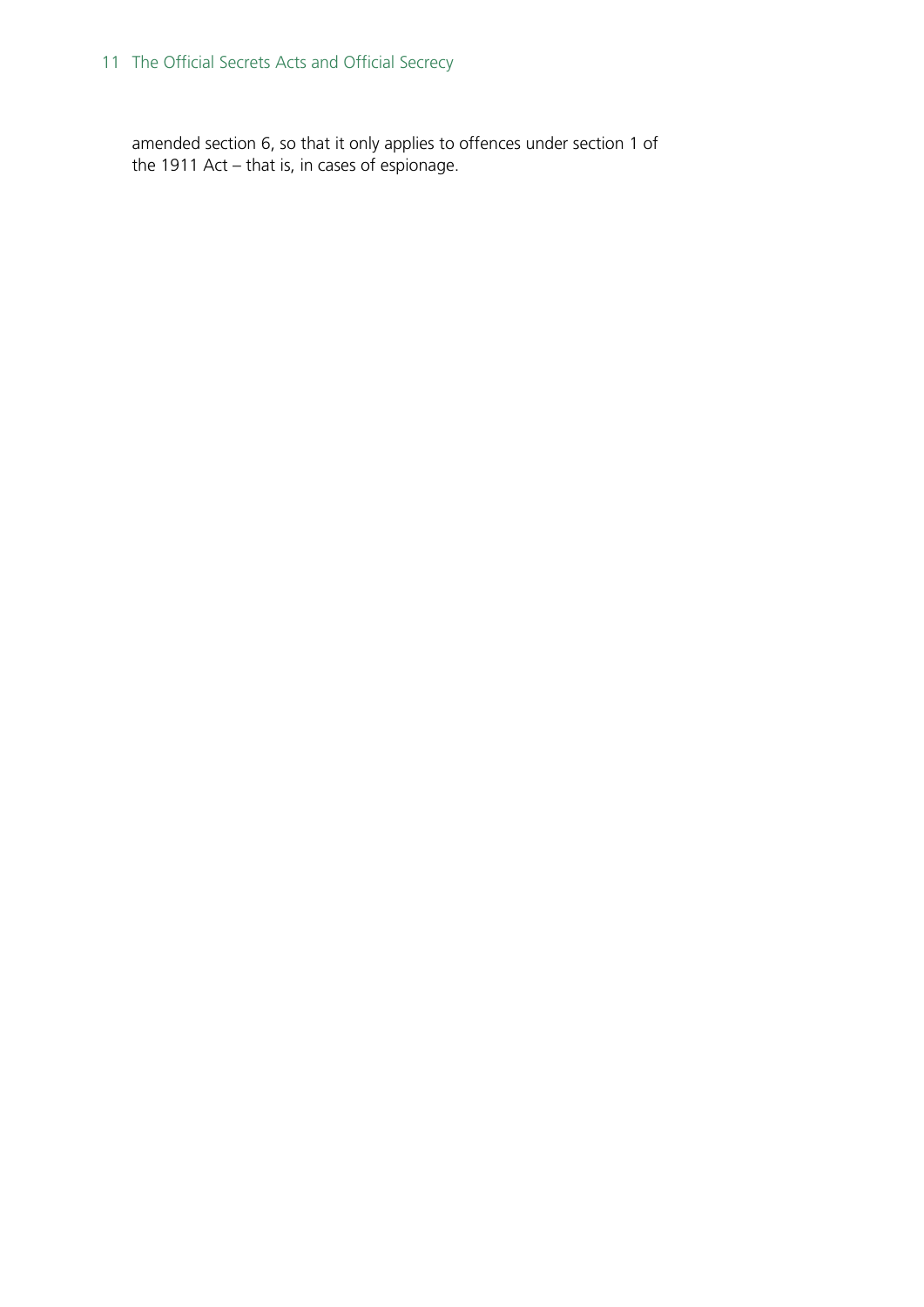# <span id="page-11-0"></span>3. History and Development of the *Official Secrets Acts*

# <span id="page-11-1"></span>3.1 The *Official Secrets Act 1889*

The first *Official Secrets Act* was originally entitled the "Breach of Official Trust Bill", and was drawn up in 1888 following a number of unauthorised disclosures of information from government departments. [15](#page-11-2) When the Bill was reintroduced in the House of Commons as the Official Secrets Bill in 1889, Lord Halsbury justified it on the grounds that:

In recent years we have had very conspicuous examples of the necessity of guarding official secrets, and protecting official documents. It is a duty which every citizen owes to the country, that he should not facilitate the military operations of other countries by giving copies of official documents, and this Bill is intended to remedy existing defects in our law in that respect.<sup>[16](#page-11-3)</sup>

The first *Official Secrets Act* provided the basic framework for all subsequent *Official Secrets Acts*. Section 1 dealt with espionage and the notion of unlawful disclosure of information; section 2 dealt with the concept of a breach of official trust. The Act also specified that prosecution under it could only be undertaken with the Attorney General's permission, something which both the 1911 and 1989 Official Secrets Acts continued to follow.<sup>[17](#page-11-4)</sup>

### Passage through Parliament

During the Official Secrets Bill's passage through Parliament in 1889, objections were raised that the Bill did not contain any sort of public interest defence.<sup>[18](#page-11-5)</sup> The Bill was subsequently amended, following concern that it may penalise the disclosure of information about corruption and misconduct in government departments.<sup>[19](#page-11-6)</sup> When passed, the 1889 Official Secrets Act therefore established a criminal sanction for a breach of official trust but this was limited to breaches which could be shown to be contrary to the public interest. Section 2 (1) of the 1889 Act stated that

Where a person, by means of his holding or having held an office under Her Majesty the Queen, has lawfully or unlawfully either obtained possession of or control over any document, sketch, plan, or model, or acquired any information, and at any time corruptly or contrary to his official duty communicates or attempts to communicate that document, sketch, plan, model, or information to any person to whom the same ought not, in the

<span id="page-11-2"></span><sup>&</sup>lt;sup>15</sup> Home Office, Departmental Committee on Section 2 of the Official Secrets Act 1911, Cmnd. 5104, September 1972, [Hereafter cited as Franks Report], Volume 1, Appendix III, para 7; D Williams, Not in the Public Interest: The Problem of Security in Democracy, 1965, pp15-20

<span id="page-11-3"></span><sup>16</sup> HC Deb 11 July 1889 c85

<span id="page-11-4"></span><sup>17</sup> 52 & 53 Vict. c. 52

<span id="page-11-5"></span><sup>&</sup>lt;sup>18</sup> See, for example, HC Deb 20 June 1889 c320; C. Ponting, The Right to Know: The Inside Story of the Belgrano Affair, 1985, p16

<span id="page-11-6"></span><sup>&</sup>lt;sup>19</sup> Ponting, *Right to Know*, p16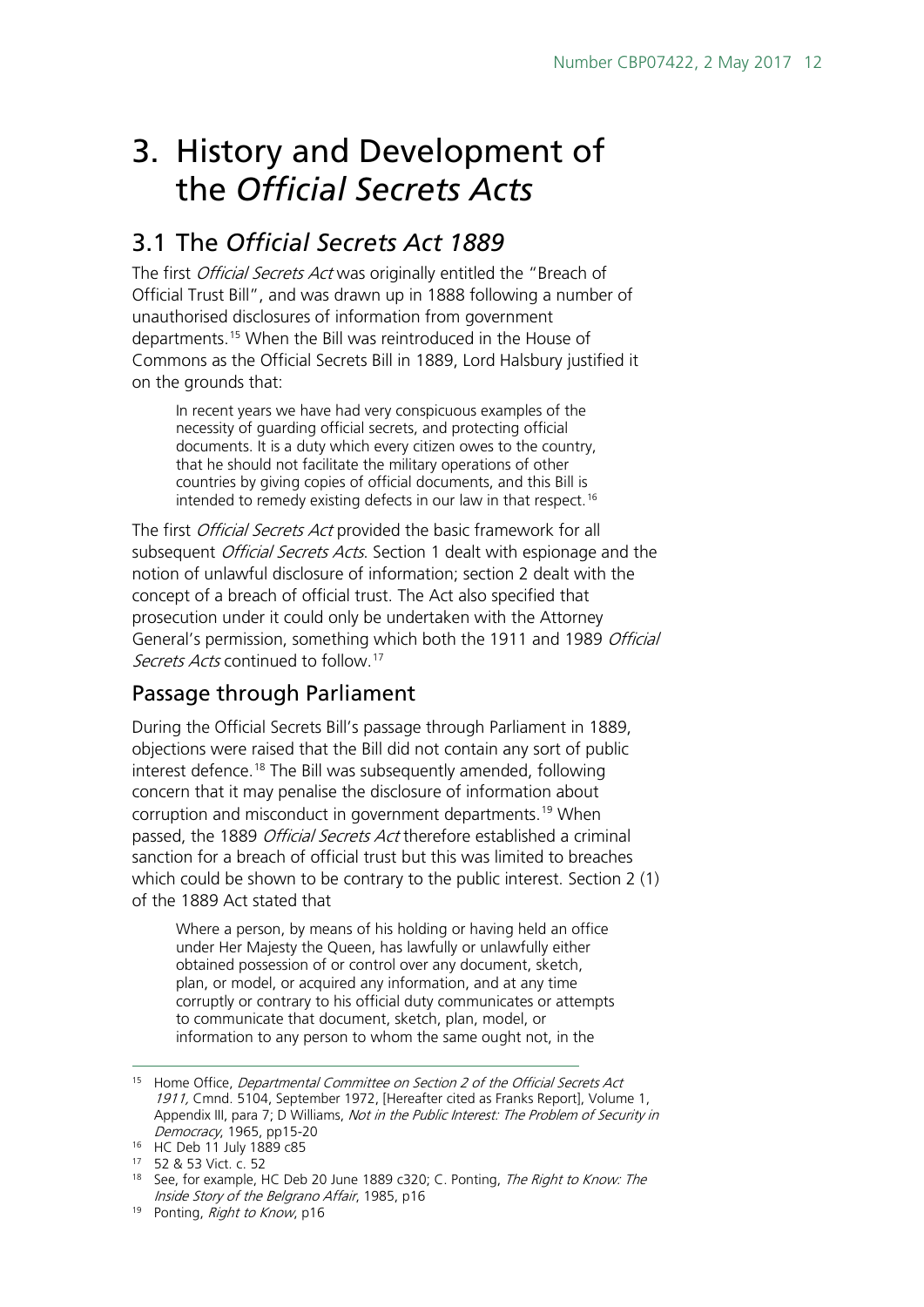interest of the State, or otherwise in the public interest, to be communicated at that time, he shall be guilty of a breach of official trust.[20](#page-12-1)

In this respect, the 1889 Act was much narrower in scope than section 2 of its 1911 successor act, which would arouse controversy in later years.

### Prosecutions and problems with the 1889 Act

Prosecutions under the *Official Secrets Act 1889* were rare, and were almost entirely undertaken under section 1. The majority of these were concerned with the disclosure of military and naval secrets. Furthermore, the Act only applied to Crown Servants and government contractors (unlike its 1911 successor), and an offence was committed only if it could be established that information had been communicated to a person who it ought not to have been, and that this communication was not in the public interest.[21](#page-12-2)

The 1889 Act was seen by many in government as being full of weaknesses and difficult to operate. [22](#page-12-3) Unsuccessful attempts were made to amend and tighten the legislation in 1896 and 1908, before the Act was finally repealed by the Official Secrets Act 1911.

# <span id="page-12-0"></span>3.2 *The Official Secrets Act 1911*

The perceived shortcomings of the *Official Secrets Act 1889* resulted in a new Official Secrets Bill being drawn up in 1909 by the Committee of Imperial Defence. Growing concerns over the naval arms race with Germany meant that the Government wanted to ensure spies were kept out of British dockyards. It took almost two years, however, until public anxiety over German spying and national security had reached a critical level", before the Bill was finally introduced in Parliament.<sup>[23](#page-12-4)</sup>

The opportunity came when a German gunboat was sent to the port of Agadir in Morocco, intensifying the fear of war with Germany. Historian Peter Hennessy has argued that the Government used this episode to help speed the Bill through Parliament.<sup>[24](#page-12-5)</sup> However, while the debates which took place during the Bill's passage give a "clear impression of crisis legislation aimed mainly at espionage", Government files from 1911 suggest that the Government of the time

honestly believed that it [the Bill] introduced no new principle, but merely put into practice more effectually the principle of using criminal sanctions to protect official information. [25](#page-12-6)

### Passage through Parliament

- <span id="page-12-4"></span><sup>23</sup> 'The Slow road to reform in a nation once ruled by secrecy', *[Daily Telegraph](http://www.telegraph.co.uk/news/politics/8701483/The-slow-road-to-reform-in-a-nation-once-ruled-by-secrecy.html)*, 15 August 2011
- <span id="page-12-5"></span><sup>24</sup> 'The Slow road to reform in a nation once ruled by secrecy', *[Daily Telegraph](http://www.telegraph.co.uk/news/politics/8701483/The-slow-road-to-reform-in-a-nation-once-ruled-by-secrecy.html)*, 15 August 2011; Hooper, Official Secrets, pp28-29
- <span id="page-12-6"></span><sup>25</sup> Franks Report, Volume I, para 25

<span id="page-12-1"></span> <sup>20</sup> 52 & 53 Vict. c. 52

<span id="page-12-2"></span><sup>&</sup>lt;sup>21</sup> D. Hooper, *Official Secrets: The Use and Abuse of the Act*, 1987, p23

<span id="page-12-3"></span><sup>&</sup>lt;sup>22</sup> R. Thomas, *Espionage and Secrecy: The Official Secret Acts 1911-1989 of the United* Kingdom, 1991, p3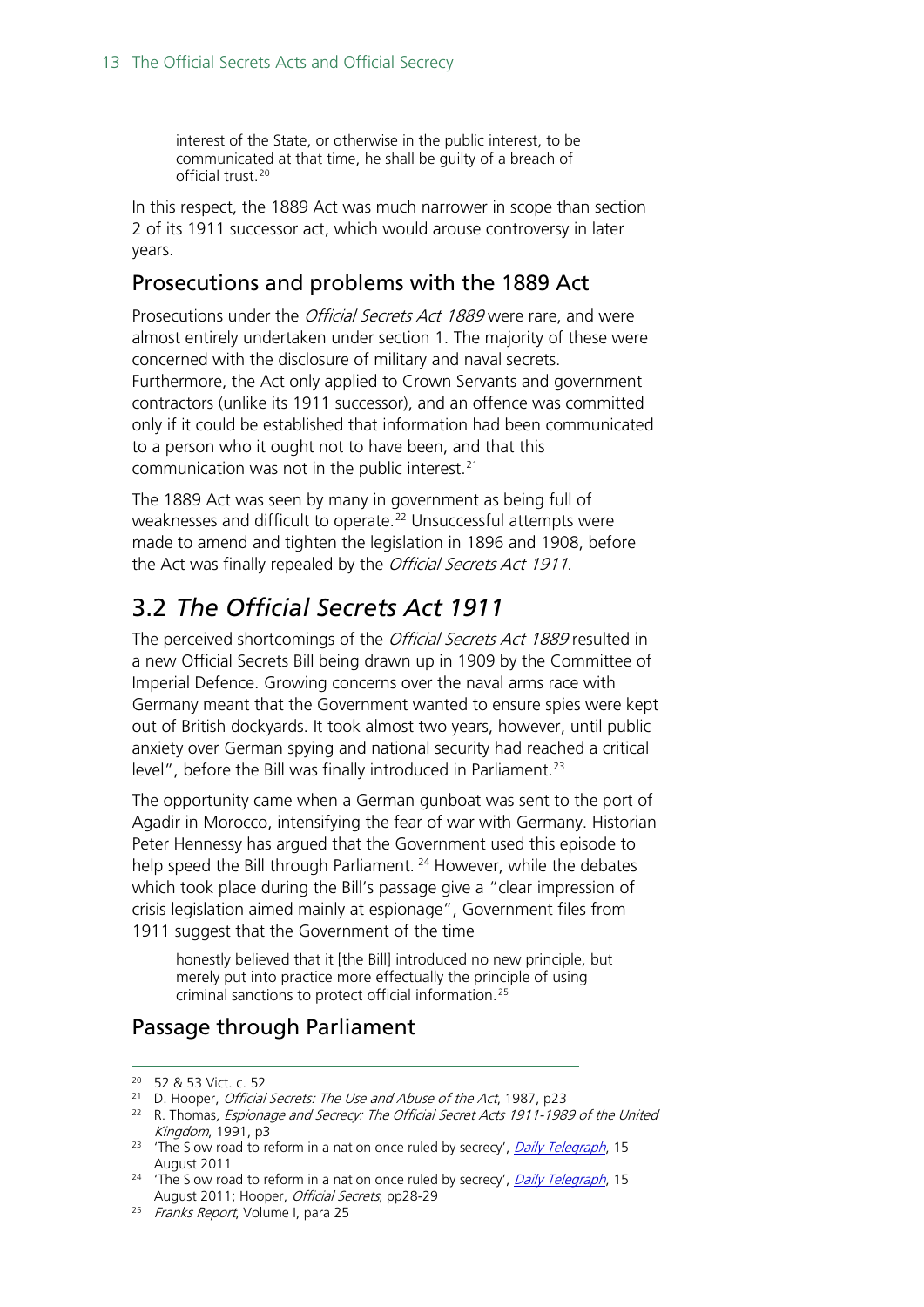The 1911 Official Secrets Bill was introduce in the House of Lords on 17 July, and had its Second Reading there on 25 July 1911.<sup>[26](#page-13-0)</sup> When introducing the Bill, the Secretary of State for War, Viscount Haldane, stated that it was designed:

to strengthen the law for dealing with the violation of obligations with regard to official secrets and with espionage generally. It is a Bill that applies to our own countrymen as well as to strangers, and its purpose is not to enact any large body of new restrictions, but to make more effective the law as it was intended to be made by the *Official Secrets Act* of 1889.<sup>[27](#page-13-1)</sup>

Second Reading was agreed to in the Lords after just four speeches. Each of these was concerned with espionage rather than the provisions against the unauthorised disclosure of information held by servants of the State contained in section  $2.^{28}$  $2.^{28}$  $2.^{28}$  The Bill had gone through all stages in the Lords by 8 August, without amendment. $29$ 

The Bill's passage through the Commons was even quicker. It was introduced there on 18 August, and in less than an hour it went through Second Reading, Committee and Report Stage.<sup>[30](#page-13-4)</sup> Some concern over the speed at which the Bill was proceeding through its procedural stages was raised. Sir Alpheus Morton MP argued that it was certainly

very unusual and a very extraordinary thing to pass such a Bill without an opportunity of discussing it. Although I do not wish to insist upon the point, I submit that all the stages of a Bill ought not to be dealt with in this House without a proper opportunity of discussing every Clause.<sup>[31](#page-13-5)</sup>

The Attorney General, argued, however, that the Bill was not new and that there was "nothing novel" in it. The Bill, he said, was merely a necessary remodelling of the legislation in order to deal with certain circumstances not foreseen at the time of the 1889 legislation. [32](#page-13-6)

### Purpose of the 1911 Act

The 1911 Official Secrets Act had two distinct purposes. Section 1 of the Act set out sterner provisions on spying, while section 2 guarded against the unauthorised disclosure of information held by servants of the State in their official capacity.

Under section 1 of the 1911 Act, a person was guilty of felony if, "for any purpose prejudicial to the safety or interests of the state", they entered a prohibited place defined under the Act; made a sketch, plan, model or note which was calculated to be useful to an enemy; or communicated a sketch, plan, model, note or information calculated to be or intended to useful to an enemy.<sup>[33](#page-13-7)</sup> The 1911 Act therefore altered the burden of proof in spying cases. Under the 1889 Act, it was

<span id="page-13-0"></span> <sup>26</sup> HC Deb 17 July 1911 c494; HC Deb 25 July 1911 cc641-7

<span id="page-13-1"></span><sup>27</sup> HC Deb 25 July 1911 c642

<span id="page-13-2"></span><sup>28</sup> HC Deb 25 July 1911 cc641-7

<span id="page-13-3"></span><sup>&</sup>lt;sup>29</sup> Hooper, *Official Secrets*, p29

<span id="page-13-4"></span><sup>&</sup>lt;sup>30</sup> D Williams, *Not in the public interest*, pp25-6

<span id="page-13-5"></span><sup>31</sup> HC Deb 18 Aug 1911 c2252

<span id="page-13-6"></span><sup>32</sup> HC Deb 18 Aug 1911 cc2252-3

<span id="page-13-7"></span><sup>&</sup>lt;sup>33</sup> [Official Secrets Act 1911](http://www.legislation.gov.uk/ukpga/Geo5/1-2/28/contents), Section 1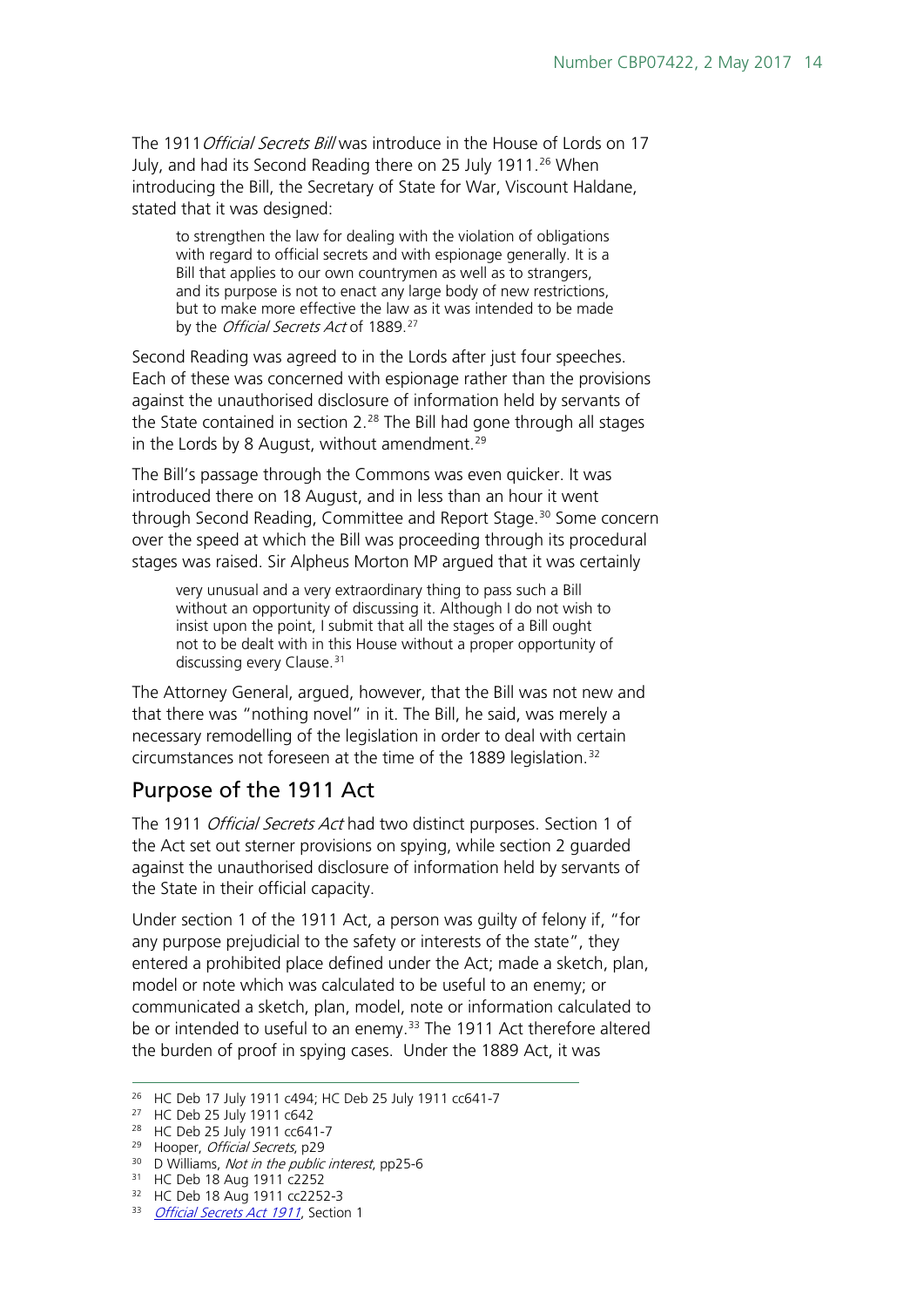necessary to prove "a purpose of wrongfully obtaining information". Section 1 of the 1911 Act ensured that a prosecutor no longer had to prove a person's purpose was prejudicial to the safety or interests of the state.<sup>[34](#page-14-0)</sup> According to Rosamund Thomas, in her study of the *Official* Secrets Act, the 1911 Act was designed to "shift the legal burden of proof in espionage cases from the prosecution to the accused".<sup>[35](#page-14-1)</sup>

Section 2 of the 1911 Act made it an offence for a Crown servant to communicate official information without authorization.

If any person having in his possession or control any […] document, or information […] which has been entrusted in confidence to him by any person holding office under His Majesty [...] communicates the [...] document or information to any person, other than a person to whom he is authorised to communicate it  $[...]^{36}$  $[...]^{36}$  $[...]^{36}$ 

Despite its short length, section 2 was later described as a "catch all" section, and it has been estimated that over 2,000 different charges could be brought under it.<sup>[37](#page-14-3)</sup> Section 2 now brought within it all who communicated or received official information without authority. It has been argued that section 2 also extended to the disclosure of information which bore no relation to national security.<sup>[38](#page-14-4)</sup>

Yet despite these significant changes, section 2 was not discussed at all during the Bill's passage through Parliament; nor did it receive interest among the press.<sup>[39](#page-14-5)</sup> While there was some limited debate and resistance to the Official Secrets Bill in the Commons, this was focused entirely on section 1. It was only in later years, particularly after the Second World War, that section 2 began to cause significant controversy. The Franks Report (see below), published in 1972 by a committee established to look specifically at this section of the 1911 Act, concluded that it

catches all official documents and information. It makes no distinction of kind, and no distinctions of degree. All information which a Crown servant learns in the course of his duty is "official" for the purposes of section 2, whatever its nature, whatever its importance, whatever its original source […] nothing escapes. The section catches all Crown servants as well as all official information. [40](#page-14-6)

Section 2 of the *Official Secrets Act 1911* was eventually repealed and replaced by the Official Secrets Act 1989.

<span id="page-14-0"></span><sup>&</sup>lt;sup>34</sup> Hooper, Official Secrets, p31

<span id="page-14-2"></span><span id="page-14-1"></span><sup>&</sup>lt;sup>35</sup> Thomas, *Espionage and Secrecy*, p6

<sup>&</sup>lt;sup>36</sup> *[Official Secrets Act 1911](http://www.legislation.gov.uk/ukpga/Geo5/1-2/28/contents)*, Section 2

<span id="page-14-3"></span><sup>&</sup>lt;sup>37</sup> Home Office, *Departmental Committee on Section 2 of the Official Secrets Act* 1911, Cmnd. 5104, September 1972, [Hereafter cited as Franks Report], Volume 1, para 16

<span id="page-14-4"></span> $38$  A W Bradley, K D Ewing & C J S Knight, Constitutional & Administrative Law, 16<sup>th</sup> edition, p525

<sup>&</sup>lt;sup>39</sup> Franks Report, Volume I, Appendix III, para 12

<span id="page-14-6"></span><span id="page-14-5"></span><sup>40</sup> Franks Report, para 17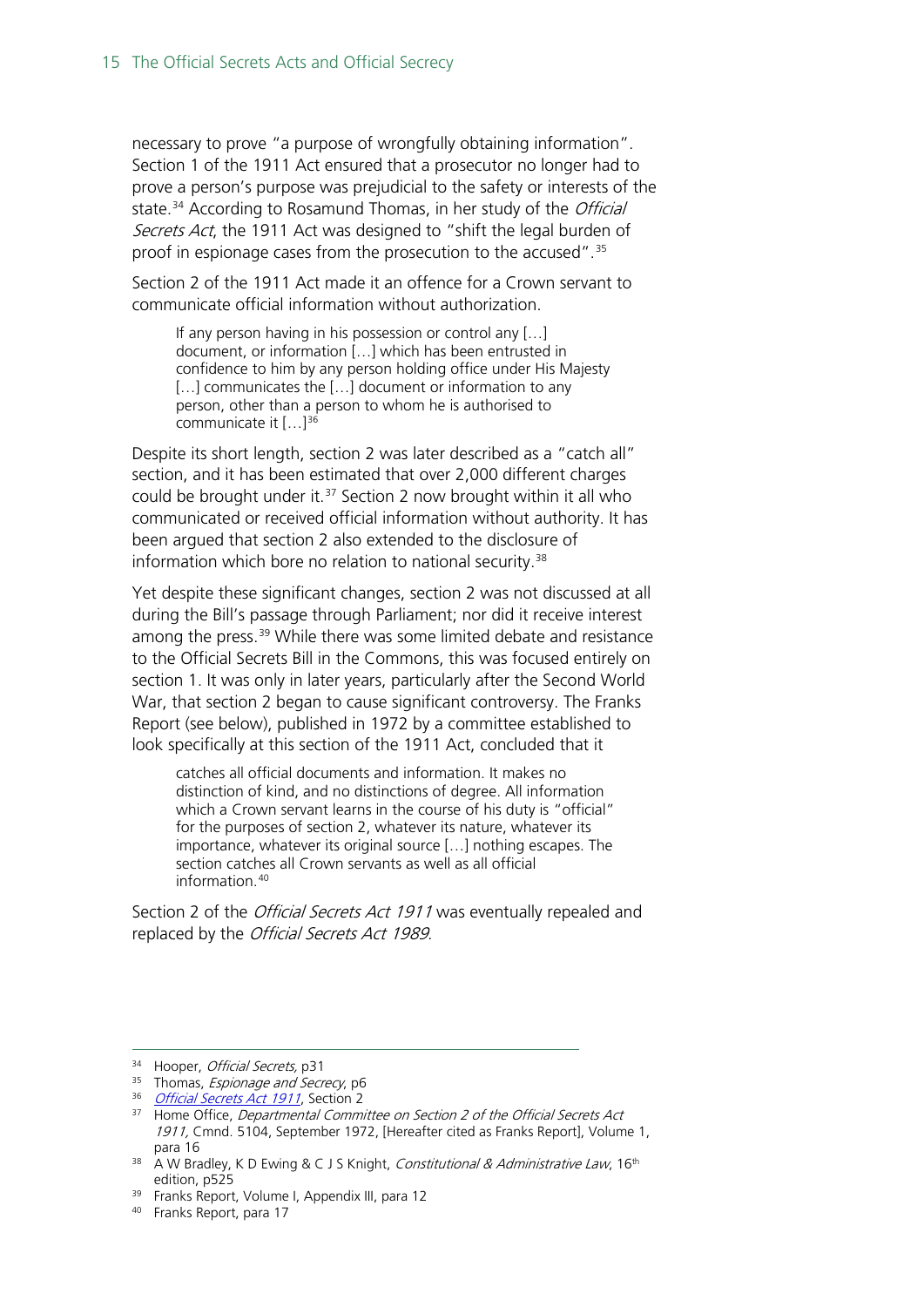## <span id="page-15-0"></span>3.3 The *Official Secrets Act 1920*

After the First World War it was proposed to strengthen the Official Secrets Act further by incorporating some of the Defence of the Realm Regulations introduced to meet the need of wartime emergency. [41](#page-15-1) The Official Secrets Act of 1920 amended sections of the 1911, while also adding some of these additional powers. [42](#page-15-2)

Under the 1920 Act, it was possible to be sentenced to two years' imprisonment for a number of activities, including unlawfully wearing a police uniform, making a false statement, forging a military pass or possessing an official stamp, if this was done in order to gain admission to a prohibited place as defined under the 1911 Act, or "for any purpose prejudicial to the safety or interest of the State", as the 1920 Act stated.<sup>[43](#page-15-3)</sup> It also became an offence to retain, for any purpose prejudicial to the State, any official document without authority.

Perhaps the most notable provision in the 1920 Act, however, was section 6. Under its provisions, the Secretary of State could authorise the police to call a potential witness to provide information about an offence under the 1911 Act. Failure to attend or to provide information was itself an offence.<sup>[44](#page-15-4)</sup> Section 6 of the *Official Secrets Act 1920* therefore removed a suspect's right of silence.

Other new offences contained in the 1920 Act included section 7, which made it a crime to attempt to commit an offence under the 1911 Act or to incite or persuade someone else too. Section 8 also permitted a court to exclude the public from the trial of an offence under the Acts if the prosecution applied for this on the grounds that the publication of evidence would be prejudicial to national security.

Again, the *Official Secrets Bill* of 1920 only received limited debate during its passage through Parliament. Although section 2 was this time discussed, debate continued to focus on espionage.<sup>[45](#page-15-5)</sup> During its passage through the Lords, Viscount Burnham raised concerns regarding the offence created by Clause 1 of the bill, that any person who was in possession of any official document, the return of which is demanded by a competent authority, would be guilty of a misdemeanour. He told the House that

I do not know a single editor of a national paper who from time to time has not been in possession of official documents which have been brought into his office, very often not at his own request, and which it may be inconvenient to the Minister of the responsible Department should have gone out.

He added that he thought the words in the subsection "dangerously wide".<sup>[46](#page-15-6)</sup>

<span id="page-15-1"></span><sup>41</sup> Thomas, *Espionage and Secrecy*, p11

<span id="page-15-2"></span><sup>42</sup> Williams, Not in the Public Interest, p35

<span id="page-15-3"></span><sup>&</sup>lt;sup>43</sup> Official Secrets Act 1920, Section 1, Hooper, Official Secrets, p34

<span id="page-15-4"></span><sup>44</sup> The Official Secrets Act 1920, Section 6

<span id="page-15-5"></span><sup>45</sup> Hooper, Official Secrets, p33

<span id="page-15-6"></span><sup>46</sup> HC Deb 25 June 1920 cc896-7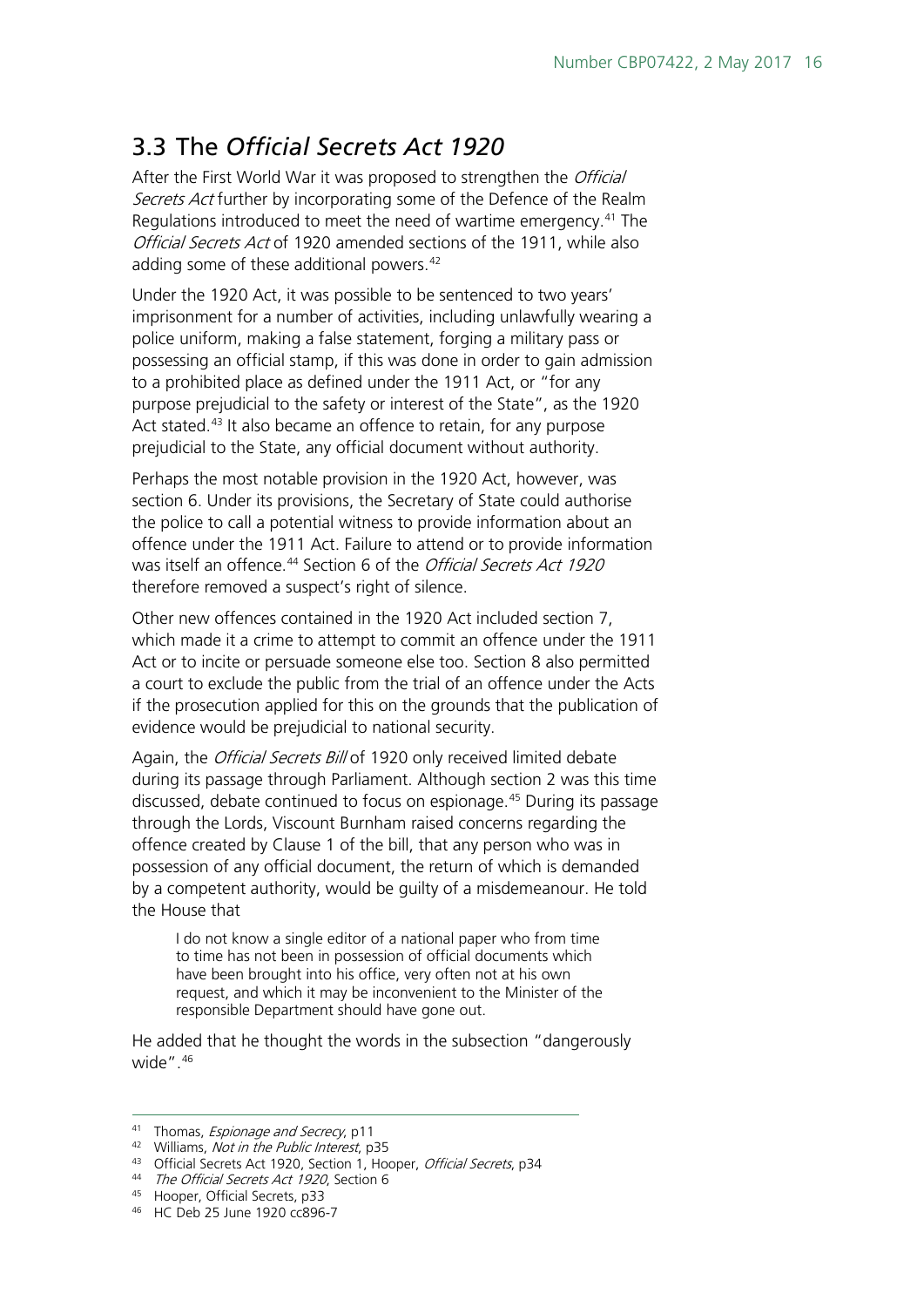The Bill received its Second Reading in the Commons on 2 December 1920. Introducing the Bill there, the Attorney General argued that it was necessary to amend and extend the 1911 Act due to the "ingenuity of spies". [47](#page-16-1) However, there was some strong opposition to the Bill in the Commons. Sir Donald Maclean MP argued that the Bill would interfere with the legitimate exercise of the functions of the Press, and impinge on the liberty of the individual.<sup>[48](#page-16-2)</sup> When discussing what would become sections 6 and 8 of the Act, Sir Donald was particularly critical, stating

I find it difficult to confine my language in regard to this Bill within the range of Parliamentary propriety. It is another attempt to clamp the powers of war on to the liberties of the citizen in peace.<sup>[49](#page-16-3)</sup>

It has been argued, however, that the debates in the Commons are most remarkable for what was said about the Act by the then Attorney General, Sir Gordon Hewart. According to one historian, Hewart "produced a series of misleading and wrong answers to those who questioned the need for such wide-ranging powers".<sup>[50](#page-16-4)</sup> Rosamund Thomas, in her study of the *Official Secrets Act*, also concluded that the Attorney General "misconstrued aspects" of the 1920 legislation,<sup>[51](#page-16-5)</sup> while the Franks Report of 1972 noted that in one of the speeches during the Bill's passage, Sir Gordon "implied that the whole of the 1911 Act, including section 2, was concerned with spying […] It is not clear how he came to make this obviously erroneous statement".<sup>[52](#page-16-6)</sup>

Nevertheless, despite stronger opposition to the 1920 Official Secrets Bill in the Commons, it was still passed by 143 votes to 34, without significant changes.<sup>[53](#page-16-7)</sup>

## <span id="page-16-0"></span>3.4 *The Official Secrets Act 1939*

The Official Secrets Act 1939 replaced section 6 of the Official Secrets Act 1920 with a new provision which limited the scope of section 6. It was passed largely in response to the Duncan Sandys affair in 1938 (see below).

Section 6 of the 1920 Official Secrets Act removed a suspect's right of silence by requiring anyone under interrogation to give information about an offence, or suspected offence, under either the 1911 or 1920 Acts, to a chief officer of police. Any person who refused to give such information was liable to prosecution. The amending act of 1939 provided that the interrogation powers of section 6 would only apply to offences or suspected offences under section 1 of the 1911 Act, that is only in espionage cases.<sup>[54](#page-16-8)</sup>

<span id="page-16-8"></span>54 *Official Secrets Act 1939*, Section 1

<span id="page-16-1"></span> <sup>47</sup> HC Deb 2 Dec 1920 c1537

<span id="page-16-2"></span><sup>48</sup> HC Deb 2 Dec 1920 c1542

<span id="page-16-3"></span><sup>49</sup> HC Deb 2 Dec 1920 c1546

<span id="page-16-4"></span><sup>50</sup> Hooper, Official Secrets, p33

<span id="page-16-5"></span><sup>&</sup>lt;sup>51</sup> Thomas, *Espionage and Secrecy*, p12

<span id="page-16-6"></span><sup>&</sup>lt;sup>52</sup> Franks Report, Volume I, Appendix III, para 14

<span id="page-16-7"></span><sup>&</sup>lt;sup>53</sup> HC Deb 2 Dec 1920 cc1582-3; Hooper, Official Secrets, p38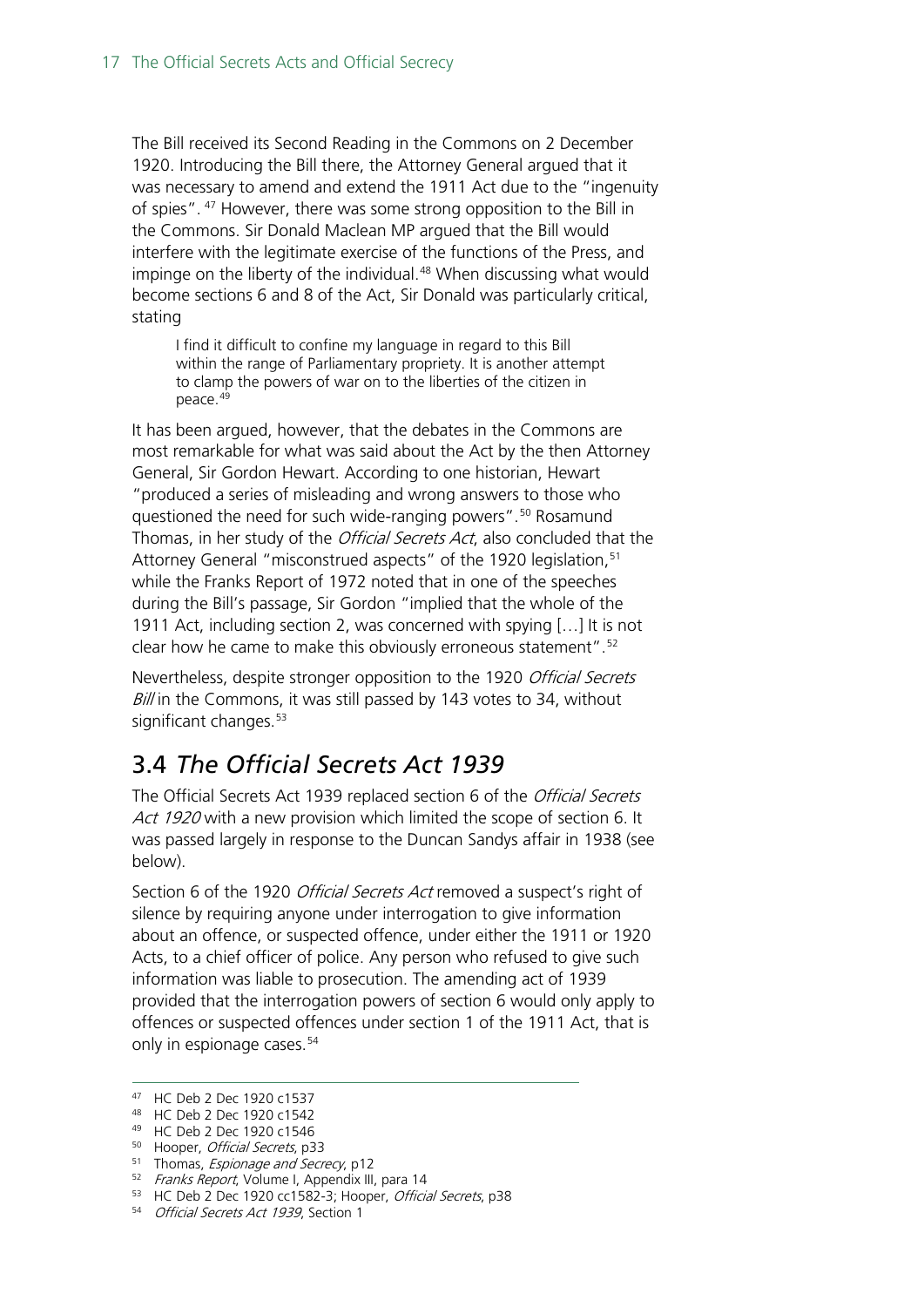The amending act also incorporated further safeguards, including the provision that a chief officer of police must apply to a Secretary of State for permission to exercise the powers conferred in section 6. However, subsection 2 of the 1939 Act relaxed this provision somewhat, by specifying that a chief officer could exercise the powers conferred without applying for permission if he has grounds to believe "the case is one of great emergency and that in the interest of the State immediate action is necessary".[55](#page-17-1)

### Passage through Parliament

The 1939 Act was given its Second Reading in the House of Lords on 23 February 1939.<sup>56</sup> Concern was raised there that having to apply to a Secretary of State before being able to exercise the powers contained in section 6 of the 1920 Act might enable a spy to escape out of the country.[57](#page-17-3)

The Bill reached the Commons in November. Introducing the Bill, the Secretary of State for the Home Department, Sir John Anderson MP, said that the Bill's objective was to "restrict the scope" of section 6 of the 1920 Act. He added that

As the law stands at present, that Section empowers the police or any member of His Majesty's Forces engaged on guard, sentry, patrol or other similar duty—to require any person to give any information in his power relating to an offence or suspected offence under the Official Secrets Acts, 1911 and 1920, and any person refusing to give such information on demand is liable to prosecution. That is a drastic power, and it has been generally recognised that it is a power which should be used only in rare and exceptional cases.<sup>[58](#page-17-4)</sup>

The Home Secretary also argued that the Official Secrets Bill 1939 "strikes a proper balance between the rights of the individual and the interests of the State".[59](#page-17-5)

### <span id="page-17-0"></span>3.5 The Franks Report, 1972

Between 1945 and 1971, 23 prosecutions were brought under section 2 of the *Official Secrets Act 1911*.<sup>[60](#page-17-6)</sup> One of the most controversial was the unsuccessful prosecution of the Sunday Telegraph in 1971 for publishing Foreign Office documents related to the Labour Government's policy toward the Nigerian Civil War. The trial judge said during that case that section 2 should be "pensioned off" and replaced with a measure that provided greater clarity.<sup>[61](#page-17-7)</sup>

Following that case, a committee was appointed in 1971, chaired by Lord Franks, to "review the operation of section 2 of the Official Secrets

<span id="page-17-1"></span><sup>55</sup> Official Secrets Act 1939, Section 1 (2)

<span id="page-17-2"></span><sup>&</sup>lt;sup>56</sup> HC Deb 23 Feb 1939 cc917-931<br><sup>57</sup> HL Deb 23 Feb 1939 c926

<span id="page-17-4"></span><span id="page-17-3"></span><sup>58</sup> HC Deb 15 Nov 1939 c783

<span id="page-17-5"></span><sup>59</sup> HC Deb 15 Nov 1939 c785

<span id="page-17-6"></span><sup>&</sup>lt;sup>60</sup> Franks Report, Volume I, Appendix II

<span id="page-17-7"></span><sup>&</sup>lt;sup>61</sup> Ponting, *Right to Know*, p33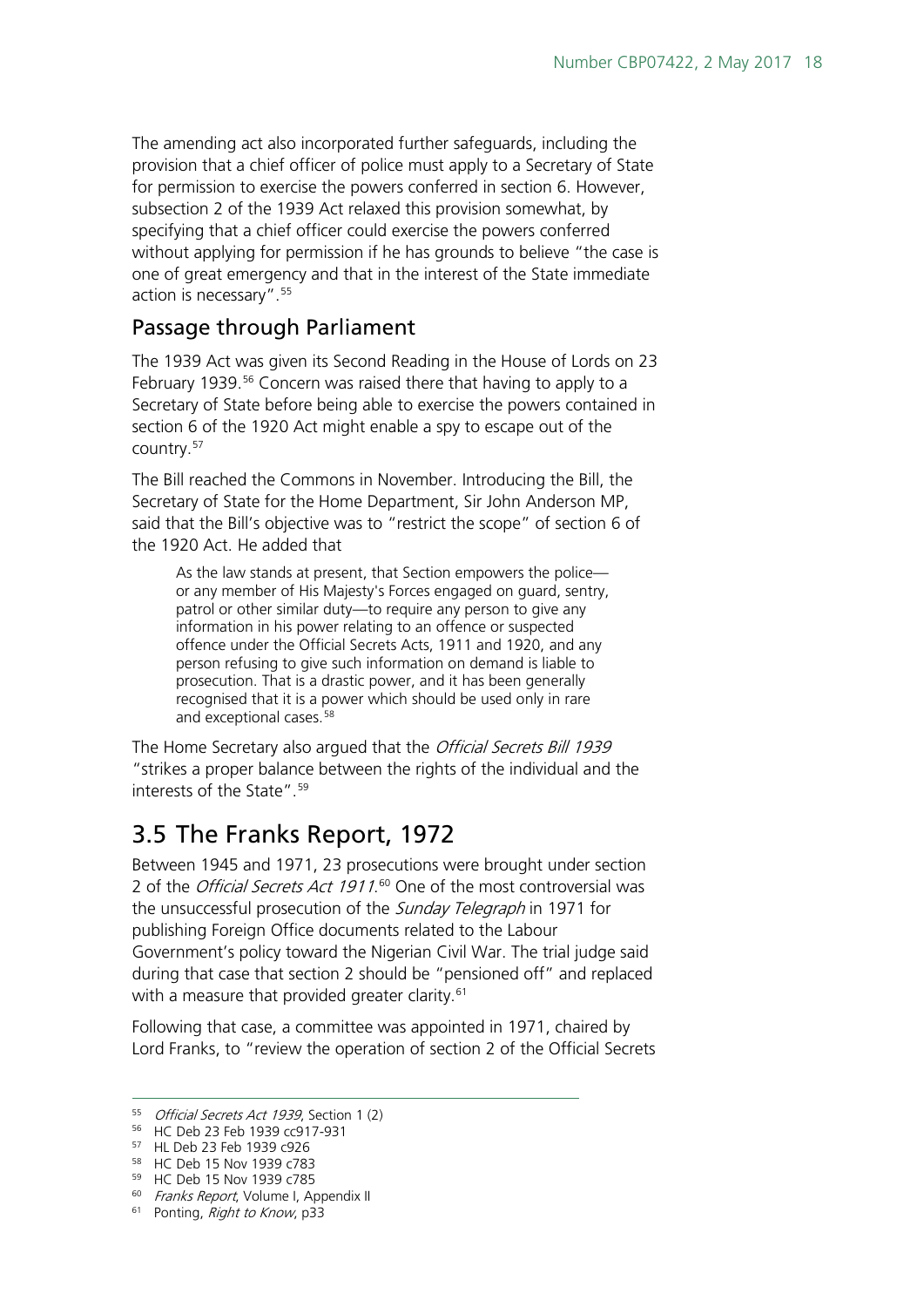Act 1911 and to make recommendations". [62](#page-18-1) The Committee's report was published in 1972.

The Committee's main conclusion was that

[...] the present law is unsatisfactory, and that it should be changed so that criminal sanctions are retained only to protect what is of real importance.<sup>[63](#page-18-2)</sup>

In particular, the Committee "found section 2 a mess":

Its scope is enormously wide. Any law which impinges on the freedom of information in a democracy should be much more tightly drawn. A catch-all provision is saved from absurdity in operation only by the sparing exercise of the Attorney General's discretion to prosecute. Yet the very width of this discretion, and the inevitable selective way in which it is exercise; give rise to considerable unease. The drafting and interpretation are obscure. people are not sure what it means, or how it operates in practice, or what kinds of action involve real risk of prosecution under it.<sup>[64](#page-18-3)</sup>

The Franks Report recommended:

- The replacement of Section 1 by an Espionage Act (para 103)
- The replacement of Section 2 by an Official Information Act (para 100)

The report suggested that an Official Information Act should define both general categories of official information, the unauthorised disclosure of which might injure "the security of the nation or the safety of the people", and also the particular items of information within these broad categories, the unauthorised disclosure of which might cause "serious injury".<sup>[65](#page-18-4)</sup>

Franks also proposed that the mere receipt of information should no longer be an offence but that its further communication would, provided the prosecution could prove (a) that there had been a contravention of the Act by some other persons and (b) that the accused knew this or had reasonable ground to believe that this was the case. The Act would also create a new offence of communicating or using official information of any kind for public gain.<sup>[66](#page-18-5)</sup>

The Government took nine months to issue a formal response to Franks. In 1973 the Home Secretary said that the Conservative Government accepted the essential recommendations. However, the recommendations were never implemented.<sup>[67](#page-18-6)</sup>

## <span id="page-18-0"></span>3.6 *The Official Secrets Act 1989* Attempts at reforming section 2 of the 1911 Act

Following the Franks Report, a series of Private Members' Bills attempted to repeal section 2 of the 1911 *Official Secrets Act*.<sup>[68](#page-18-7)</sup> A

<span id="page-18-1"></span><sup>&</sup>lt;sup>62</sup> Franks Report, Volume I, para i

<sup>&</sup>lt;sup>63</sup> Franks Report, Volume I, para 275

<span id="page-18-2"></span><sup>&</sup>lt;sup>64</sup> Franks Report, Volume I, para 88

<span id="page-18-4"></span><span id="page-18-3"></span><sup>&</sup>lt;sup>65</sup> Franks Report, Volume I, para 119

<span id="page-18-5"></span><sup>&</sup>lt;sup>66</sup> Franks Report, Volume I, paras 205, 233, 236

<span id="page-18-6"></span><sup>&</sup>lt;sup>67</sup> Hooper, Official Secrets, p230

<span id="page-18-7"></span><sup>&</sup>lt;sup>68</sup> Thomas, *Espionage and Secrecy*, p210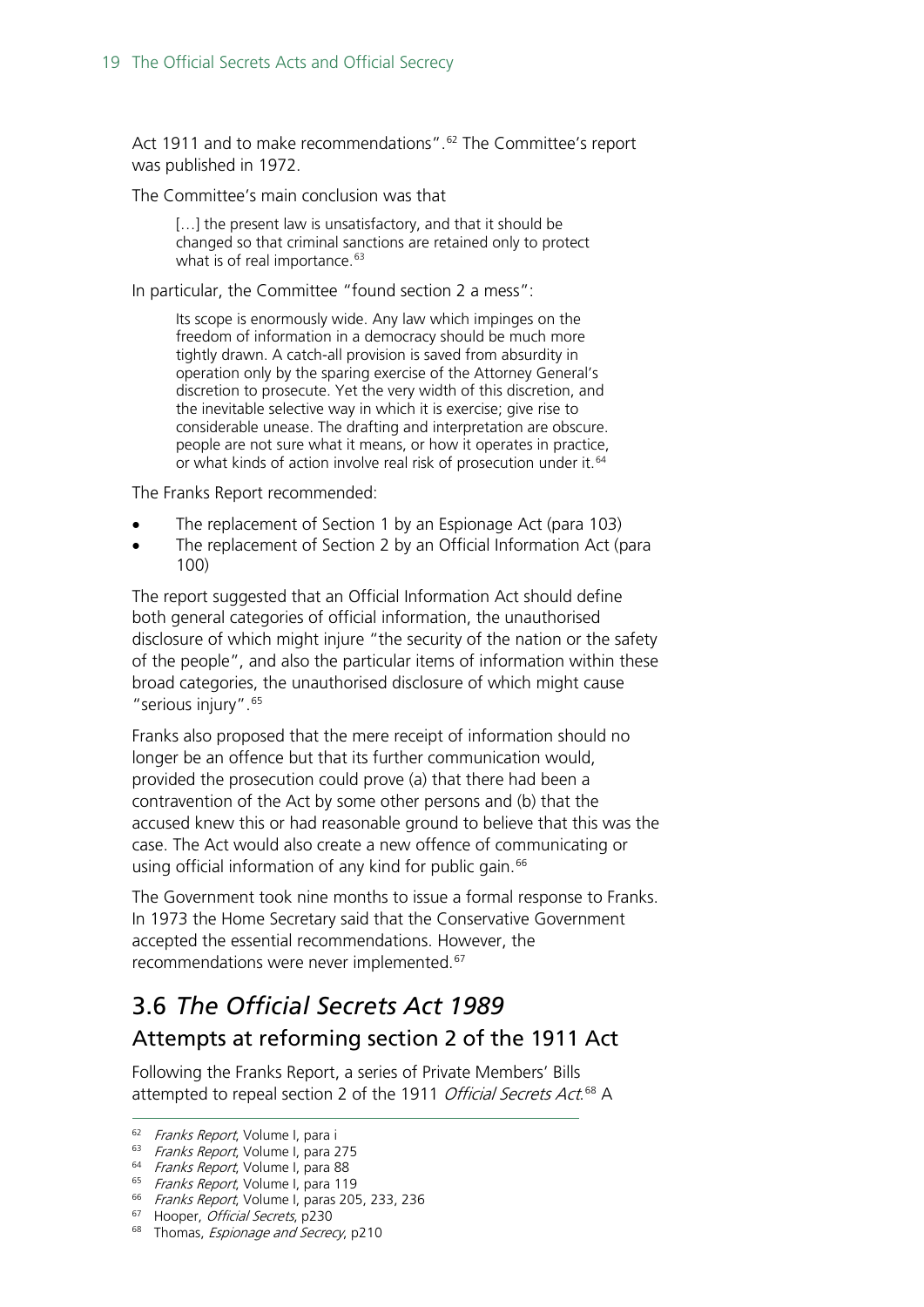notable Private Members Bill was introduced by Richard Shepherd MP in 1987. Discussing the Bill, Shepherd said:

We wish to distinguish between that information which should lead to criminal prosecution, and general information, which needs lesser disciplinary controls. Without that distinction, we will not have a free society.

The Bill applies only to specified classes of protected information. Disclosures of other information would not be a criminal offence. That is not to say that such information would become freely available. Much of it will continue to require protection, but that protection would not include the threat of prosecution.<sup>[69](#page-19-0)</sup>

The Labour Opposition supported Shepherd's Bill, but it was defeated by 271 to 234.[70](#page-19-1)

A similar Bill was introduced in the House of Lords in February 1988 by Lord Bethall. This received an unopposed Second Reading there on 20 April but made no further progress.<sup>71</sup>

The Labour Government indicated in 1976 that they would replace section 2 of the 1911 Act with an Official Information Act, along the lines of that recommended by the Franks Report.<sup>[72](#page-19-3)</sup> A White Paper was published in 1978, entitled Reform of Section 2 of the Official Secrets Act, but the proposals failed to translate into law before the General Election of 1979.

The Conservative Government set out new legislative proposals to reform section 2 in a White Paper in 1988. The Government's Official Secrets Bill followed in November of that year. By this time it had become widely accepted that the existing legislation had become discredited and unworkable; and a number of high-profile cases had drawn attention to the weaknesses in the law.

### Purpose of the *Official Secrets Act 1989*

The *Official Secrets Act 1989* repealed and replaced the "catch-all" section 2 of the 1911 Official Secrets Act, and removed the disclosure of much official information from the scope of the criminal law. In its place, there were six categories of official information which were subject to criminal sanctions if disclosed. The concept of harm or damage caused by particular disclosure of information by Crown servants and government contractors was applied to these categories. However, the new Act exempted the intelligence and security services from the 'damage' tests, and made the fact of disclosure by members of these services an 'absolute' offence.

The new Act did not, as had been hoped by some reformers, contain provision for a public interest defence. Amendments were proposed

<span id="page-19-0"></span> <sup>69</sup> HC Deb 15 Jan 1988 c564

<span id="page-19-1"></span><sup>70</sup> HC Deb 15 Jan 1988 c637

<span id="page-19-2"></span><sup>71</sup> HL Deb 20 April 1988 cc1566-1610

<span id="page-19-3"></span><sup>72</sup> HC Deb 22 Nov 1976 c1879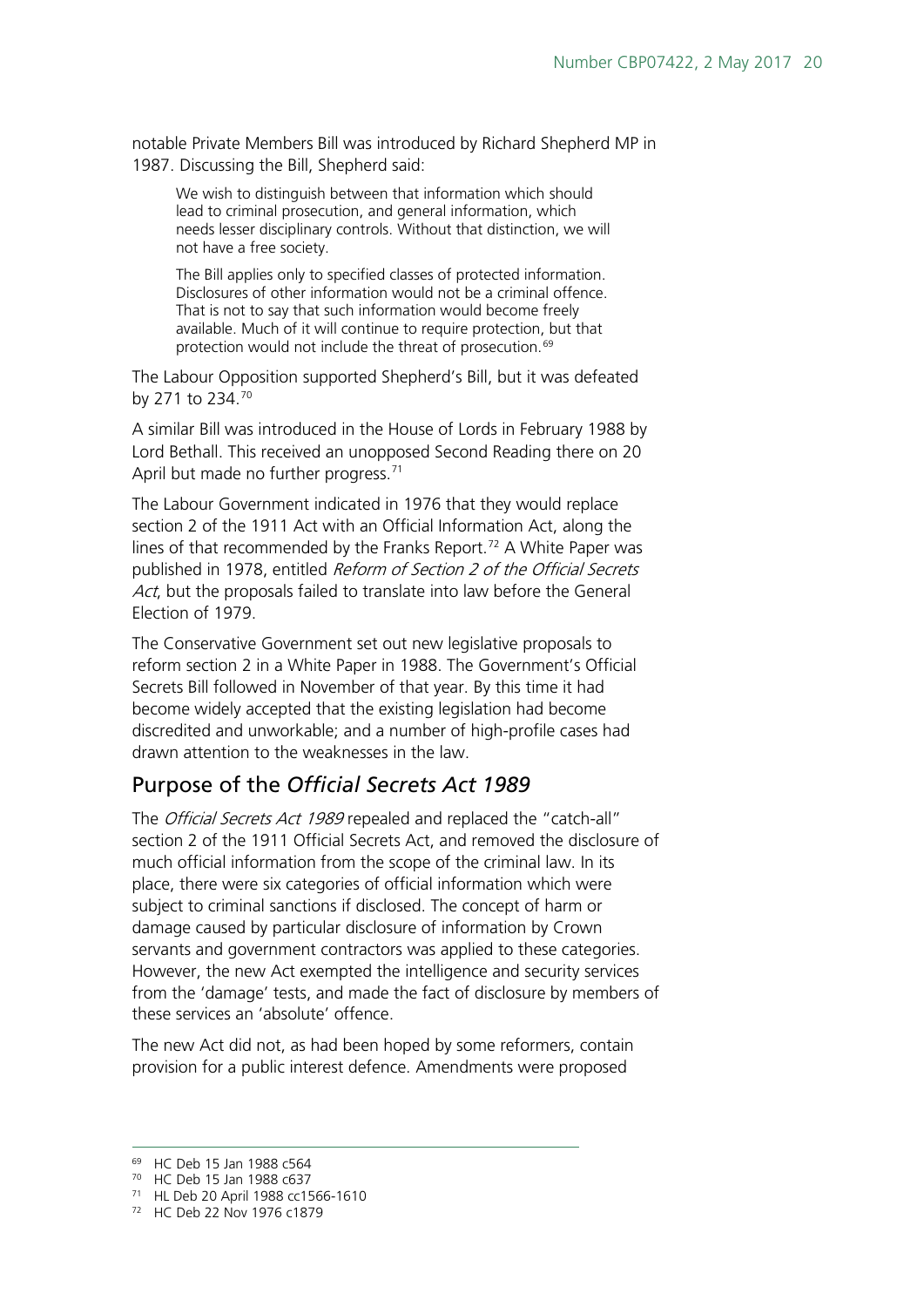during the Bill's passage in both Houses to provide for this, but these were defeated.<sup>73</sup>

The *Official Secrets Act 1989* came into force on 1 March 1990.

# <span id="page-20-0"></span>4. Law Commission proposals for reform (2017)

The [Law Commission](http://www.lawcom.gov.uk/) published *Protection of Official Data: A* [consultation paper](http://www.lawcom.gov.uk/wp-content/uploads/2017/02/cp230_protection_of_official_data.pdf) in February 2017 which suggests ways to improve the law around the protection of official information.<sup>[74](#page-20-2)</sup> There was so much public interest in the consultation that the Commission extended the consultation by a month to 3 May 2017.<sup>[75](#page-20-3)</sup> The Commission will publish its final report in summer 2017.

The Law Commission is reviewing the relevant statutes – the Official Secrets Acts- to "ensure that the law is keeping pace with the challenges of the  $21^{st}$  century. "<sup>76</sup> The Commission is a non-political independent body, set up by Parliament in 1965 to keep all the law of England and Wales under review, and to recommend reform where it is needed.

House of Commons Library briefing The Law Commission and [procedure on Law Commission Bills](http://researchbriefings.parliament.uk/ResearchBriefing/Summary/SN07156) (March 2015) provides further information on the Commission.

The Cabinet Office referred the Protection of Official Data project to the Law Commission in late 2015 and the Commission started work on the project in February 2016. The project's terms of reference are to "review the effectiveness of criminal law provisions that protect official information from unauthorized disclosure."

In its consultation, the Commission proposes repealing the 1911, 1920, 1939 and 1989 Acts and replacing them with new Acts with updated provisions.

Changes to the 1911-1939 Acts are related to espionage, while changes to the 1989 Act are related to the disclosure of confidential information ("leaking").

These proposals are the result of a pre-consultation phase where the Law Commission consulted government departments, lawyers, human rights NGOs and the media.<sup>[77](#page-20-5)</sup>

<span id="page-20-1"></span><sup>&</sup>lt;sup>73</sup> See, for example, HC Deb 2 Feb 1989 cc519-535; Thomas, *Espionage and Secrecy*, p211. Full details about the debates in the Commons on the Bill are available in the House of Commons Research Note No. 437, The Official Secrets Bill 1988-89: The Commons debates, 2 March 1989

<span id="page-20-2"></span><sup>&</sup>lt;sup>74</sup> Law Commission, *[Protection of Official Data: A consultation paper](http://www.lawcom.gov.uk/wp-content/uploads/2017/02/cp230_protection_of_official_data.pdf)* (Consultation paper No.230), February 2016

<span id="page-20-3"></span><sup>&</sup>lt;sup>75</sup> Law Commission News Release, *[Protection of Official Data –](http://www.lawcom.gov.uk/protection-of-official-data-consultation-deadline-extended/) Consultation deadline* [extended](http://www.lawcom.gov.uk/protection-of-official-data-consultation-deadline-extended/), 7 March 2017

<span id="page-20-4"></span><sup>&</sup>lt;sup>76</sup> Law Commission News Release, *[Protection of Official Data –](http://www.lawcom.gov.uk/protection-of-official-data-consultation-deadline-extended/) Consultation deadline* [extended](http://www.lawcom.gov.uk/protection-of-official-data-consultation-deadline-extended/), 7 March 2017

<span id="page-20-5"></span><sup>&</sup>lt;sup>77</sup> Law Commission News Release, Official Secrets Acts reviewed to meet the challenges of the 21<sup>st</sup> century, 7 March 2017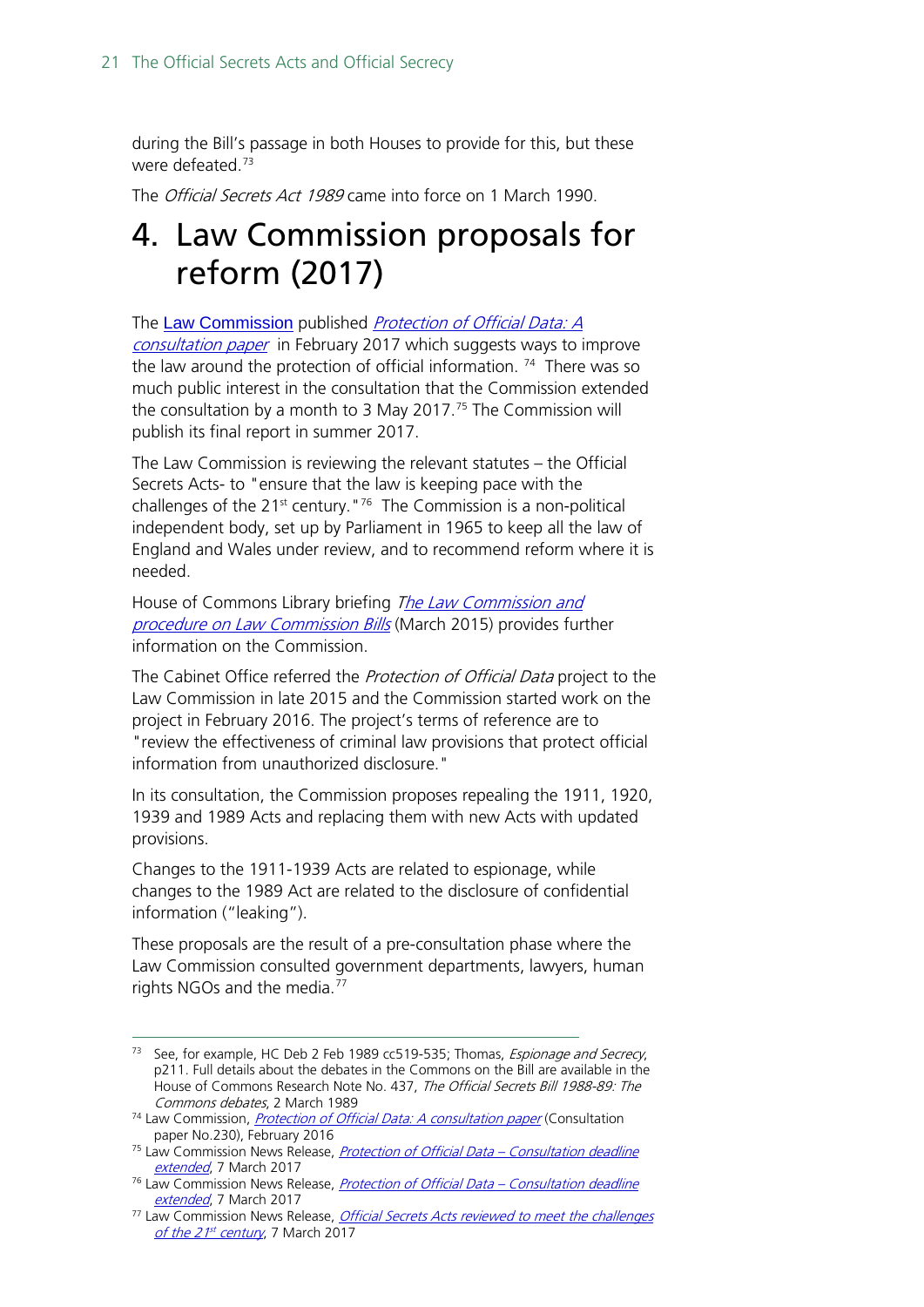# <span id="page-21-0"></span>4.1 Proposed changes to the 1911-1939 Acts

The Law Commission proposes that the Official Secrets Acts 1911-1939 should be repealed and replaced by a single Espionage Act. The main provisional conclusions of the review are below.

### <span id="page-21-1"></span>Selected areas where the Commission recommends no change

#### **No restriction on who can commit espionage**

Under the current provisions of the 1911 Act, there is no restriction on who can commit espionage offences. This differs from the restrictions for the offences related to the leaking of information in the 1989 Act, which are restricted to people with certain characteristics.

The Commission recommends that, "like the overwhelming majority of criminal offences, there should continue to be no restriction on who can commit these offences.<sup>[78](#page-21-3)</sup> This would not be a change to the current law.

#### **An offence to "obtain or gather" prohibited information**

Section 1 of the 1911 Act (as amended by the 1920 Act) makes it an offence not only to communicate prohibited information, but to "obtain, collect, record or publish" the prohibited information.

The Commission recommends that any redrafted offence continue to be committed by somebody who not only communicates information, but also by somebody who obtains or gathers it.<sup>[79](#page-21-4)</sup>

Despite this proposal seeking to maintain the law as it currently stands, this particular proposal has resulted in a great deal of stakeholder commentary. See [Stakeholder Comment](#page-30-0) in this briefing. Public commentary

#### <span id="page-21-2"></span>Proposed changes in the redrafted Acts **The need for an "enemy" to be changed**

Some offences under section 1 of the 1911 Act require there to be an "enemy" to whom disclosures are "directly or indirectly useful". The Commission calls this requirement "problematic" because of the issues of defining an enemy, especially during a period where the United Kingdom is not at war with a foreign power but does face threats of terrorism.<sup>[80](#page-21-5)</sup>

The Commission cites the (USA) *Espionage Statutes Modernization Bill*,<sup>[81](#page-21-6)</sup> which was introduced in Congress in 2011. It would have replaced the term "foreign nation" in the *Espionage Act 1917* with a list of entities including "a group engaged in international terrorism" and "a foreign based political organisation".

<span id="page-21-3"></span><sup>&</sup>lt;sup>78</sup> Law Commission[, Protection of Official Data: A Consultation Paper,](http://www.lawcom.gov.uk/wp-content/uploads/2017/02/cp230_protection_of_official_data.pdf) Consultation Paper No 230, January 2017, page 33

<span id="page-21-4"></span><sup>&</sup>lt;sup>79</sup> Law Commission[, Protection of Official Data: A Consultation Paper,](http://www.lawcom.gov.uk/wp-content/uploads/2017/02/cp230_protection_of_official_data.pdf) Consultation Paper No 230, January 2017, p 33

<span id="page-21-5"></span><sup>80</sup> Ibid, p 36

<span id="page-21-6"></span><sup>81</sup> [Espionage Statutes Modernization Bill](https://www.congress.gov/112/bills/s355/BILLS-112s355is.pdf), S.355, 112<sup>th</sup> Congress (2011)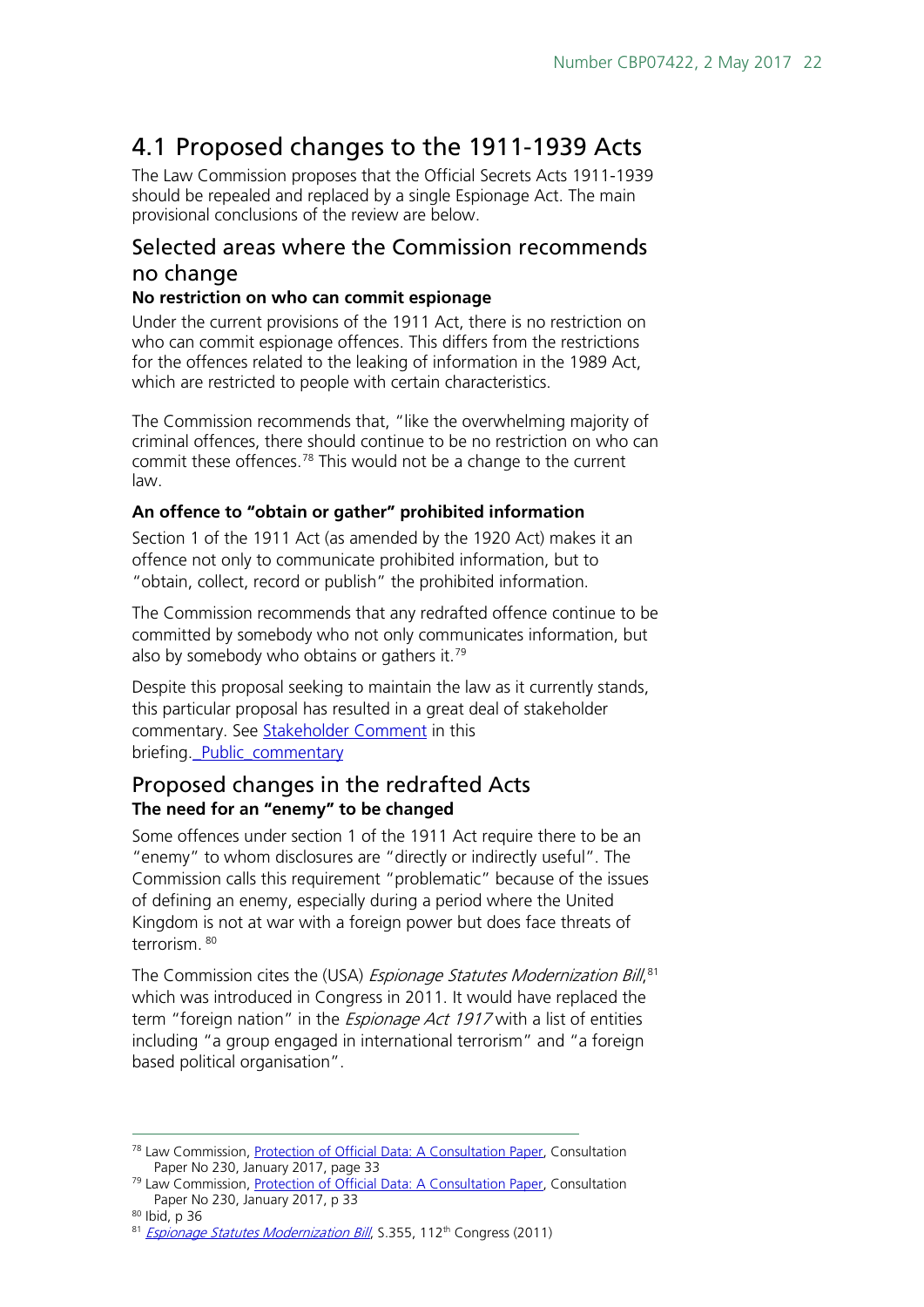The Commission does not suggest that the list be reproduced wholesale into any new law, and invites consultees' views on whether the list would be a good starting point for revising the requirements of the 1911 Act.

#### **From "safety or interests of the state" to "national security"**

Section 1 of the 1911 Act sets as one of the requirements of committing certain offences that the offender's conduct be "prejudicial to the safety or interests of the state".

In Chandler and others v Director of Public Prosecutions, the phrase "interests of the state", was interpreted to mean the objects of state policy determined by the Crown on the advice of Ministers.

The Commission argues that this is too broad a scope, especially if "an enemy" is replaced with "foreign power", as in the previous recommendation.[82](#page-22-0)

Citing the European Court of Human Rights' decision in Kennedy v United Kingdom that the meaning of the term "national security" is sufficiently clear to satisfy Article 8(2) of the European Convention, the Commission recommend replacing "safety or interests of the state" with "national security".

#### **Conduct "prejudicial" to the safety or interests of the state**

Section 1 of the 1911 Act makes it an offence if the defendant acted with a purpose "prejudicial" to the safety or interests of the state. It is the defendant's intentions in their action which is the test, not the outcome:

In short, the defendant must have a specific purpose in mind (for example disrupting an airbase), which must objectively prejudice the safety or interests of the United Kingdom. The defendant's opinion as to whether his conduct prejudices the safety or interests of the United Kingdom is irrelevant.<sup>[83](#page-22-1)</sup>

The Law Commission concludes that the defendant should only commit an offence if they knew, or had reasonable grounds to believe, that their conduct was prejudicial to the safety or interests (or "national security", as above) of the state.

It would also be the case that there is no need to actually prove that the actions *were* prejudicial to the interests of the state. The Commission makes an analogy to a case involving section 1(2) of the *Criminal* Damage Act 1971, which makes it an offence to cause damage to property with intent to endanger life. In the case cited, a defendant who started a fire in his semi-detached house had his conviction upheld by the Court of Appeal despite the fact his neighbours were absent so never at any risk.

<span id="page-22-0"></span><sup>82</sup> Law Commission[, Protection of Official Data: A Consultation Paper,](http://www.lawcom.gov.uk/wp-content/uploads/2017/02/cp230_protection_of_official_data.pdf) Consultation Paper No 230, January 2017, p 35

<span id="page-22-1"></span><sup>83</sup> Law Commission[, Protection of Official Data: A Consultation Paper,](http://www.lawcom.gov.uk/wp-content/uploads/2017/02/cp230_protection_of_official_data.pdf) Consultation Paper No 230, January 2017, p 35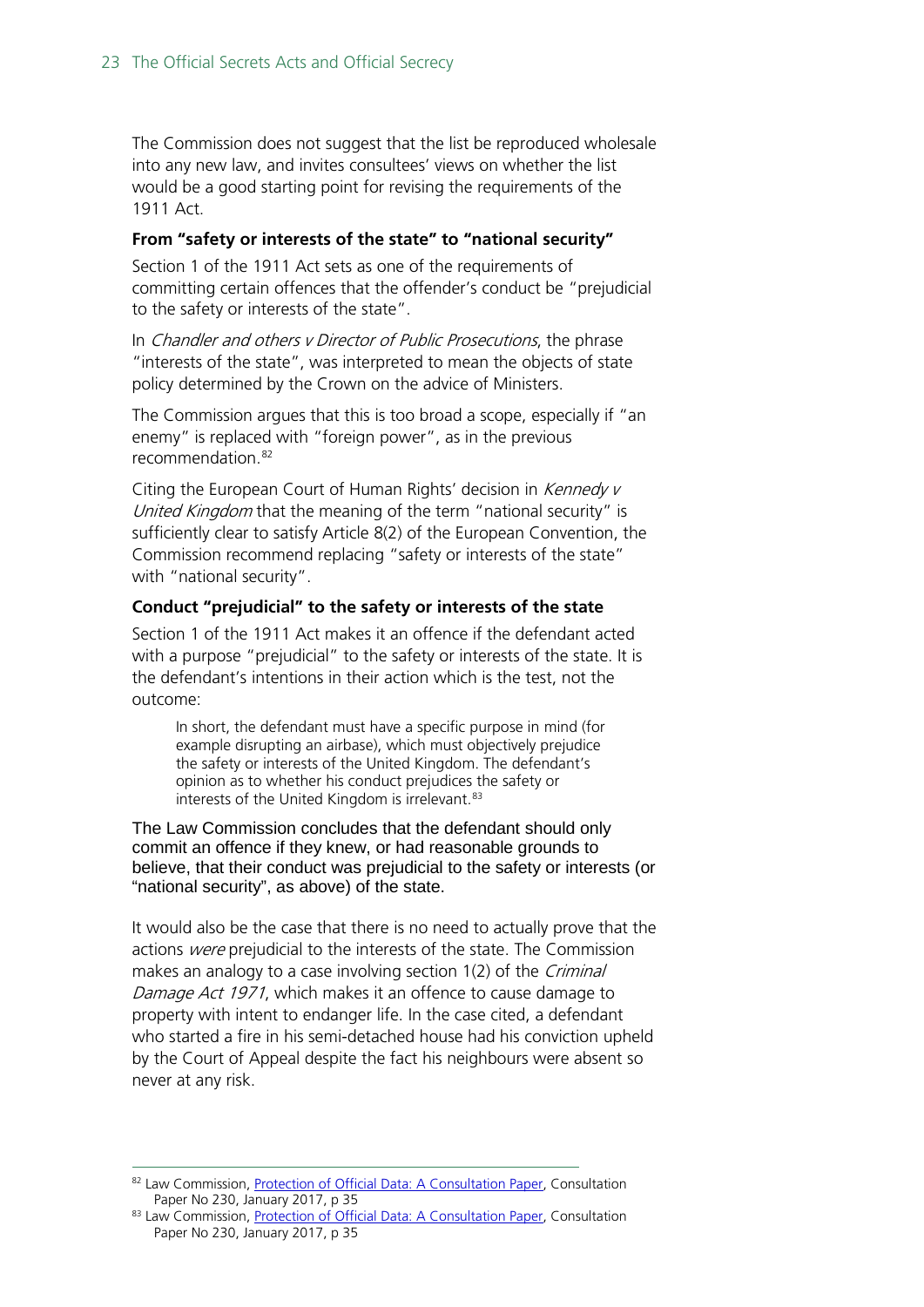#### **From prohibited places to designated sites**

Section 3 of the 1911 Act sets out a definition of prohibited places at which trespassing may lead to a person committing an offence under the Act. The list is extensive, but outdated, included such references as places storing "munitions of war".

The Commission recommends replacing this system with that used in the *[Serious Organised Crime and Police Act 2005](http://www.legislation.gov.uk/ukpga/2005/15/contents)*, by which the Secretary of State designates sites that are subject to the provisions of the Act. For example, the Houses of Parliament is a designated site for the purposes of Section 128 the 2005 Act.

There is currently an inconsistency between the two lists. Some sites are designated for the purposes of the 2005 Act, but not subject to the provisions of the 1911 Act, or vice versa.

The Commission proposes a modified version of the approach taken in the 2005 Act. That approach is the creation of a list of protected sites by primary legislation, which can then amended by secondary legislation using the affirmative procedure.

#### **Territorial ambit of offences to be expanded**

Crimes committed outside of the United Kingdom and its territories cannot, ordinarily, be prosecuted under English law. The 1911 Act provides that an offence can be committed by someone outside the United Kingdom if he or she is a British Officer or subject, which means that it has extraterritorial effect.

There is legislation that expands the territorial ambit of certain offences, such as the *[Serious Crime Act 2015](http://www.legislation.gov.uk/ukpga/2015/9/contents)*, which the Commission explains amends the *[Computer Misuse Act 1990](http://www.legislation.gov.uk/ukpga/1990/18/contents)* like so:

An individual can commit an offence contrary to the *Computer* Misuse Act 1990 even if they were outside the United Kingdom when they are alleged to have committed the offence provided there is a "significant link" with the United Kingdom. $84$ 

The Commission has proposed that the new Espionage Act has similar provisions, expanding the territorial ambit of espionage offences.

#### **Provisions intended to ease the prosecution's burden of proof to be removed**

The 1911-1939 contain a number of provisions intended to ease the prosecution's burden of proof when prosecuting espionage offences. The Commission recommends these provisions not be included in any redrafted law, as they are "difficult to reconcile with principle".<sup>[85](#page-23-1)</sup>

#### **The Protocol should be "improved"**

The "Protocol" is the process related to any investigation regarding a possible offence under the Acts. When the protocol was being recommended for development by Her Majesty's Inspectorate of Constabulary, they said:

<span id="page-23-1"></span><span id="page-23-0"></span><sup>84</sup> Law Commission[, Protection of Official Data: A Consultation Paper,](http://www.lawcom.gov.uk/wp-content/uploads/2017/02/cp230_protection_of_official_data.pdf) Consultation Paper No 230, January 2017, p 45

<sup>85</sup> Ibid, p 48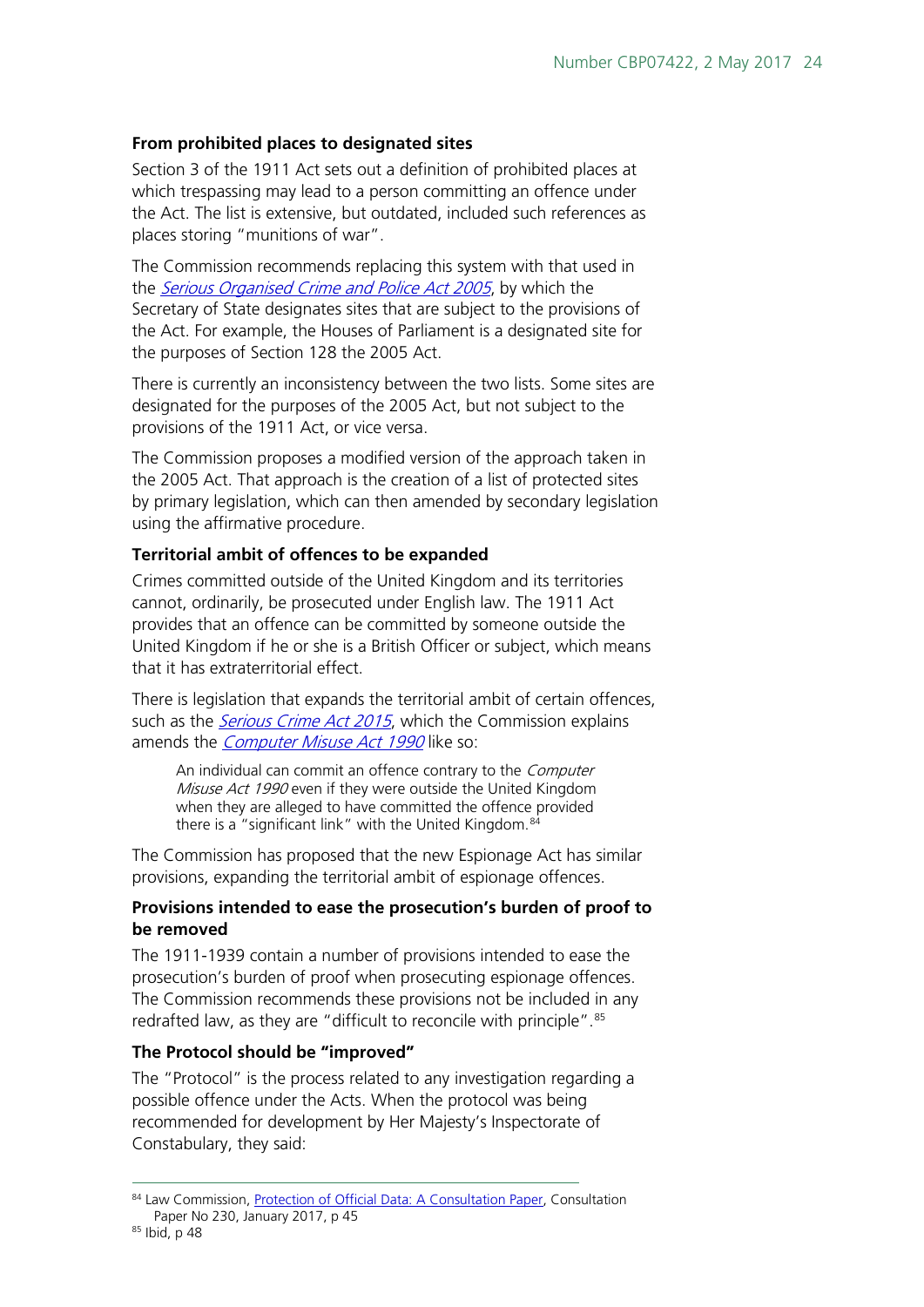The aim of the protocol is to develop a staged process between the police, the Crown Prosecution Service, Cabinet Office and a designated Parliamentary official to deal with investigations of this nature. The Protocol describes a process which encourages key stakeholders to contribute to the decision making, whilst recognising the independence of each organisation.<sup>[86](#page-24-0)</sup>

The Protocol is set out on pages 126 and 127 of the Law Commission's report. The Commission concluded that "improvements could be made".<sup>[87](#page-24-1)</sup> This would include defining the term "serious offence".

#### **Exclusion of the public from the court should be made subject to a necessity test**

Section 8(4) of the 1920 Act confers a power upon the court to exclude members of the public from the court during proceedings on an offence under the 1911 Act, on an application from the prosecution.

The Commission describes that as a "statutory exemption to the principle of open justice".<sup>[88](#page-24-2)</sup> The Commission recommends that the power be amended so that it may only be used "if necessary to ensure national safety is not prejudiced".<sup>[89](#page-24-3)</sup>

#### **Defence to be notified where an "authorized check" has taken place**

Section 118 of the *Criminal Justice Act 1988* abolished the right of the defence to challenge jurors without cause. The prosecution right (the right of "stand by") is, however, retained. However, it is considered exceptional and only used in cases of terrorism or national security.

The guidelines of the use of the power provide that the Director of Public Prosecutions may apply to the Attorney General for an "authorised check" to be conducted:

In order to ascertain whether in exceptional circumstances of the above nature either of these factors might seriously influence a potential juror's impartial performance of his duties or his respecting the secrecy of evidence given in camera, it may be necessary to conduct a limited investigation of the panel. In general, such further investigation beyond one of criminal records made for disqualifications may only be made with the records of the police.

However, a check may, additionally be made against the records of the Security Service. No checks other than on these sources and no general inquiries are to be made save to the limited extent that they may be needed to confirm the identity of a juror about whom the initial check has raised serious doubts.<sup>[90](#page-24-4)</sup>

<span id="page-24-1"></span><span id="page-24-0"></span><sup>86</sup> Her Majesty's Inspectorate of Constabulary, [Review of the Lessons Learned from the](https://www.justiceinspectorates.gov.uk/hmic/publications/lessons-learned-report/) [Metropolitan Police Service's Investigation of Home Office Leaks](https://www.justiceinspectorates.gov.uk/hmic/publications/lessons-learned-report/) (2009) para 9.4. 87 Law Commission[, Protection of Official Data: A Consultation Paper,](http://www.lawcom.gov.uk/wp-content/uploads/2017/02/cp230_protection_of_official_data.pdf) Consultation

Paper No 230, January 2017, page 129

<span id="page-24-2"></span><sup>88</sup> Ibid, p 132

<sup>89</sup> Ibid, p 135

<span id="page-24-4"></span><span id="page-24-3"></span><sup>90</sup> Attorney General's Guidelines (Juries: Right to Stand By) (1989) 88 Cr App R 123. Discussed in D Ormerod and D Perry (eds), Blackstone's Criminal Practice (2017), at D13.45.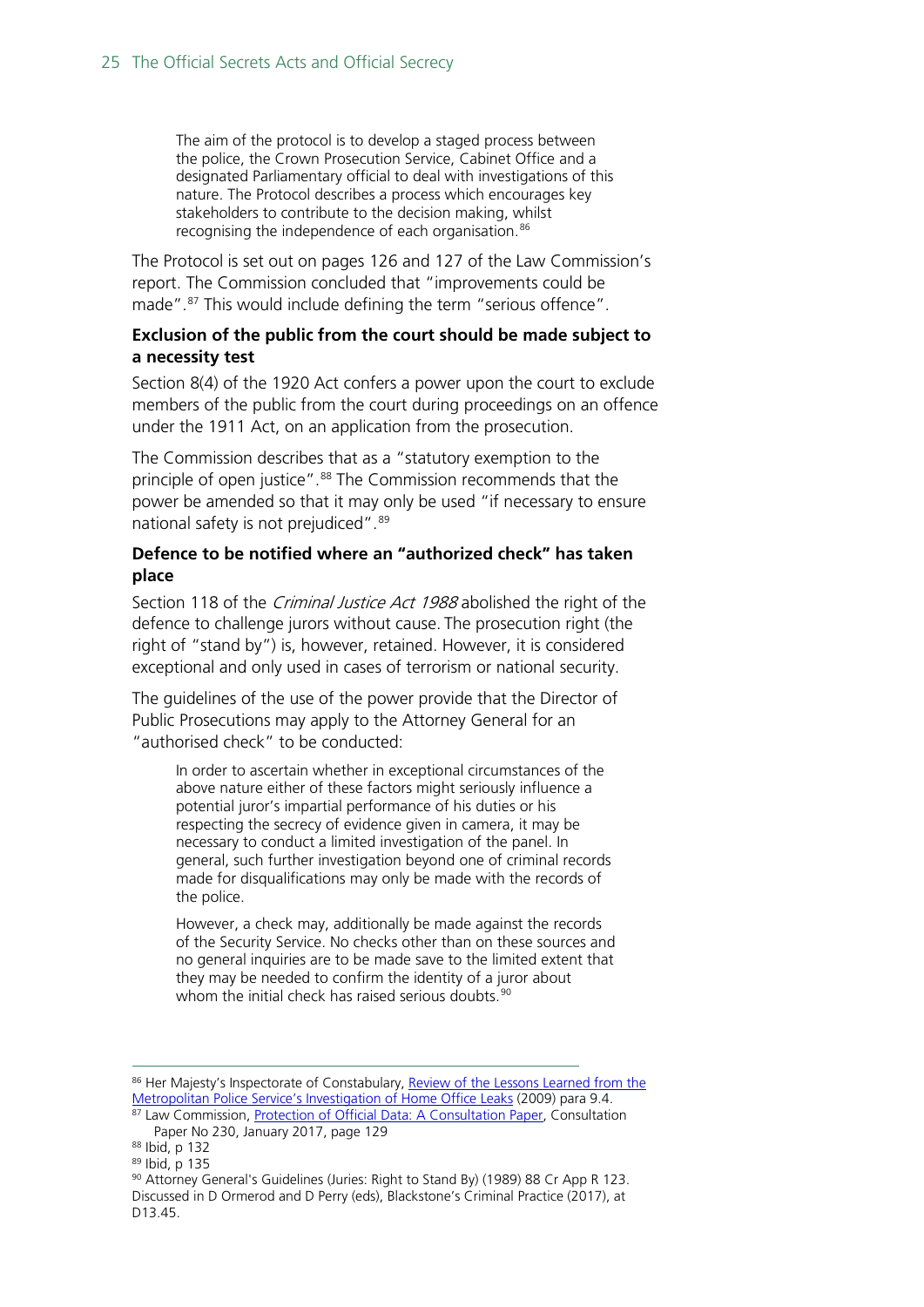The Commission recommends that the guidance be amended to state that if an authorised check has been undertaken, this should be brought to the attention of the defence representatives.<sup>[91](#page-25-2)</sup>

#### **Removing archaic language**

The Commission makes a general recommendation that the provisions of the 1911-1939 Acts are archaic and in need of reform. This would include removing references to "sketches, plans, models, notes and secret official pass words and code words", which are now anachronistic.<sup>[92](#page-25-3)</sup>

## <span id="page-25-0"></span>4.2 Proposed changes to the 1989 Act

The Law Commission proposes that the *Official Secrets Act 1989* ought to be repealed and replaced with new legislation.

### <span id="page-25-1"></span>Selected areas where the Commission recommends no change

#### **Disclosure to solicitors or barristers to remain exempt**

The Law Commission provisionally concluded that disclosures made to a solicitor or barrister for the purposes of receiving legal advice in respect of an offence under the 1911 Act should continue to be an exempt disclosure.<sup>[93](#page-25-4)</sup>

#### **No statutory public interest defence to be created**

There is no statutory public interest defence in any of the Official Secrets Acts.

The judgment of the House of Lords in *Shaylor* remains binding, and has found that compliance with Article 10 of the European Convention of Human Rights (on freedom of expression) does not necessitate the availability of a public interest defence for offences under the 1989 Act.

The Government White paper that preceded the 1989 Act considered whether a public interest defence should be included in the Act:

The Government recognises that some people who make unauthorised disclosures do so for what they themselves see as altruistic reasons and without desire for personal gain. But that is equally true of some people who commit other criminal offences. The general principle which the law follows is that the criminality of what people do ought not to depend on their ultimate motives – though these may be a factor in sentencing - but on the nature and degree of the harm which their acts cause.<sup>[94](#page-25-5)</sup>

The Commission discussed a number of the "very few" offences that are provided with a public interest defence in statute.

The Commission rejected the creation of a statutory public interest defence, saying that the "problems associated with the introduction of

<span id="page-25-2"></span> <sup>91</sup> Law Commission[, Protection of Official Data: A Consultation Paper,](http://www.lawcom.gov.uk/wp-content/uploads/2017/02/cp230_protection_of_official_data.pdf) Consultation Paper No 230, January 2017, p 139

<span id="page-25-3"></span><sup>92</sup> Ibid, p 44

<sup>93</sup> Ibid, p 89

<span id="page-25-5"></span><span id="page-25-4"></span><sup>94</sup> Reform of Section 2 of the Official Secrets Act 1911 (1988) Cm 408, para 60.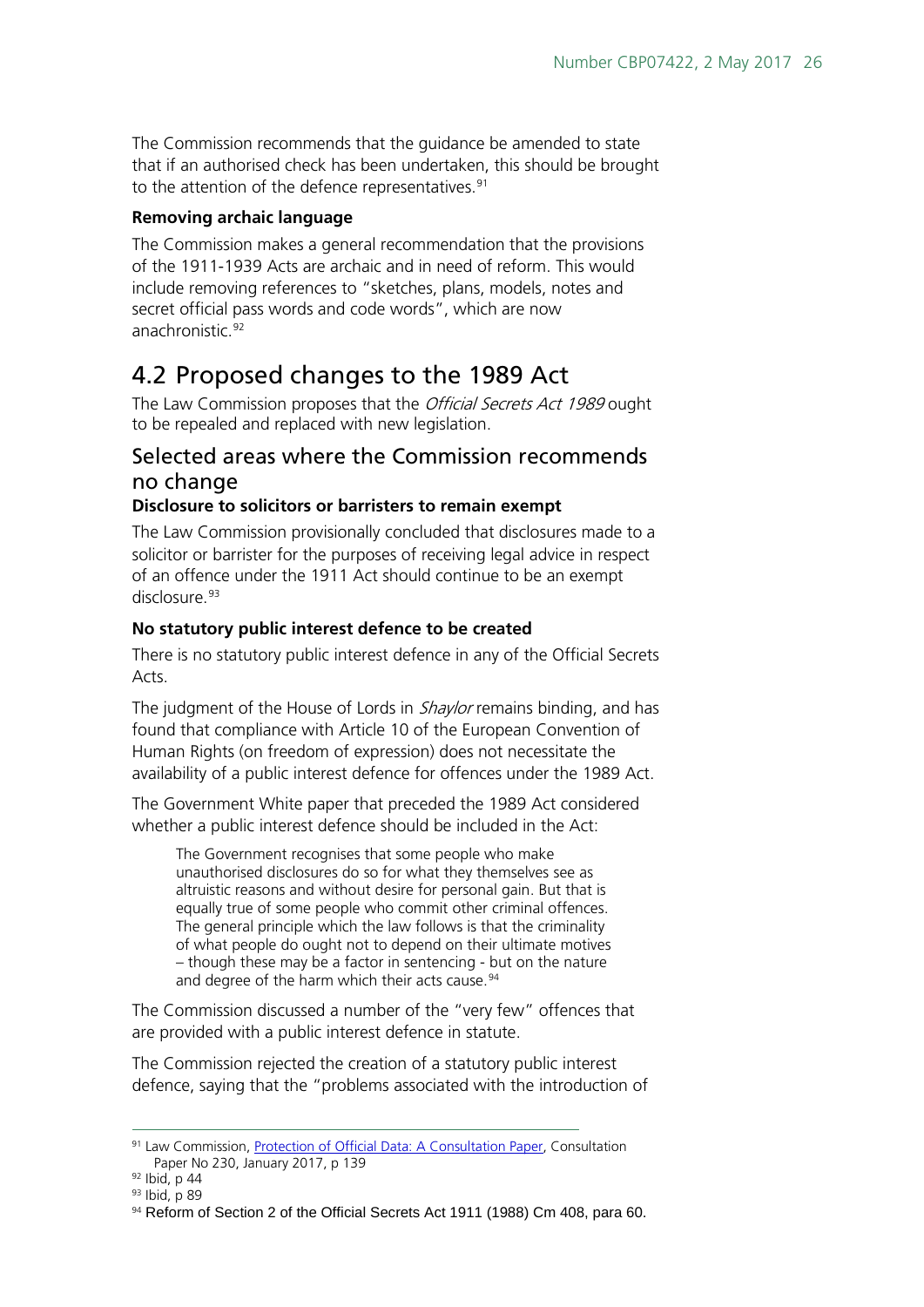a statutory public interest defence outweigh the benefits",<sup>[95](#page-26-1)</sup> and that "The legal safeguards that currently exist are sufficient to protect journalistic activity without the need for a statutory public interest defence".[96](#page-26-2)

### <span id="page-26-0"></span>Proposed changes in the redrafted Act **Offences to explicitly not be strict liability offences**

The Commission writes that the offences in the 1989 Act *appear* to be strict liability offences, meaning that there is no need to proof that the offender intended to, for example, cause damage to the capability of the Armed Forces to be guilty of a Section 2 offence. However, as a result of a judgment of the Court of Appeal in *Keogh* "it is not accurate to describe the offences as being offences of strict liability".<sup>[97](#page-26-3)</sup>

The Commission provisionally concludes that some offences under the 1989 Act should explicitly require proof of "mental fault", meaning that these offences will explicitly not be offences of strict liability.

However, offences under the 1989 Act committed by members of the security and intelligence agencies, and by 'notified persons', should continue to be strict liability offences, the Commission provisionally concluded.[98](#page-26-4)

#### **Clarifying who is subject to the 1989 Act and reforming the notification procedure**

At present, the provisions of the 1989 Act apply to:

- Members and former of the security and intelligence services;
- persons notified they are subject to the provisions of the Act;
- Crown servants and former Crown servants;
- Government contractors;
- Any member of the public who has received the information in one of the six categories, which has been disclosed to them by a Crown Servant without lawful authority; or was entrusted to them by a Crown Servant in confidence.

The Commission suggests that there are problems with this situation, specifically that it is unclear what the meaning is of "Members" and "Crown Servant", and that the notification process is not working as well as it should.

Although this procedure sounds unproblematic in theory, our initial consultation with stakeholders suggests that in practice the statutory procedure for notification is overly bureaucratic, which impedes its effectiveness and may mean a person is not notified when they ought to be. This has the potential to cause gaps in the

<span id="page-26-1"></span> <sup>95</sup> Law Commission[, Protection of Official Data: A Consultation Paper,](http://www.lawcom.gov.uk/wp-content/uploads/2017/02/cp230_protection_of_official_data.pdf) Consultation Paper No 230, January 2017, p 175

<span id="page-26-2"></span><sup>96</sup> Ibid, p 177

<span id="page-26-3"></span><sup>97</sup> Ibid, p 81

<span id="page-26-4"></span><sup>98</sup> Ibid,, p84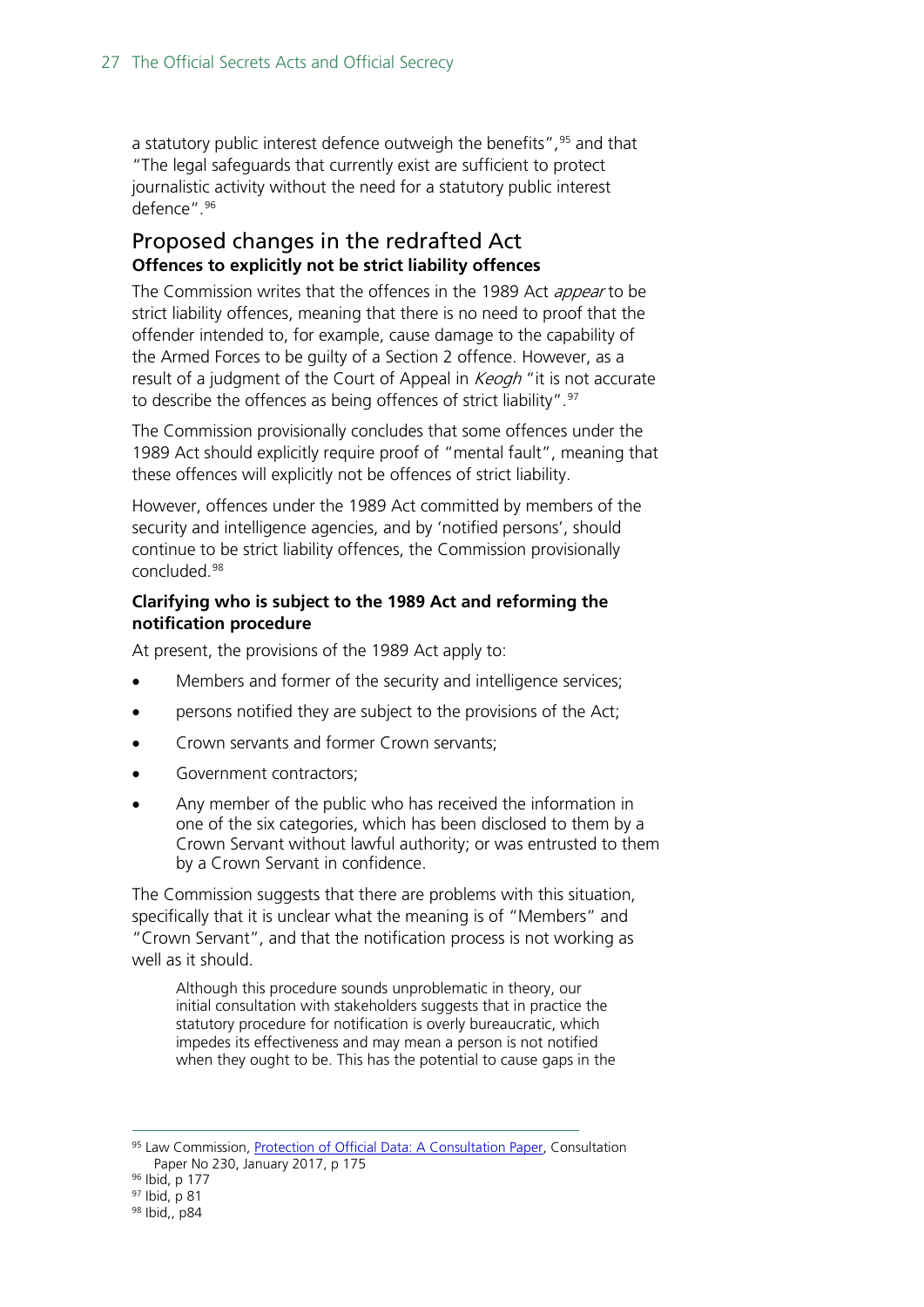protection the Official Secrets Act 1989 is intended to afford to information.[99](#page-27-0)

The Commission recommends that the notification process is reformed for greater efficiency.

#### **Increasing the maximum sentence length, possibly to 14 years**

The Law Commission says that the maximum sentences available for offences under the 1989 Act appear low compared to other offences that criminalise the unauthorized disclosure of information.[100](#page-27-1)

The overwhelming majority of offences in the Official Secrets Act 1989 are triable either in a magistrates' court or in the Crown Court. For most of the offences, the maximum sentence if tried in the magistrates' court is a fine and/or six months' imprisonment.

If tried in the Crown Court, the maximum sentence is a fine and/or two years' imprisonment.

By way of contrast, the Law Commission makes the comparison to an employee of the National Lottery Commission disclosing information that has been supplied by Her Majesty's Commissioners for Revenue and Customs, which would carry the same sentence under a different Act. The Commission's argument is that protected information under the categories in the 1989 Act are more serious than that kind of information, and should carry a higher sentence.

Also by way of contrast, sections 57 – 59 of the *Investigatory Powers* Act 2016, when commenced, will make it an offence punishable by up to five years' imprisonment for a Crown servant to disclose without authorisation anything to do with the existence or implementation of particular warrants granted pursuant to the Act, including the content of intercepted material and related communications data.

The Law Commission does not explicitly propose increasing the sentence to 14 years, contrary to media reports. The Law Commission's conclusion reads:

We provisionally conclude that the maximum sentences currently available for the offences contained in the Official Secrets Act 1989 are not capable of reflecting the potential harm and culpability that may arise in a serious case.<sup>[101](#page-27-2)</sup>

However, the conclusion itself does not state what an alternative sentence length would be. A 14 year sentence would, however, bring this sentence into line with the possible sentences for offences under the 1911 Act – that is, offences related to providing information harmful to the state to an enemy or foreign power.

The Commission does, however, mention the 14 year sentence existing in Canadian law:

<span id="page-27-0"></span><sup>99</sup> Law Commission[, Protection of Official Data: A Consultation Paper,](http://www.lawcom.gov.uk/wp-content/uploads/2017/02/cp230_protection_of_official_data.pdf) Consultation Paper No 230, January 2017, p 85

<span id="page-27-1"></span><sup>100</sup> Ibid, p 87

<span id="page-27-2"></span><sup>&</sup>lt;sup>101</sup> Law Commission[, Protection of Official Data: A Consultation Paper,](http://www.lawcom.gov.uk/wp-content/uploads/2017/02/cp230_protection_of_official_data.pdf) Consultation Paper No 230, January 2017, p 88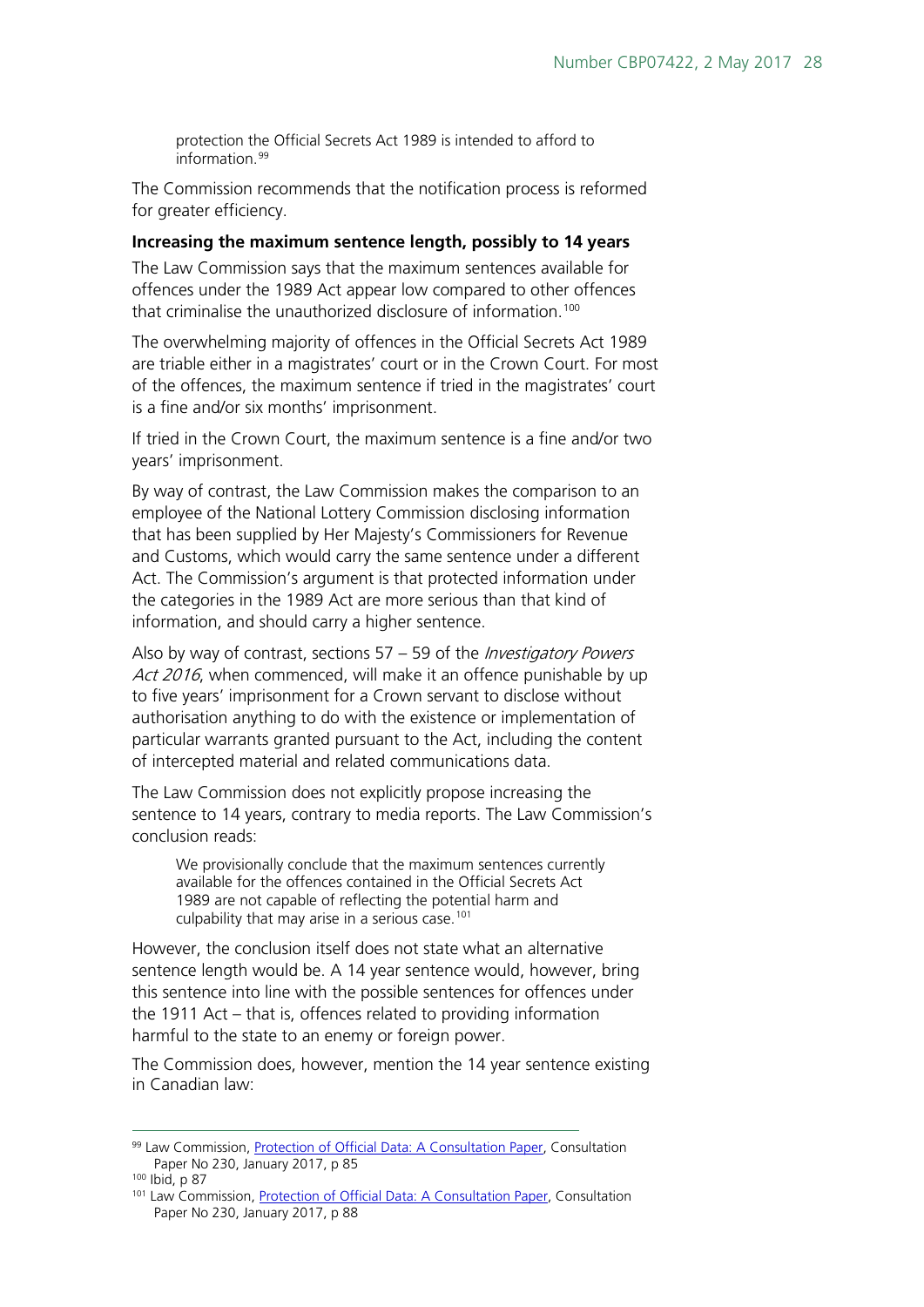Additionally, the maximum sentence for the offences in the Official Secrets Act 1989 is low when compared with offences that exist in other jurisdictions that criminalise similar forms of wrongdoing, as suggested by our comparative law research in Appendix A. For example, the maximum sentence for making an unauthorised disclosure in Canadian law under the Security of Information Act 2001 is 14 years' imprisonment.<sup>[102](#page-28-0)</sup>

The possibility of increasing the sentence length for offences under the 1989 Act has been a part of much of the stakeholder commentary on the proposals. See [Stakeholder Comment](#page-30-0) in this briefing. Public\_commentary

#### **Leaking economic information**

Sensitive economic information is not one of the protected categories of information under the 1989 Act. The Law Commission said that:

One specific issue that has been brought to our attention however, and that we believe merits further consideration, is the fact that sensitive economic information is currently not protected by the Official Secrets Act 1989.<sup>[103](#page-28-1)</sup>

The Commission asks for consultees' views on the proposal that information that would harm the economic interests of the state be subject to the provisions of the Act:

Whilst being mindful of the need to ensure that the legislation only encompasses information the disclosure of which could damage the national interest, we invite consultees' views on whether information that relates to the economy ought to be brought within the scope of the legislation.

One way to define this category is to specify that it only encompasses information that affects the economic well-being of the United Kingdom in so far as it relates to national security.<sup>[104](#page-28-2)</sup>

The Commission goes on to suggest the formulation used in the Investigatory Powers Act 2016. In that Act, one of the grounds upon which the Secretary of State may issue a targeted interception warrant or a targeted examination warrant is where it is:

> In the interests of the economic well-being of the United Kingdom so far as those interests are also relevant to the interests of national security.<sup>[105](#page-28-3)</sup>

In this matter, however, the Law Commission does not make a specific conclusion that this definition should be used and says that consultees may take the view that a broader definition is required.

#### **Prior publication defence**

The Official Secrets Act 1989 contains no express defence of prior publication. The Commission says that this has been described as "problematic", and concludes the following:

A defence of prior publication should be available only if the defendant proves that the information in question was in fact

<span id="page-28-0"></span> <sup>102</sup> Ibid, p 87

<span id="page-28-1"></span> $103$  Ibid, p 92

<span id="page-28-2"></span><sup>104</sup> Law Commission[, Protection of Official Data: A Consultation Paper,](http://www.lawcom.gov.uk/wp-content/uploads/2017/02/cp230_protection_of_official_data.pdf) Consultation Paper No 230, January 2017, p 92

<span id="page-28-3"></span><sup>&</sup>lt;sup>105</sup> [Investigatory Powers Act 2016,](http://www.legislation.gov.uk/ukpga/2016/25/pdfs/ukpga_20160025_en.pdf) Section 2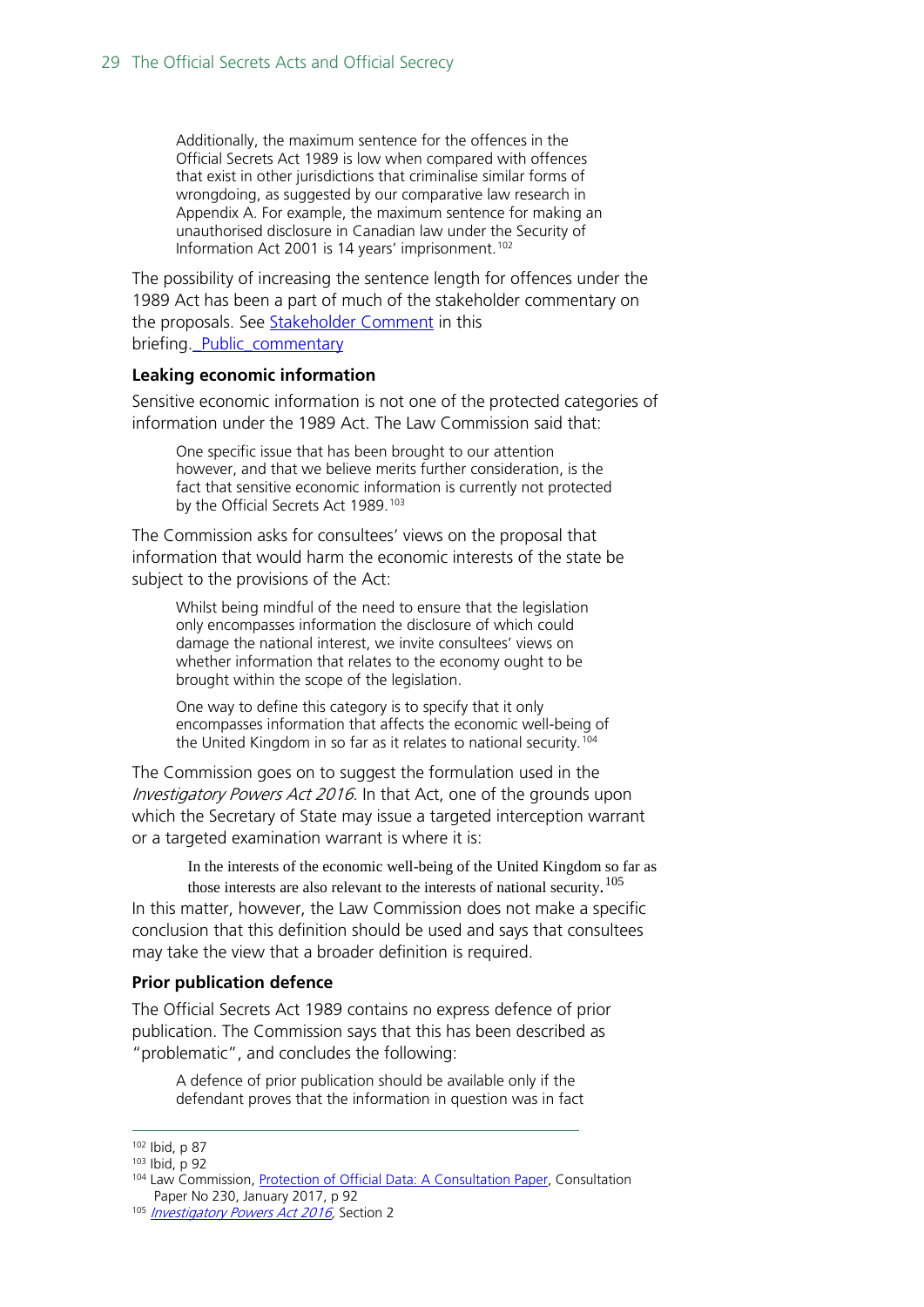already lawfully in the public domain and widely disseminated to the public.<sup>[106](#page-29-0)</sup>

This would be an expansion of the current law, which contains no express defence of prior publication.

#### **Territorial ambit**

Crimes committed outside of the United Kingdom and its territories cannot, ordinarily, be prosecuted under English law. The 1989 Act is an exception to this because an individual who is a British citizen or Crown servant can commit an offence contrary to the Official Secrets Act 1989 even if they are outside the United Kingdom when the information in question was disclosed without authorisation<sup>[107](#page-29-1)</sup> by a person who is not a British citizen or Crown servant does not commit an offence if they disclose the information outside the United Kingdom. This is true even if they are a "notified person".

For example, an individual may be a non-British citizen seconded to a government department and in that role have access to information that relates to security and intelligence. Such an individual may be a notified person for the purposes of section 1 of the Official Secrets Act 1989. If that person were to retain the information and disclose it upon their return to their home country, however, they would not commit an offence contrary to the law of England and Wales.<sup>[108](#page-29-2)</sup>

The Commission proposes an approach similar to that taken in section 11(2) of the *European Communities Act 1972*. That section creates an offence that applies to members of the European Atomic Energy Community institutions or committees, regardless of whether that person is a British citizen or whether they were in the United Kingdom at the time.

#### **Enabling public servants to make lawful disclosures**

The Commission considers how public servants may be permitted to make disclosures legally. The provisional conclusions on this topic are:

- It should be enshrined in legislation that current Crown servants and current members of the security and intelligence agencies are able to seek authority to make a disclosure; $109$
- There should be a non-exhaustive list of the factors to be considered when deciding whether to grant lawful authority to make a disclosure;<sup>[110](#page-29-4)</sup>
- A member of the security and intelligence agencies ought to be able to bring a concern that relates to their employment to the

<span id="page-29-0"></span><sup>106</sup> Law Commission[, Protection of Official Data: A Consultation Paper,](http://www.lawcom.gov.uk/wp-content/uploads/2017/02/cp230_protection_of_official_data.pdf) Consultation Paper No 230, January 2017, p 92

<span id="page-29-1"></span><sup>&</sup>lt;sup>107</sup> This does not apply to those offences that can only be tried in the magistrates' court, which are contained in section 8(1), 8(4) and 8(5) of the *Official Secrets Act 1989*.

<span id="page-29-2"></span><sup>108</sup> Law Commission[, Protection of Official Data: A Consultation Paper,](http://www.lawcom.gov.uk/wp-content/uploads/2017/02/cp230_protection_of_official_data.pdf) Consultation Paper No 230, p 93

<span id="page-29-3"></span><sup>109</sup> Law Commission[, Protection of Official Data: A Consultation Paper,](http://www.lawcom.gov.uk/wp-content/uploads/2017/02/cp230_protection_of_official_data.pdf) Consultation Paper No 230, p 189

<span id="page-29-4"></span><sup>110</sup> Ibid, p 190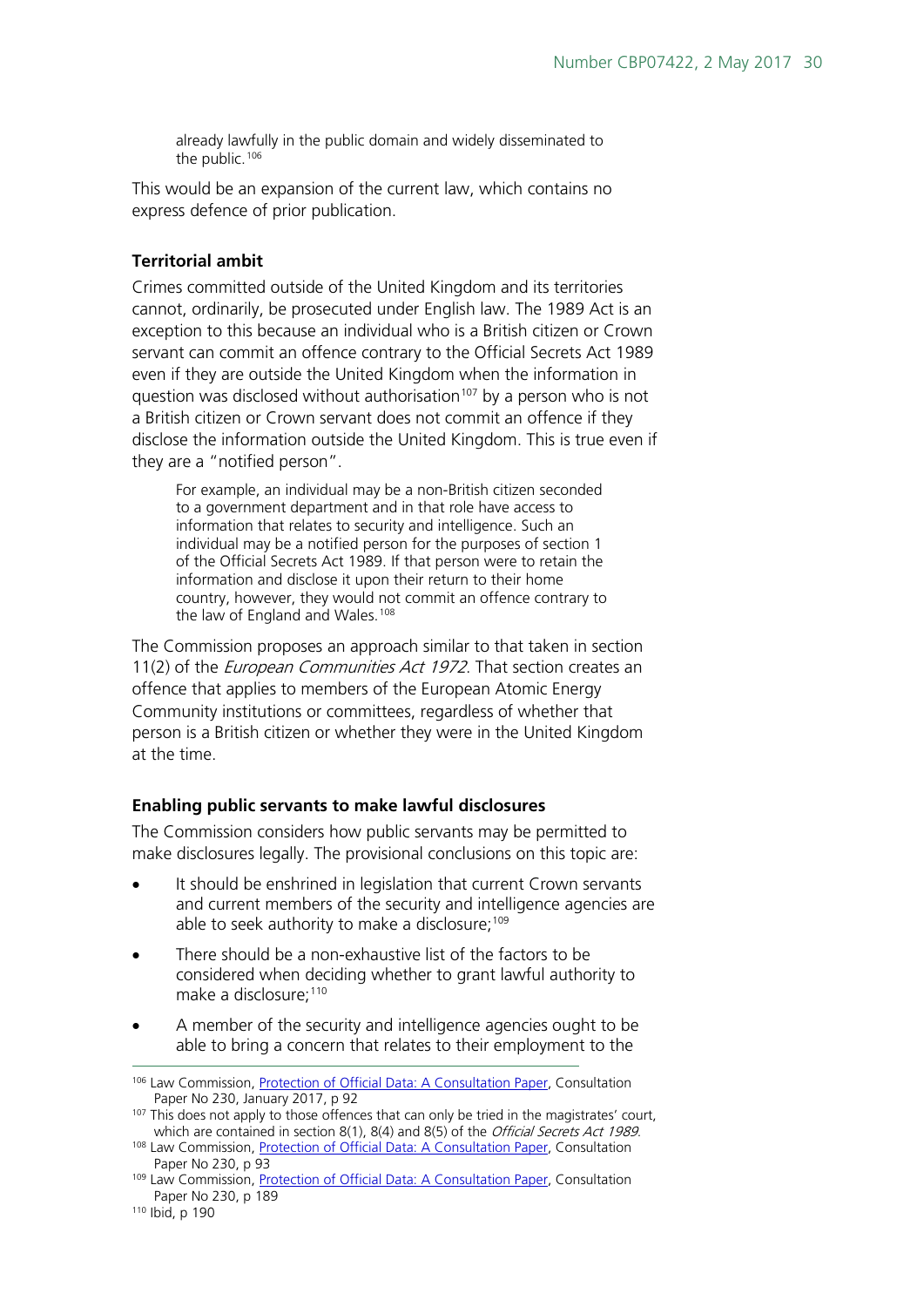attention of the Investigatory Powers Commissioner, who would be able to investigate the matter and report their findings to the Prime Minister.<sup>[111](#page-30-2)</sup>

### <span id="page-30-0"></span>4.3 Stakeholder Comment

Media response to the Law Commission's proposals has been largely negative. It has focused on the proposed changed to the 1989 Act, particularly with comment on possible implications for public interest disclosures ("leaking") and journalism. Much of the press comment has concerned the inclusion of those who "obtain or gather" secrets in any redrafted offence, despite this being true of the current law. The SNP has particularly highlighted the proposals in the House of Commons.

#### <span id="page-30-1"></span>Journalistic comment

In a February 2017 editorial, *The Guardian* said that the new proposals "threaten democracy", particularly highlighting that reporters publishing stories based on a leak could be subject to criminal charges (however, this is not a change to the current law). The Guardian also opposed the increase of sentences to up to 14 years, and criticised the consultation process:

In its report, the Law Commission lists Guardian Media as one of the organisations that was "consulted" on its proposals. This consultation was brief and informal and ended with a promise, honoured only in the breach, that everyone would be kept informed about the next steps.[112](#page-30-3)

In its February 2017 editorial, The Times said that the proposals are "worthy of the Stasi", and ran the risk of putting whistle blowers and journalists in jeopardy:

It suggests broadening the range of suspects who could be jailed for disseminating official material to include journalists, charity workers and elected politicians. It suggests lengthening maximum sentences to 14 years, and it suggests extending the act to cover "information that affects the economic wellbeing of the United Kingdom in so far as it relates to national security".

There is no shortage of laws on the statute book with which to punish those who steal or misuse official secrets. But official Britain is already far too fond of secrets and public interest journalism is already under grave legal and commercial threat. The Cabinet Office should thank the Law Commission for its ideas, and reject them.<sup>[113](#page-30-4)</sup>

The Sunday Telegraph's editorial comment called the proposals a "outrageous and nothing less than a threat to Britain's free press and thus its democracy". The paper stated:

That could be committed not just by someone who discloses secret information but, crucially, by a person who obtains it. There

<span id="page-30-2"></span>111 Ibid, p 185

<span id="page-30-3"></span><sup>112</sup> The Guardian, "The Guardian view on official secrets: new proposals threaten [democracy"](https://www.theguardian.com/commentisfree/2017/feb/12/the-guardian-view-on-official-secrets-new-proposals-threaten-democracy), 12 February 2017

<span id="page-30-4"></span><sup>113</sup> The Times, "Official Nonsense", 13 February 2017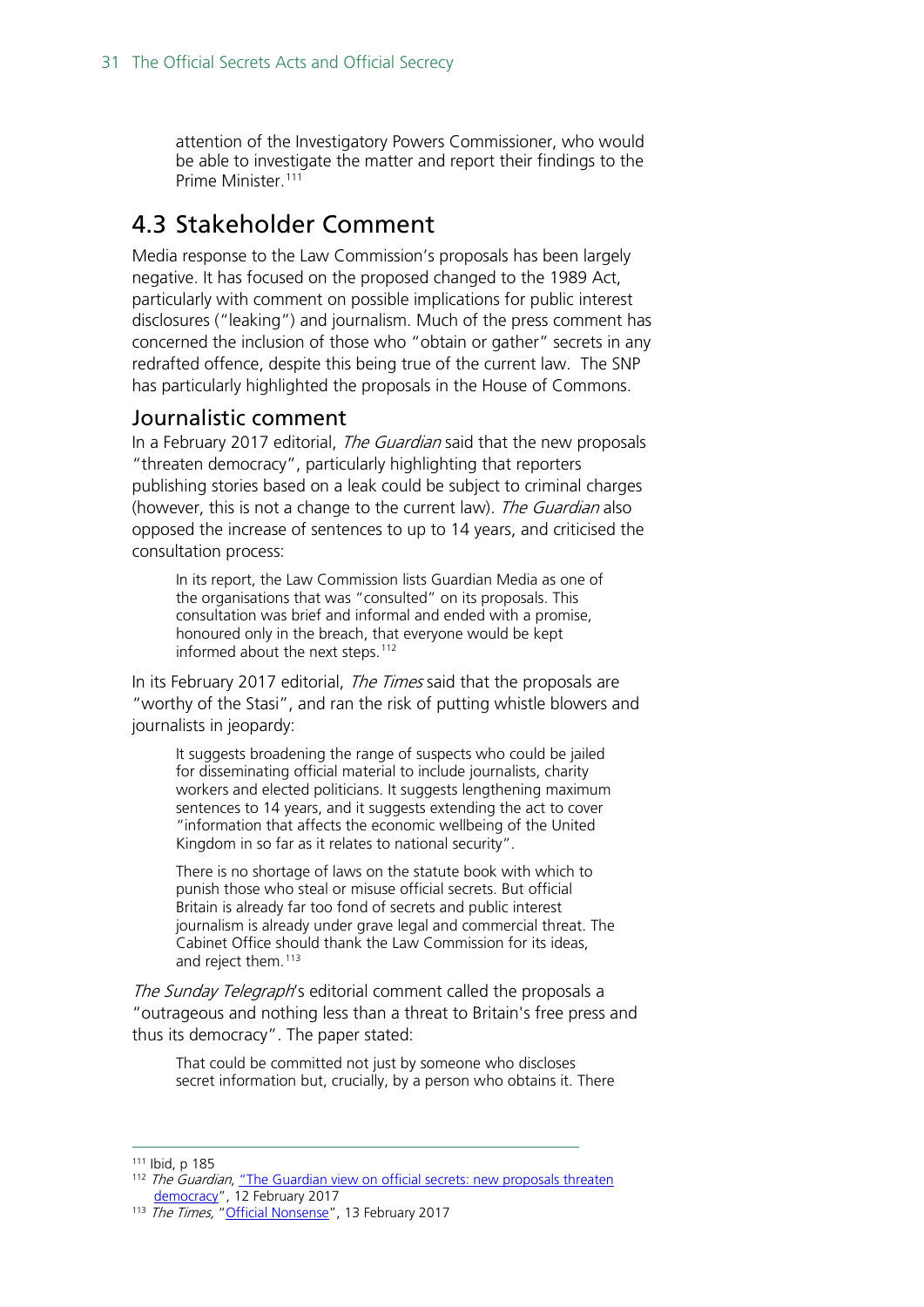would be "no restriction on who can commit the offence", the commission proposes.<sup>[114](#page-31-1)</sup>

Michelle Stanistreet, General Secretary of the National Union of Journalists said that the Union was "concerned at the ramifications for journalists and press freedom as a consequence".<sup>[115](#page-31-2)</sup>

### <span id="page-31-0"></span>Parliamentary comment

[Early Day Motion 1002](http://www.parliament.uk/edm/2016-17/1002) was tabled by Helen Goodman MP on 1<sup>st</sup> March expressing concern about the proposals, calling the proposals "draconian". At time of writing, it has been signed by 24 MPs, primarily members of the Scottish National Party.

Helen Goodman MP is Chair of the National Union of Journalists.

Other than this, there has so far been no parliamentary discussion of the Law Commission's proposals.

However, similar issues regarding the protections afforded to journalists making public interest disclosures were discussed at Report stage of the Digital Economy Bill. In response to an SNP amendment to the Bill, Matt Hancock MP said that public interest is already taken into account by any public prosecution:

I can confirm that any public prosecution has to be in the public interest. The public interest is not covered in this Bill, but that is because the nature of a public prosecution is that it has to be in the public interest. I hope that deals with my hon. Friend's concern.[116](#page-31-3)

The amendment was not selected for separate decision.

<span id="page-31-2"></span><span id="page-31-1"></span><sup>114</sup> The Sunday Telegraph, "Law Commission's threat to democracy", 12 February 2017

<sup>115</sup> The Guardian, "Government advisers accused of 'full-frontal attack' on

<span id="page-31-3"></span>[whistleblowers"](https://www.theguardian.com/uk-news/2017/feb/12/uk-government-accused-full-frontal-attack-prison-whistleblowers-media-journalists), 12 February 2017 116 [HC Deb 28 November 2016 Col 1349](https://hansard.parliament.uk/Commons/2016-11-28/debates/CF0A21DE-0B55-4A02-8B9F-824ADFDE7C02/DigitalEconomyBill#contribution-056C4C09-8ECE-4FB3-80A9-DE81B364633C)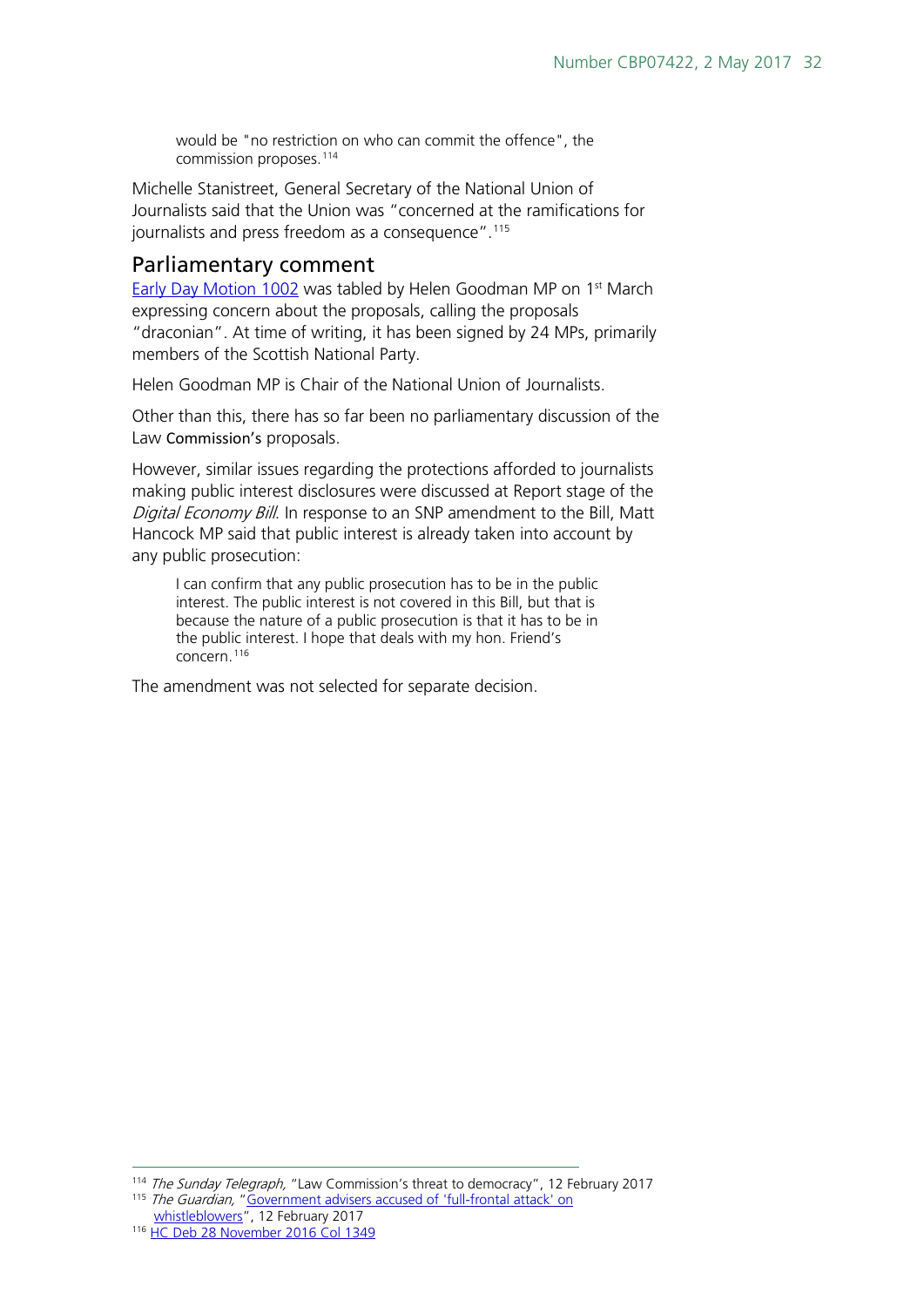# <span id="page-32-0"></span>5. Notable cases involving the *Official Secrets Act* or leaks of Government information

# <span id="page-32-1"></span>5.1 Duncan Sandys MP (1938)

On 27 June 1938 Duncan Sandys MP raised on the floor of the House the fact that he had been asked by the Attorney General about the sources of information he had used to draft a parliamentary question. Mr Sandys told Mr Speaker

…on Thursday last I received a letter from the Attorney-General asking me to go and see him that evening. At this interview the Attorney-General informed me that the question which I had sent to the Secretary of State for War showed, in the opinion of the War Office, a knowledge of matters covered by the Official Secrets Act, and he asked me to reveal the sources of my information.

The Attorney General had, Mr Sandys said, threatened him with prosecution under section 6 the *Official Secrets Acts.<sup>[117](#page-32-3)</sup>* This was denied by the Attorney General.

The details of Mr Sandys allegations and the general question of the applicability of the *Official Secrets Acts* to Members was referred to a special select committee, the Select Committee on the Official Secrets Act. This issued a first report in September 1938 and a further report in April 1939. The first considered the statement to the House by Sandys and his summons to appear before the military court.<sup>[118](#page-32-4)</sup> The second looked at the applicability of the Official Secrets Acts to Members in discharge of their Parliamentary duties.<sup>[119](#page-32-5)</sup>

The reports concluded that the soliciting or receipt of information was not a proceeding in Parliament, but that it would be inadvisable to attempt to define "the extent of immunity from prosecution under the Official Secrets Act to which members of parliament are or ought to be entitled" [120](#page-32-6)

# <span id="page-32-2"></span>5.2 William Owen MP (1970)

In January 1970 William Owen, the then Member for Morpeth, was arrested and charged with communicating evidence useful to the enemy, under section 1 of the *Official Secrets Act 1911* On 6 May he was found not guilty of all eight charges. The charges were reported in The Times as:

…communicating information calculated to be, or which might be, or was intended to be, useful to an enemy between August 1961, and June, 1962; a similar offence between January and

<span id="page-32-3"></span> <sup>117</sup> HC Deb 27 June 1938 cc1534-1535

<span id="page-32-4"></span><sup>118</sup> HC 173 1937-38

<span id="page-32-6"></span><span id="page-32-5"></span><sup>119</sup> HC 101 1938-39

<sup>120</sup> HC 101 1938-39 paras 16 and 22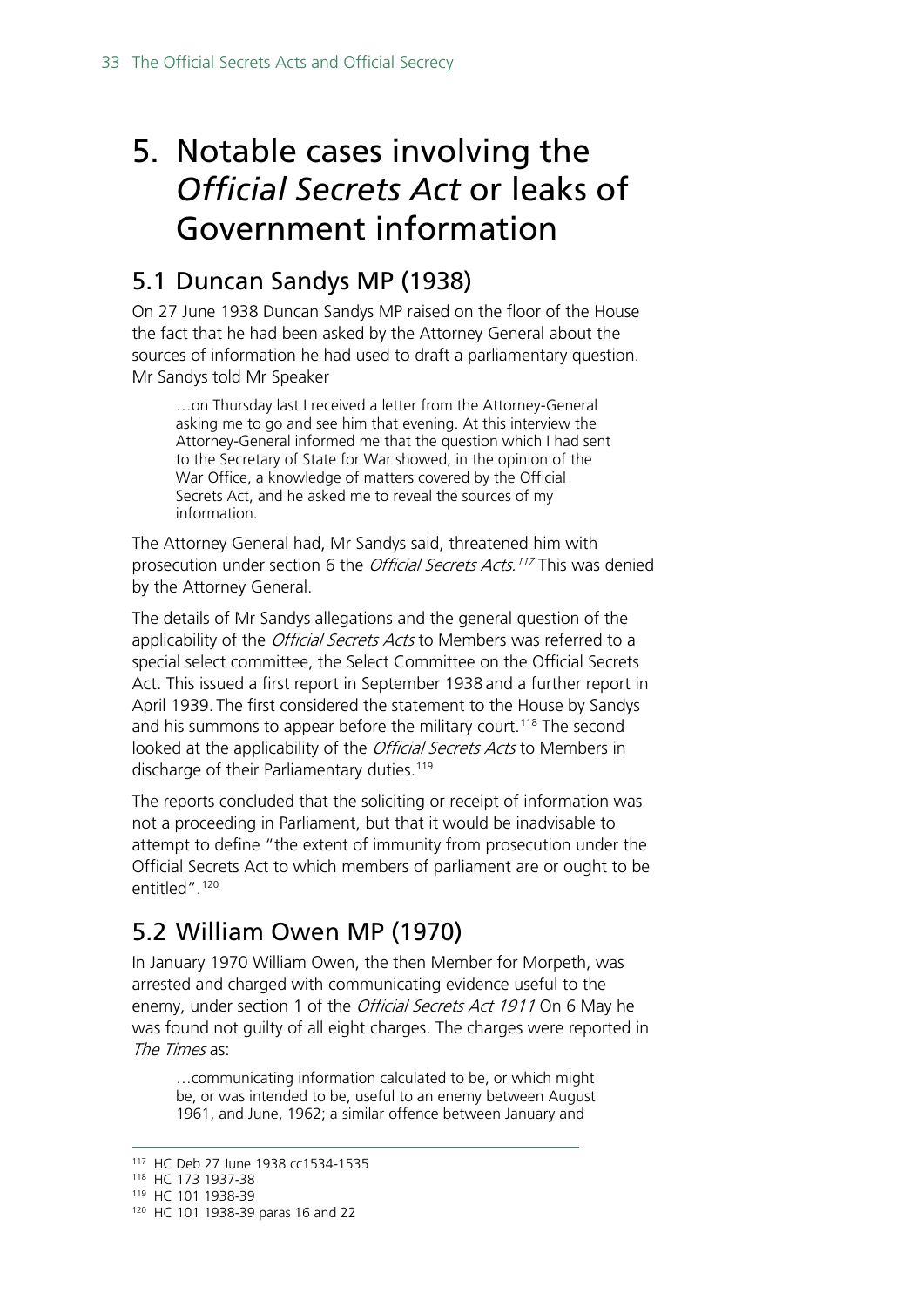December 1963, and on three charges of doing an act preparatory to communicating information by receiving money from a member of the Czechoslovakian Embassy for periods between January and December, 1967, January and December 1968, and January and December 1969.[121](#page-33-2)

The Times further reported that:

Throughout the trial Mr Owen insisted that he never passed classified information to two Czechoslovak intelligence officers working in London. He admitted that during a period of nine years he received from them about £2,300 but claimed that often he would invent information to pass on to them when the "pumped" him during lunchtime appointments. [122](#page-33-3)

# <span id="page-33-0"></span>5.3 Jonathan Aitken and the Daily Telegraph (1971)

In 1971 Jonathan Aitken, who was then a prospective parliamentary candidate, was accused of offences under the Official Secrets Act for passing on classified information to the *Sunday Telegraph* about the Biafran war in Nigeria.

He was acquitted of all charges having pleaded that it was his "duty in the interests of the state" to have done so.<sup>[123](#page-33-4)</sup> In 1970, the Attorney-General refused to prosecute Sir Hugh Fraser MP who had demanded his own prosecution alongside that of Aitken.

# <span id="page-33-1"></span>5.4 Sarah Tisdall (1983)

Sarah Tisdall was a junior civil servant employed in the private office of the Foreign Secretary and engaged principally in clerical duties.

In October 1983 she anonymously delivered two documents written by the then Defence Secretary, Michael Hesteltine, to The Guardian newspaper. The documents contained information on the expected arrival date for cruise missiles at Greenham Common, along with information about the manner in which the Defence Secretary proposed to handle the announcement in Parliament and the press.

After being interviewed by the police, Sarah Tisdall admitted leaking the documents. On 9 January 1984 she was charged under Section 2 of the Official Secrets Act. In a hearing held at the Central Criminal Court, Miss Tisdall pleaded guilty. The judge, Mr Justice Cantly, gave her a custodial sentence of six months. He stated:

Unfortunately, in these days, it is necessary to make perfectly clear, by example, that any person entrusted in confidence with material which is classified as secret, who presumes to give himself permission but decides that, none the less, it will be published, will not escape a custodial sentence by asserting, however, honestly, that he thought it would do no harm, or even that he thought it was a good think to do.

<span id="page-33-2"></span><sup>&</sup>lt;sup>121</sup> 'Owen is cleared on all eight charges', *The Times*, 7 May 1970

<span id="page-33-4"></span><span id="page-33-3"></span><sup>&</sup>lt;sup>122</sup> 'Owen is cleared on all eight charges', The Times, 7 May 1970

<sup>123</sup> Hooper, Official Secrets, pp87-103;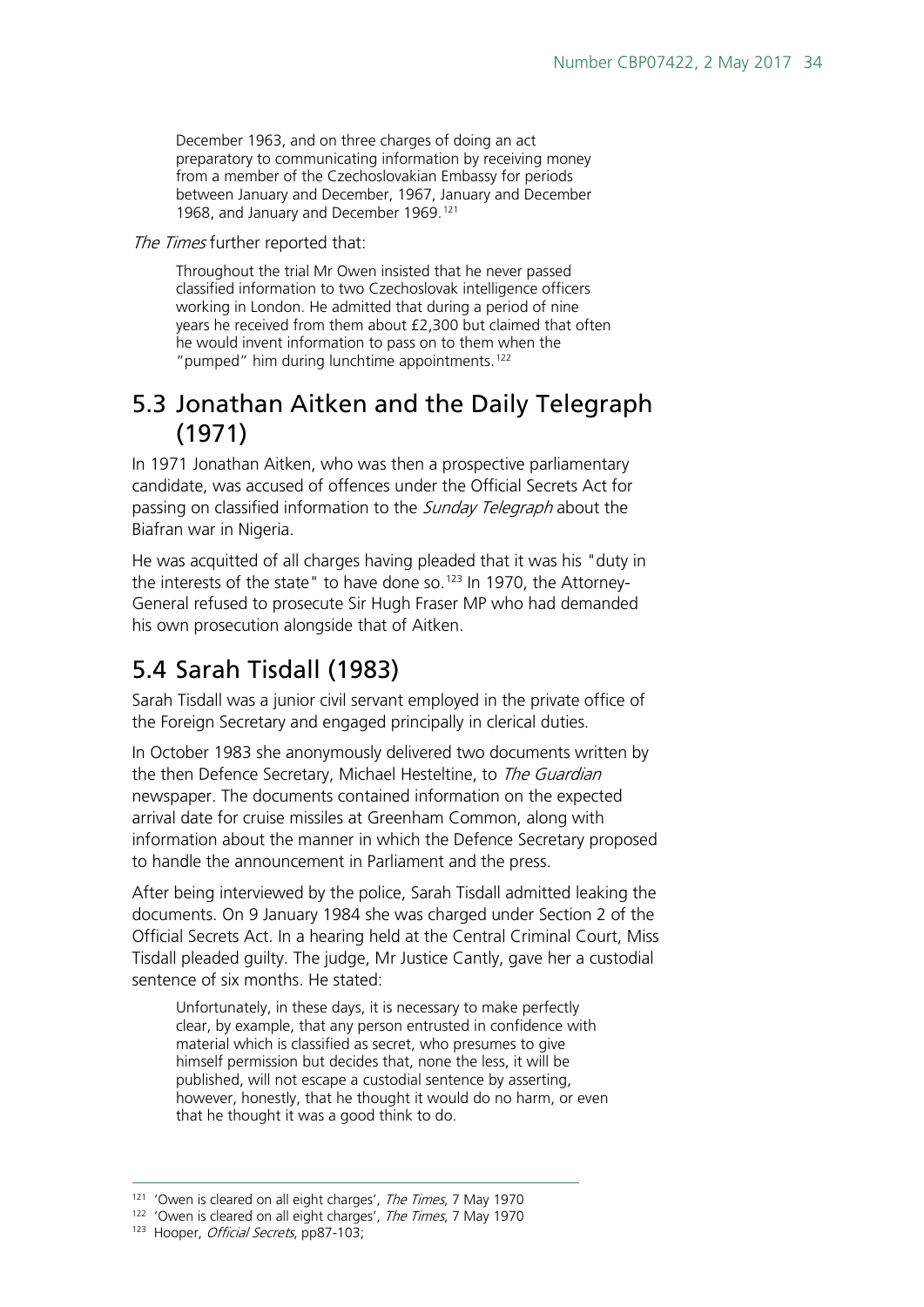A 1985 article in *Political Quarterly* by Robert Pyper discussed the reasons why Miss Tisdall leaked the information:

Public statements by Miss Tisdall at a later date show that she had two reasons for leaking the documents. The first was quite specific: Michael Hesteltine's plans for dealing with the public relations aspects of the missiles' arrival amounted, in Miss Tisdall's words, to a decision that "he was not going to be accountable to Parliament that particular day". He was going to leave the House of Commons in order to conduct a press conference at the base, before the Opposition had a chance to question him in detail about his statement. The second reason was her general disenchantment with government policies which were affecting her as a civil servant and as a voter.<sup>[124](#page-34-2)</sup>

## <span id="page-34-0"></span>5.5 Ian Willmore (1983)

In December 1983 Ian Willmore, an administrative trainee at the department of Employment, leaked a memorandum to *Time Out*. The memorandum included information about advice the Master of the Rolls, Sir John Donaldson, had given advice to Michael Quinlan, the Permanent Secretary in the Department of Employment, on the future of the law relating to industrial relations. Pyper has written that:

Like Sarah Tisdall, Ian Willmore had two sorts of grievance against the Government, and these provided the motivation for him to leak a secret document to the press. He was discontented in a general sense because of what he saw as cynical government interference in the traditional independence of Civil Service departments… Willmore's second, immediate reason for leaking was (although tinged with political considerations) mainly concerned with his deeply felt need to publicise what he viewed as an instance of constitutional subversion.[125](#page-34-3)

Willmore had been a member of the Labour Party for almost seven years at the time.

The Attorney-General, Sir Michael Havers QC, decided against prosecuting Willmore, saying that Section 2 should be used sparingly and only when absolutely necessary.

# <span id="page-34-1"></span>5.6 Clive Ponting (1985)

In 1985 Clive Ponting sent two documents about the sinking of the ship the General Belgrano to Labour MP Tam Dalyell. Ponting admitted sending Mr Dalyell the documents, and was prosecuted under the Official Secrets Act 1911. Ponting's defence was that the disclosure had been in the public interest, and that the information was privileged as it was to a Member of Parliament. The trial summing up by the judge contained the following points:

The prosecution have got to prove that Mr Dalyell was not a person to whom it was in the interest of the state in his [Ponting's] duty to communicate the information. His duty, I direct you, means an official duty, a duty imposed upon him by his

<span id="page-34-2"></span><sup>&</sup>lt;sup>124</sup> R Pyper, 'Sarah Tisdall, Ian Willmore, and the Civil Servant's "Right to Leak", *Political* Quartely, Vol 56, 1985, p73

<span id="page-34-3"></span><sup>125</sup> Pyper, 'Civil Servant's "Right to Leak"', p74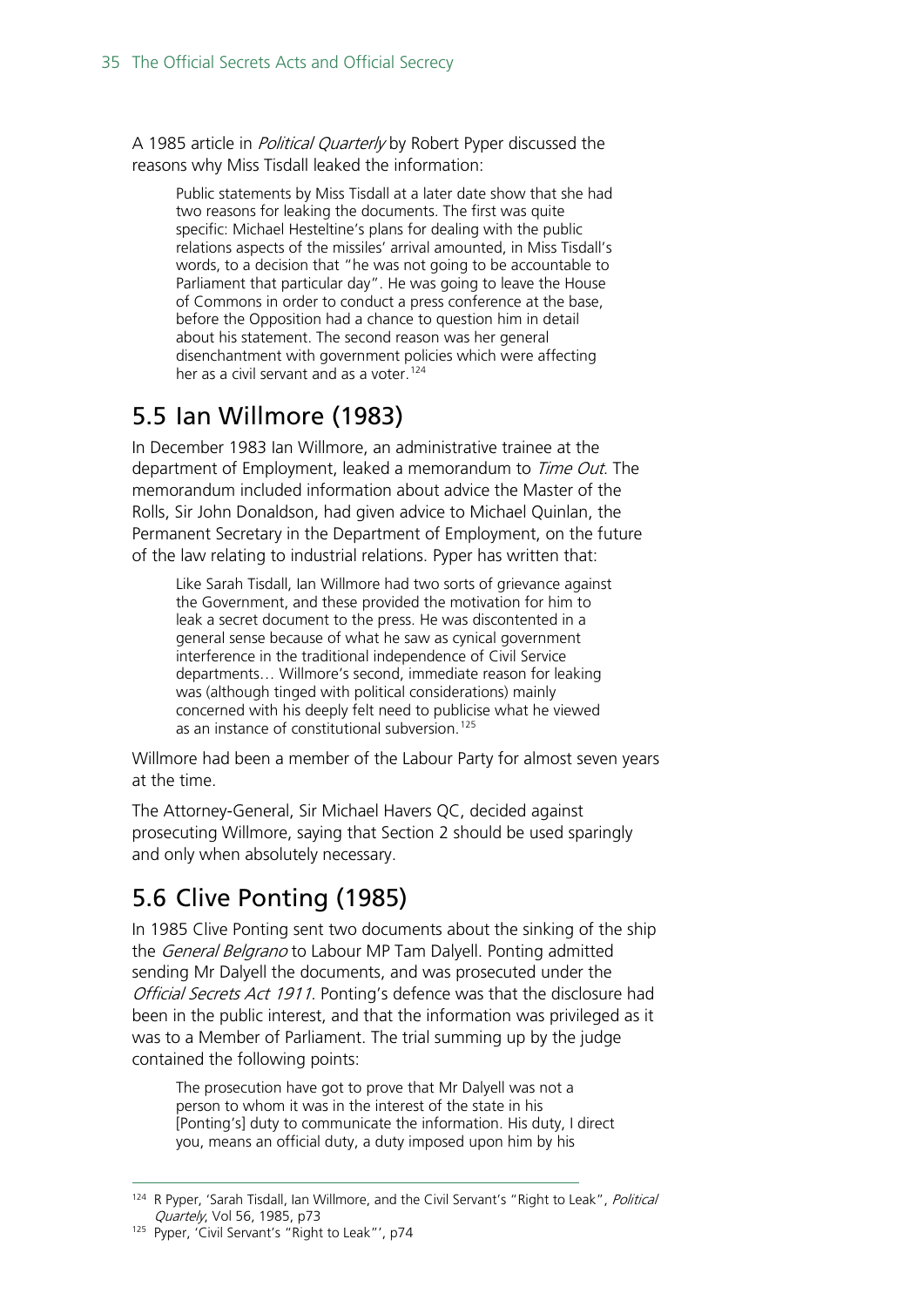office… namely that of Assistant Secretary in the Ministry of Defence.

…What, then of the words, 'the interests of the state'? Members of the jury I direct you that those words mean the policies of the state as they were in July 1984 when Mr Pointing communicated the information to Mr Dalyell, and not the policies of the state as Mr Ponting, Mr Dalyell, you or I might think they ought to have been… I direct you in law that it is no defence that he honestly believed that it was his duty to leak the documents in the interests of the state if, in fact, it was not his duty to do so in the interests of the state.<sup>[126](#page-35-1)</sup>

The jury, nevertheless, found Mr Ponting not guilty.

### <span id="page-35-0"></span>5.7 David Shayler (1997)

David Shayler was charged under three counts of passing documents and information to the *Mail on Sunday* in August 1997.

The documents and information contained potentially serious allegations against the secret services. After a French court refused to agree to a British extradition request, Mr Shayler eventually returned to Britain to face trial. He was prosecuted under Section 1 of the Official Secrets Act 1989. He was supported in his case by Liberty. In November 2002 he was jailed for six months. The judge, Mr Justice Moses, told Mr Shayler that he "had taken it upon himself to decide what he thought was in the public interest".

The House of Lords examined the defences available to Shayler and noted that, firstly, the 1989 Act afforded no public interest defence and secondly, that it was compatible with Article 10 of the European Convention on Human Rights (right to free expression), since the ban on disclosure was not absolute, but referred to disclosure without lawful authority.<sup>[127](#page-35-2)</sup> The Court of Appeal had earlier found that the defence of duress or necessity of circumstance was not available to Shayler, but held that this defence was available when a defendant committed an otherwise criminal act to avoid an imminent peril of danger to life or serious injury.<sup>[128](#page-35-3)</sup>

When Mr Shayler was found quilty, the *Guardian* wrote:

Stella Rimington, the former head of MI5, told the Guardian last year that the absolute ban imposed by the secrets act was "unrealistic". There is not even a system in place to enable former civil servants - let alone security and intelligence officers - to have their books or memoirs vetted, she said.

We are not saying there should be no criminal charge for revealing genuinely secret information, merely that a person, if prepared to take the risk of disclosure, should be allowed to argue before a jury that he or she acted in the public interest. If necessary the court could go in camera and the jury could even be vetted. Ironically, this could lead to more openness. Shayler's trial

<span id="page-35-1"></span><sup>&</sup>lt;sup>126</sup> R M Thomas, 'The British Official Secrets Acts 1911-1989 and the Ponting Case', Criminal Law Review, 1986, pp497-498; 'Ponting judge tells Jury Belgrano leak was against the interests of the state', The Times, 12 February, 1985

<span id="page-35-3"></span><span id="page-35-2"></span><sup>&</sup>lt;sup>127</sup>  $\overline{R}$  *v David Michael Shayler [2002]* HL 11 <sup>128</sup> 1 WLR 2206 [2001]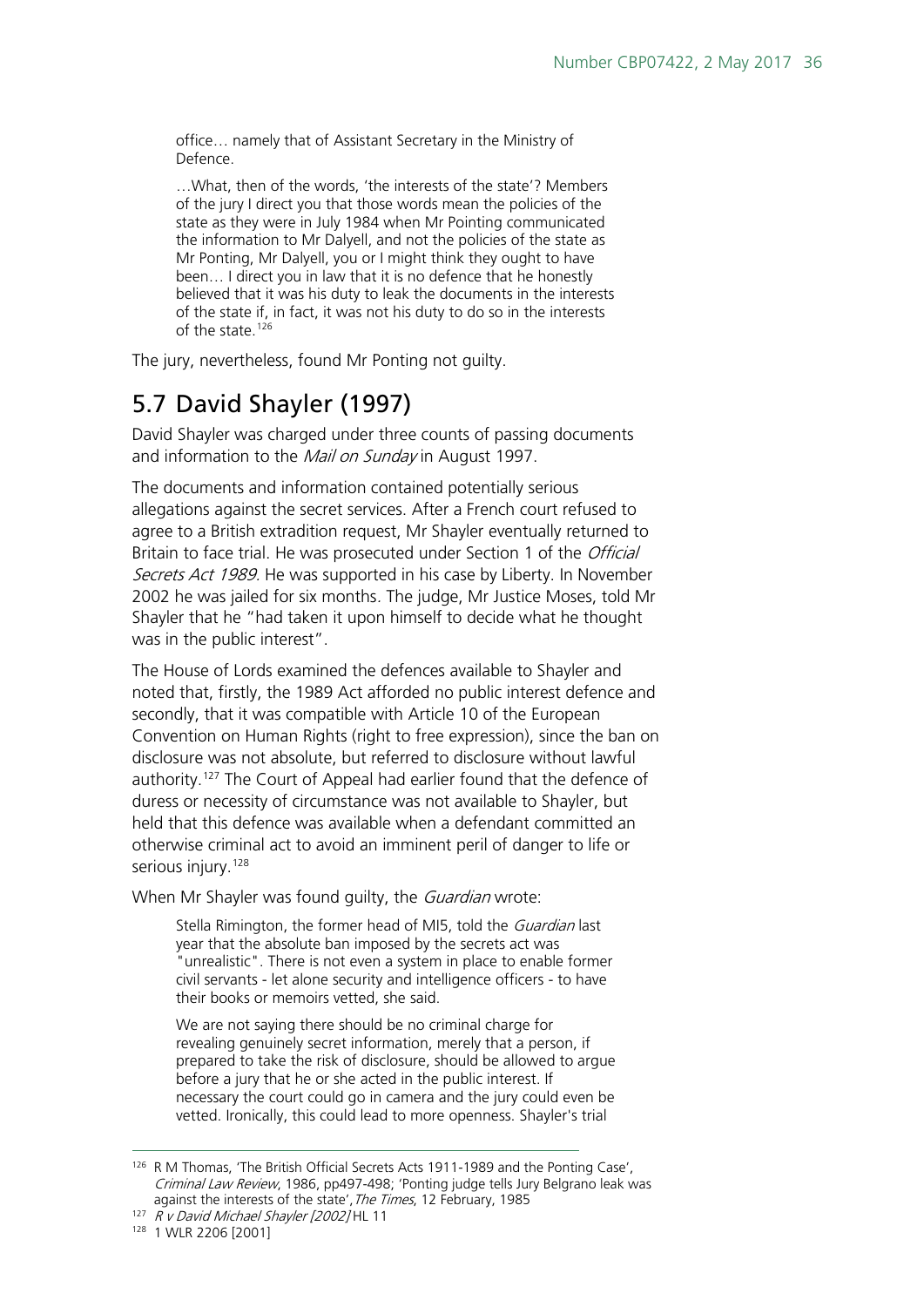was heard in public, which meant that he was not allowed to argue his case fully in front of a jury.

The security and intelligence agencies should be subject to more scrutiny, with a system protecting genuine whistleblowers, because the onus is on these services to show they are not indulging in political activities or abusing civil liberties […]

[...]It [the Government] is trying in particular to stop journalists from writing about allegations that MI6 officers were involved with Islamist extremists plotting to assassinate the Libyan leader, Muammar Gadafy. More than two years ago, dismissing attempts by the government to gag the *Guardian* and *Observer*, the appeal court described the Gadafy allegation as raising "critical public issues". It added: "Inconvenient or embarrassing revelations, whether for the security services or for public authorities, should not be suppressed."

In opposition, Labour frontbenchers, including Tony Blair, argued and voted for a public interest defence as the Official Secrets Act passed through parliament in 1989. Now they are in power, they should introduce it.<sup>[129](#page-36-1)</sup>

## <span id="page-36-0"></span>5.8 Katherine Gun (2004)

An employee of GCHQ, Katherine Gun admitted to leaking an email calling for British help in spying on UN diplomats in January 2004.

The Attorney General announced in February 2004 that a prosecution against Katherine Gun, an employee at GCHQ, would not proceed. According to press reports, the legal doctrine of necessity was a main aspect of the defence Katherine Gun's lawyers would have offered, if the Crown Prosecution Service had not withdrawn the case against her.<sup>[130](#page-36-2)</sup> Necessity is a common law doctrine, defined as pressure of circumstances compelling one to commit an illegal act.<sup>[131](#page-36-3)</sup>

The Court of Appeal held in the Shayler case that a defence of necessity was available when a defendant committed an otherwise criminal act to avoid an imminent peril of danger to life or serious injury. The act was subject to a test of proportionality, so that the act should be no more than reasonably necessary to avoid the harm feared. There was no reason in principle why the defence should not apply to offences under the 1989 Act.

Ms Gun's lawyers argued for the release of the Attorney General's advice to the Government about the legality of the war in Iraq in order to support her case that she was attempting to prevent unnecessary deaths in the conflict. In his statement on the Gun case, the Attorney General, Lord Goldsmith, said:

Yesterday at the Central Criminal Court, the Crown offered no evidence in the case of Katharine Gun. Ms Gun had been charged under Section 1 of the Official Secrets Act. The effect of offering no evidence was that the case against Ms Gun was discontinued.

<span id="page-36-1"></span><sup>&</sup>lt;sup>129</sup> Richard Norton-Taylor and John Wadham, '**[The public has the right to the truth](http://www.theguardian.com/uk/2002/nov/06/davidshayler.comment)'**, The Guardian, 6 November 2002

<span id="page-36-2"></span><sup>&</sup>lt;sup>130</sup> ['Risky business of prosecutions under the Official Secrets Act'](http://www.theguardian.com/uk/2004/feb/26/iraq.freedomofinformation1) The Guardian, 26<br>February 2004

<span id="page-36-3"></span><sup>131</sup> Oxford Dictionary of Law 1997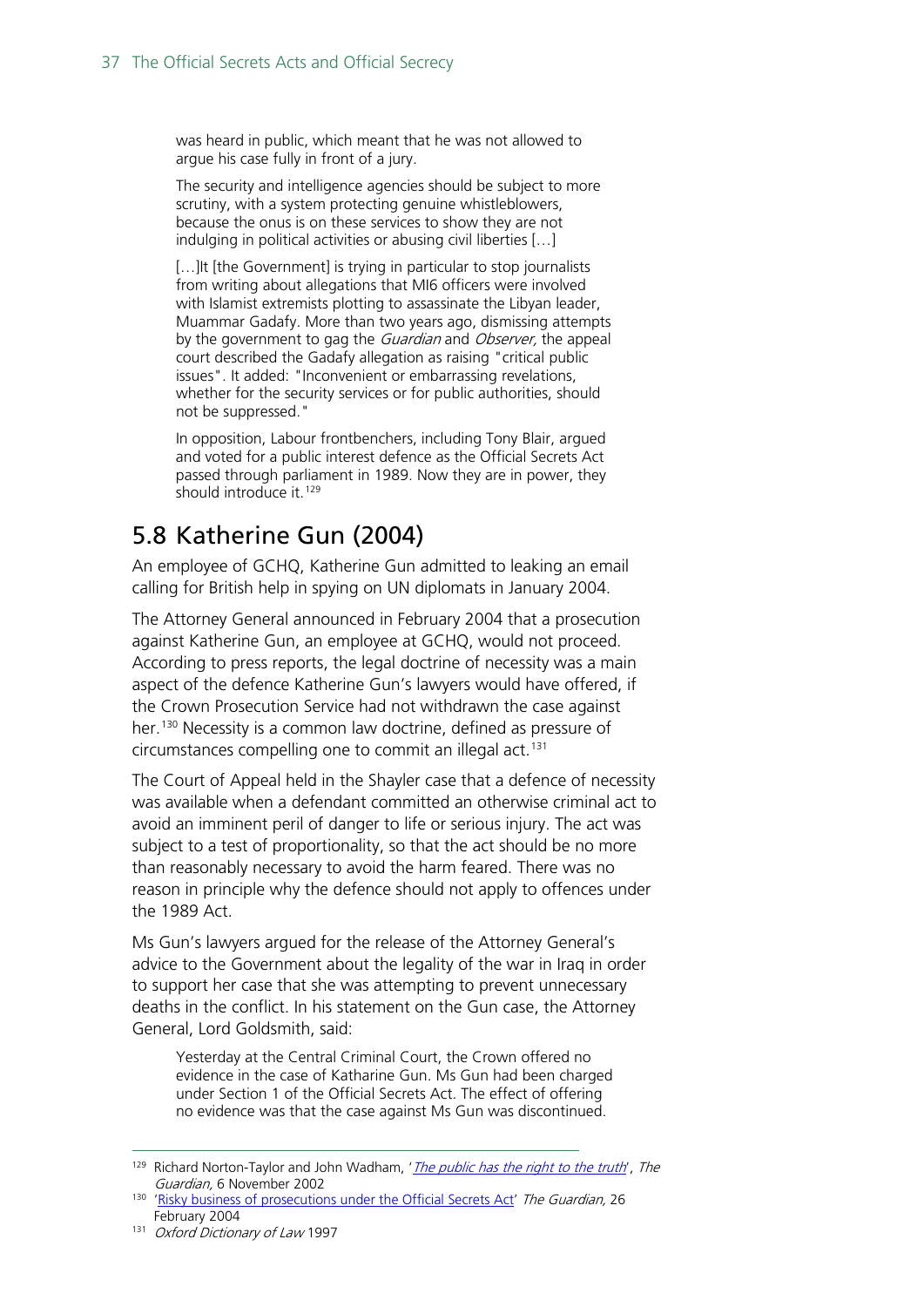I hope that it will help the House if I first explain what the process is in respect of prosecutions under the Official Secrets Act. Prosecutions under it are governed by the normal rules applied by the Crown Prosecution Service when considering any prosecution—the code for Crown prosecutors—and there is the additional requirement of the Attorney-General's consent before a prosecution can go ahead.

I should say at the outset that, when making decisions under the code for Crown prosecutors, the Crown Prosecution Service acts in the public interest and decisions for which it is responsible are taken by it independently. I also remind the House that, when making decisions about whether to consent to a prosecution, the Attorney-General makes his decision in the public interest, and not in the interests of the Government. [132](#page-37-1)

The Attorney General continued:

I recognise that many in the House will want to know more about the detailed basis on which counsel concluded that there was no longer a realistic prospect of conviction. However, as the matter concerns issues of intelligence it is not appropriate for me to do so, even to this House. As to the impact of the decision on the conduct of future prosecutions, it is the case that the substantive law is always kept under review and the effect of particular prosecutions on the substantive law considered.<sup>[133](#page-37-2)</sup>

The DPP, McDonald, was reported as stating that there was no prospect of conviction since the prosecution could not disprove the defence of necessity.[134](#page-37-3)

Subsequently, a Parliamentary question appeared to reveal that the Home Office was undertaking some sort of review of the Official Secrets Act:

**Mr. Shepherd:** To ask the Prime Minister who is to chair the review of the Official Secrets Act 1989; and if he will make a statement. [158687]

**The Prime Minister:** The Official Secrets Act, as with all areas of the criminal law, is kept under review. The Home Secretary has made it clear that the Home Office is considering the implications of recent events for this legislation.<sup>[135](#page-37-4)</sup>

However, no further information has been forthcoming about any particular review of the Act.

# <span id="page-37-0"></span>5.9 David Keogh and Leo O' Connor (2004)

In this case, a civil servant, David Keogh, and an MP's researcher, Leo O'Connor who worked for Anthony Clarke MP, were found guilty of breaching the Official Secrets Act after disclosing a classified letter from Tony Blair's private secretary for foreign affairs in April 2004. Mr Clarke immediately sent the letter back to Number 10. He lost his seat in 2005 and was not charged under the Act.

<span id="page-37-2"></span><span id="page-37-1"></span><sup>132</sup> HL Deb 26 February 2004 c338<br>133 HL Deb 26 February 2004 c341<br><sup>134</sup> 'Secrets law to be revealed in wake of Gun case', *Financial Times*, 27 February 2014

<span id="page-37-4"></span><span id="page-37-3"></span><sup>135</sup> HC Deb 4 March 2004 c1093w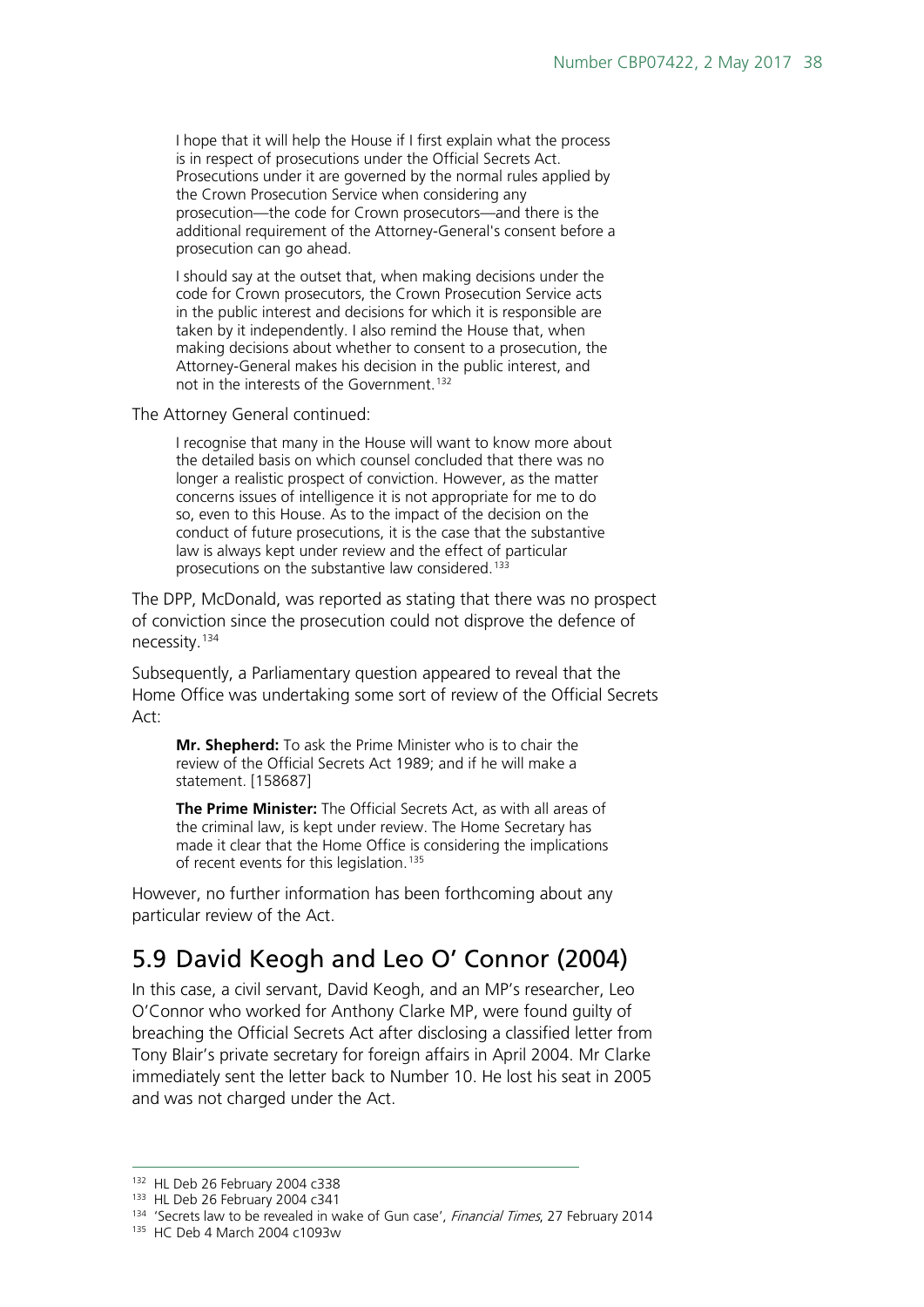The Government argued that the contents of the document could be heard only by the jury with no press or public present. The judge agreed and also made it clear he regarded the contents of the document as sensitive enough that the press could not report what Mr Keogh said when he was asked in open court about what preyed on his mind when he first saw the document.

The judge, Mr Justice Aikens, said Keogh's "reckless and irresponsible" actions could have cost British lives:

You decided that you did not like what you saw. Without consulting anyone, you decided on your own that it was in the best interest of the UK that this letter should be disclosed. Your reckless and irresponsible action in disclosing this letter when you had no right to could have cost the lives of British citizens. This disclosure was a gross breach of trust of your position as a crown servant<sup>[136](#page-38-1)</sup>

## <span id="page-38-0"></span>5.10 Derek Pasquill (2005-2006)

Derek Pasquill was a Foreign Office official accused of leaking confidential documents to the New Statesman and the Observer newspaper during 2005 and 2006. The documents concerned the Government's views on secret CIA rendition flights and contacts with Muslim groups. The case was abandoned on 9 January 2008 when prosecutors said that documents to be disclosed as part of legal proceedings would have undermined its case that the leaks were damaging. The *Guardian* reported the *New Statesmen's* editor as saying:

This was a misguided and malicious prosecution, particularly given that a number of government ministers privately acknowledged from the outset that the information provided to us by Derek Pasquill had been in the public interest and was responsible in large part for changing government policy for the good in terms of extraordinary rendition and policy towards radical Islam.<sup>[137](#page-38-2)</sup>

The Foreign Office was quoted with the following comments:

It is important that the necessary confidentiality of government information is protected and the leaking of any official documents is therefore absolutely contrary to the good business of government," a Foreign Office spokesman said.

"As Mr Pasquill may be subject to internal disciplinary procedures, any further comment would be inappropriate. [138](#page-38-3)

David Howarth tabled an Early Day Motion on the Pasquill affair:

That this House notes the collapse of the case against Derek Pasquill; believes that the law about official secrets should be based on preventing damage to the public interest rather than preventing embarrassment for the leading party; and calls for an

<span id="page-38-1"></span><sup>&</sup>lt;sup>136</sup> Quoted in 'Gagging order as two are jailed for leaking Blair-Bush memo', *The* [Guardian](file://hpap03f/DIS_Rdf$/everettmr/Documents/in%20%E2%80%98Gagging%20order%20as%20two%20are%20jailed%20for%20leaking%20Blair-Bush%20memo%E2%80%99,), 11 May 2007

<span id="page-38-2"></span><sup>&</sup>lt;sup>137</sup> "Victory for press freedom" over leaks', *[The Guardian](http://www.theguardian.com/media/2008/jan/09/pressandpublishing.freedomofinformation)*, 9 January 2008

<span id="page-38-3"></span><sup>&</sup>lt;sup>138</sup> '"Victory for press freedom" over leaks', *[The Guardian](http://www.theguardian.com/media/2008/jan/09/pressandpublishing.freedomofinformation)*, 9 January 2008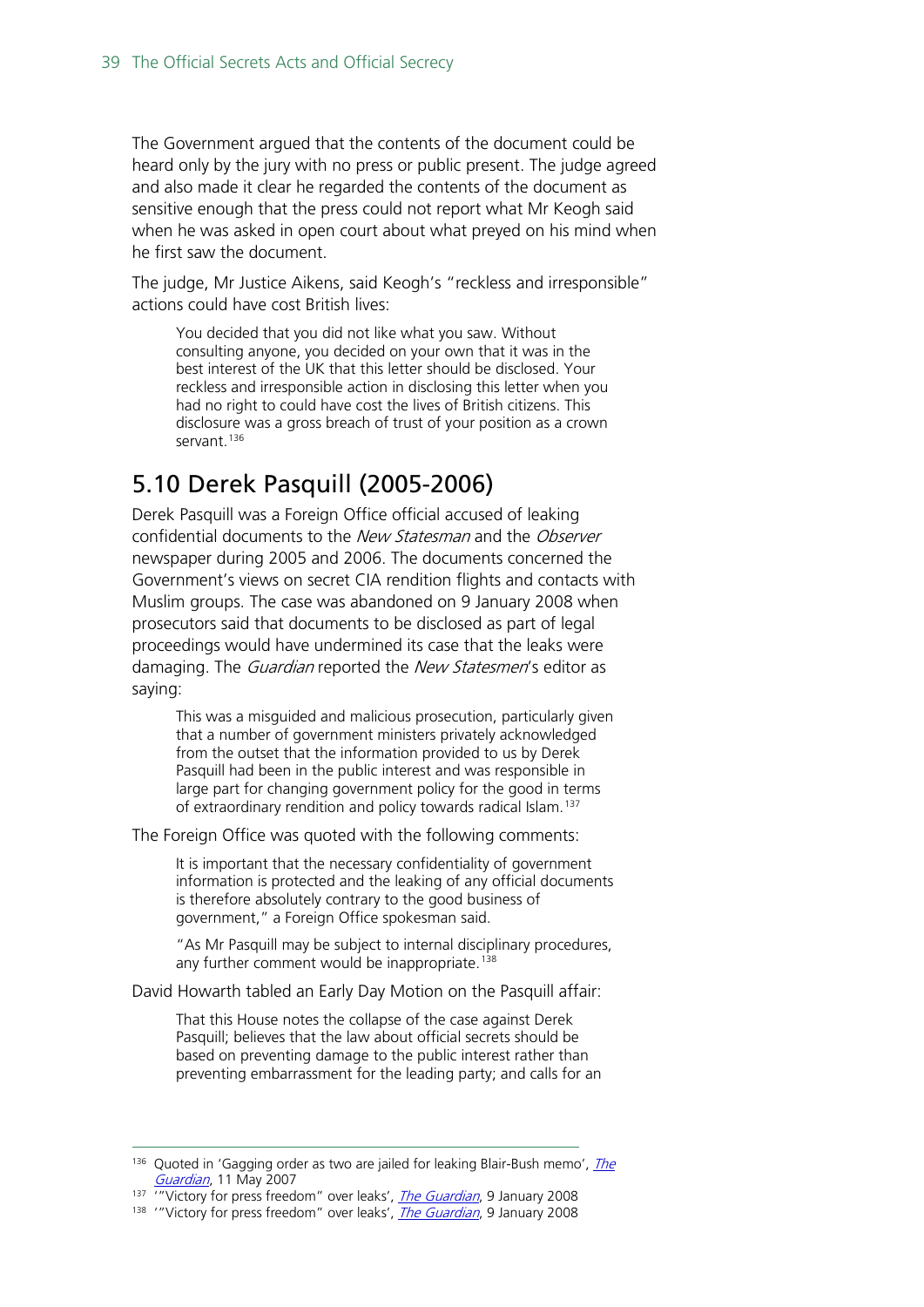enquiry into the case of Derek Pasquill and for a review of the Official Secrets Act 1989.<sup>[139](#page-39-2)</sup>

The Motion received 51 signatures.

## <span id="page-39-0"></span>5.11 Thomas Lund-Lack (2007)

In July 2007 a senior civilian worker at Scotland Yard was jailed for eight months for leaking information about a planned al-Qaeda attack on the West. Thomas Lund-Lack, a retired detective inspector with the Metropolitan Police, admitted wilful misconduct in public office by disclosing a Joint Terrorism Analysis Centre report to a *Sunday Times* journalist. A second charge of breaching the *Official Secrets Act 1989* was, it was reported, expected to "lie on file".<sup>[140](#page-39-3)</sup>

The judge who sentenced him, Mr Justice Gross, said, "Disclosure of this nature should and ought to attract immediate custody. I shall impose such a sentence in this case with no little sadness but equally no hesitation".<sup>[141](#page-39-4)</sup>

## <span id="page-39-1"></span>5.12 The Loss of Government Papers

During 2007 and 2008 a number of cases have come to light where civil servants have mislaid sensitive information. At least one civil servant has faced prosecution under the Official Secrets Acts. In a case reported by The Daily Telegraph Richard Jackson, a Cabinet Office official, was fined £2,500 under the Official Secrets Act after he left classified papers relating to al-Qaeda and Irag on a train.<sup>[142](#page-39-5)</sup> According to The Independent the paperwork was found by a member of the public and handed over to the BBC. It was subsequently produced on the evening news by the security correspondent, Frank Gardner.<sup>[143](#page-39-6)</sup>

In October 2008 the Cabinet Minister James Purnell left confidential papers on a train which related to the case of a constituent. Jonathan Baume, the head of the FDA, said that Mr Purnell should suffer the same consequences as civil servants in such cases.<sup>[144](#page-39-7)</sup>

- <span id="page-39-3"></span><sup>140</sup> 'Met employee jailed for Sunday Times leak', PA Business, 27 July 2007
- <sup>141</sup> 'Former police officer jailed for secrets leak', PA Business, 27 July 2007
- <span id="page-39-5"></span><span id="page-39-4"></span><sup>142</sup> 'Purnell's papers: union wants action', The Daily Telegraph, 3 November 2008

<span id="page-39-2"></span><sup>&</sup>lt;sup>139</sup> [Early Day Motion 690,](http://www.parliament.uk/edm/2007-08/690) Derek Pasquill and the Official Secrets Act 1989, Session 2007-08

<span id="page-39-6"></span><sup>&</sup>lt;sup>143</sup> 'Officer faces charges over secret files left on train', The Independent, 30 September 2008

<span id="page-39-7"></span><sup>&</sup>lt;sup>144</sup> 'James Purnell "should face action" for leaving papers on train', The Daily Telegraph, 2 November 2008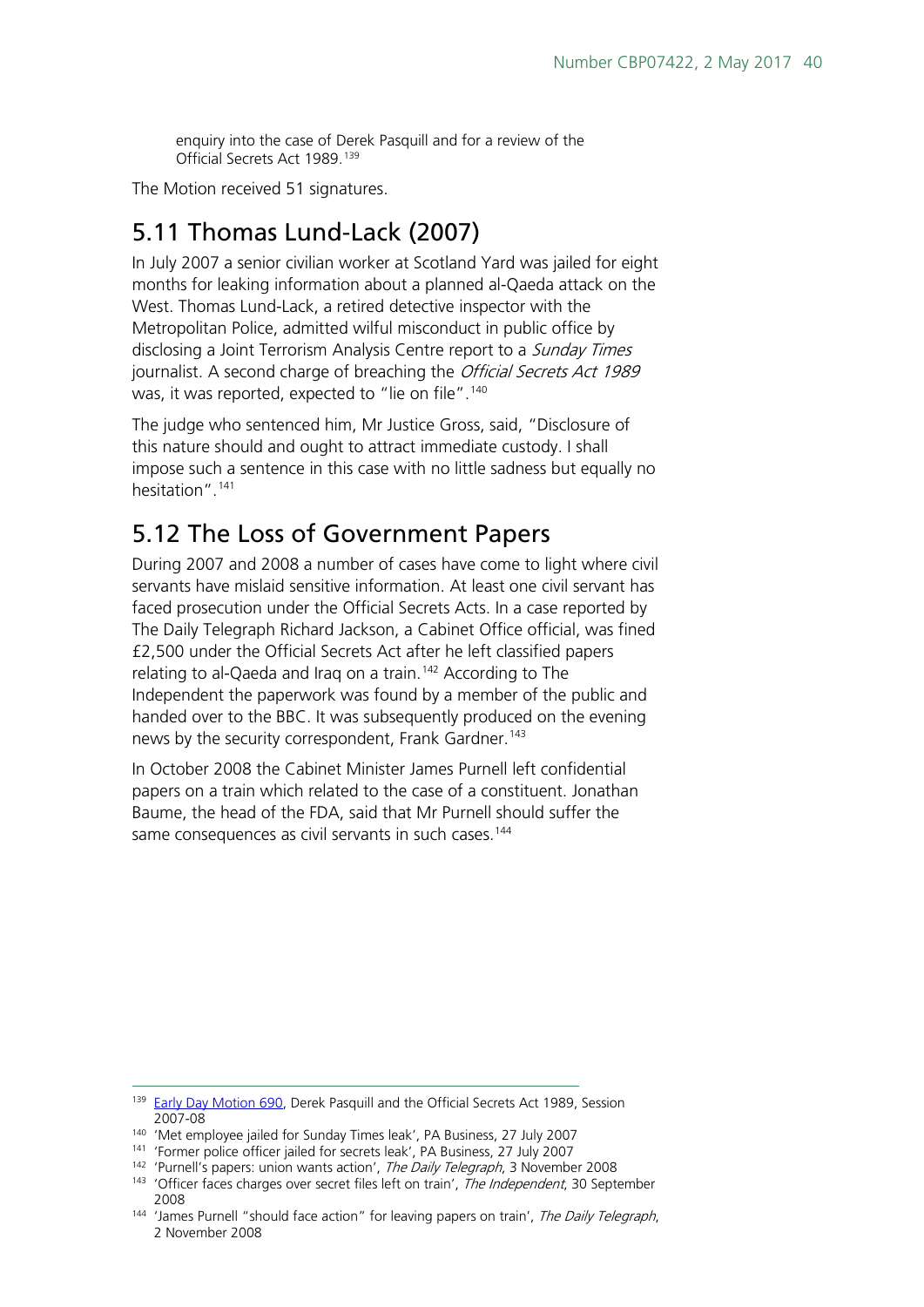# <span id="page-40-0"></span>6. Other legislation concerning the disclosure of official information

## <span id="page-40-1"></span>6.1 *Public Records Acts*, *1958 - 1967*

The Public Records Act 1958, which came into force on 1 January 1959, provided a statutory, general public right of access to government records for the first time. [145](#page-40-2)

Under section 5 (1) of the Act, public records would be available to members of the public after a period of fifty years.<sup>[146](#page-40-3)</sup> The *Public Records* Act 1967 subsequently amended the fifty-year closure period to thirty years. Following an independent review of the thirty-year access rule, the Constitutional Reform and Governance Act 2010 reduced the closure further, to twenty years.<sup>[147](#page-40-4)</sup> A ten-year transition period was also put in place, during which two years' records will be released every year to get down from the thirty-year limit to the twenty-year limit.<sup>[148](#page-40-5)</sup>

There are, however, certain exemptions to the right of access to public records after twenty years. The Public Records Act 1958 specified that records could be retained by the Government beyond the specified fifty (now twenty) year period if, in the opinion of the person responsible for them, they are required "for administrative purposes or ought to be retained for any other special reason".<sup>[149](#page-40-6)</sup> The Lord Chancellor's approval is needed for this retention.

The risk of prejudice to national security is regarded as the "special reason" in relation to the retention of security and intelligence records.[150](#page-40-7) Successive Lord Chancellors have given their approval for the retention of defined categories of security and intelligence records. This approval has been recorded in instruments which authorise (rather than require) the retention of records where the retention remains necessary for national security reasons. Guidance on the Lord Chancellor's Security Instrument states that

Records retained by public bodies under security and intelligence instruments are reviewed at intervals of no more than 10 years.

- <span id="page-40-4"></span>[Constitutional Reform and Governance Act 2010](http://www.legislation.gov.uk/ukpga/2010/25/section/45), section 45
- <span id="page-40-5"></span><sup>148</sup> The Freedom of Information (Definition of Historical Records) (Transitional and [Savings Provisions\) Order 2012](http://www.legislation.gov.uk/uksi/2012/3029/made) SI 2012/3029
- <span id="page-40-6"></span>149 [Public Records Act 1958](http://www.legislation.gov.uk/ukpga/1958/51/pdfs/ukpga_19580051_en.pdf), section 3 (4)

<span id="page-40-2"></span><sup>&</sup>lt;sup>145</sup> The first Public Records Act was passed in 1838 to "keep safely the public records". See The National Archives, *[History of the Public Records Act](http://www.nationalarchives.gov.uk/information-management/legislation/public-records-act/history-of-pra/)* [accessed 17 November 2015]

<span id="page-40-3"></span><sup>&</sup>lt;sup>146</sup> *[Public Records Act 1958](http://www.legislation.gov.uk/ukpga/1958/51/pdfs/ukpga_19580051_en.pdf)*, section 5 (1)

<span id="page-40-7"></span><sup>150</sup> Ministry of Justice, Transparency Data: Signed Instrument for the Retention of Public [Records,](https://www.gov.uk/government/publications/signed-instrument-for-the-retention-of-public-records) Notes on the Lord Chancellor's Security and Intelligence Instrument, 11 October 2012, para 3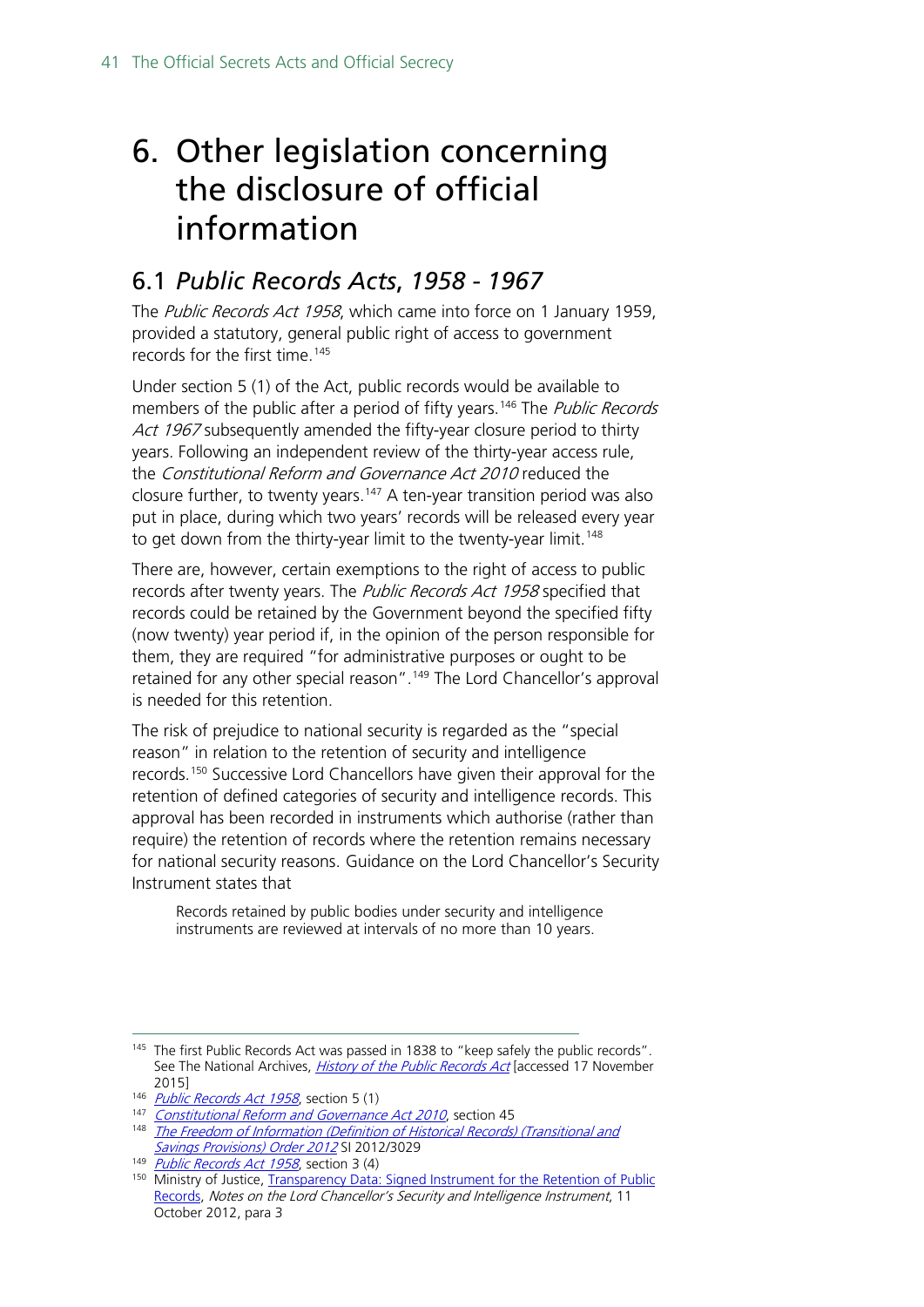For the security and intelligence agencies it is their records retention policies that are reviewed at least every 10 years.<sup>[151](#page-41-1)</sup>

The current Security Instrument took effect on 1 January 2012 and will expire on 31 December 2021.<sup>[152](#page-41-2)</sup>

On 17 September 2015 the Government announced via a written statement that the responsibility for government records management policy would be transferred from the Ministry of Justice to the Cabinet Office. The changes took effect on 17 September 2015.<sup>[153](#page-41-3)</sup> The Lord Chancellor's responsibilities under the Public Records Act 1958 will also be transferred to the Secretary of State for Culture, Media and Sport.

## <span id="page-41-0"></span>6.2 *Public Interest Disclosure Act 1998*

The Public Interest Disclosure Act 1998 came into force in July 1999, following attempts during the 1990s to protect 'whistleblowers' who raise wrongdoing at work, and who were then victimised or punished for doing so. It amends the *Employment Rights Act 1996*, and protects workers that disclose information about malpractice at their workplace, or former workplace, provided certain conditions are met.

However, section 11 of the Public Interest Disclosure Act 1998 amended section 193 of the *Employment Relations Act 1996* to exclude whistleblowing protection for disclosures relating to "employment for the purposes of the Security Service, the Secret Intelligence Service or Government Communication Headquarters". Section 193 of the 1996 Act has been amended since,<sup>[154](#page-41-4)</sup> although it has retained the exclusion for those types of employment.

The issue of a public interest defence has long been associated with the Official Secrets Acts. It will be recalled that the very first Official Secrets Bill from 1889 had been amended to include a public interest defence, following concerns that the Bill would penalise the disclosure of information about corruption in government (see section x above). There has also been some debate as to whether the *Official Secrets Act* 1911 contained a public interest defence in section 2. During his trial in 1985, Clive Ponting attempted to use section 2, subsection 1 (a), part of which states that communication of information is not an offence under the Act if it is communicated to "a person to whom it is in the interest of the State his duty to communicate it".<sup>[155](#page-42-1)</sup> However, Douglas Hurd MP, the Home Secretary in 1989, declared during the Second Reading of the Official Secrets Bill 1988-89 that:

<span id="page-41-1"></span> <sup>151</sup> Ministry of Justice[, Transparency Data: Signed Instrument for the Retention of Public](https://www.gov.uk/government/publications/signed-instrument-for-the-retention-of-public-records)  [Records,](https://www.gov.uk/government/publications/signed-instrument-for-the-retention-of-public-records) Notes on the Lord Chancellor's Security and Intelligence Instrument, 11 October 2012, para 4

<span id="page-41-2"></span><sup>152</sup> Ministry of Justice, Transparency Data: Signed Instrument for the Retention of Public [Records,](https://www.gov.uk/government/publications/signed-instrument-for-the-retention-of-public-records) The Lord Chancellor's Security and Intelligence Instrument, 11 October 2012

<span id="page-41-3"></span><sup>153</sup> [HCWS209](http://www.parliament.uk/written-questions-answers-statements/written-statement/Commons/2015-09-17/HCWS209) [Machinery of Government Changes: Data protection policy; Information Commissioner's Office; The National Archives; and Government records management policy], 17 September 2015

<sup>&</sup>lt;sup>154</sup> By Employment Relations Act 1999, Schedule 8, para 1

<span id="page-41-4"></span><sup>155</sup> Official Secrets Act 1911, Section 2 1 (a)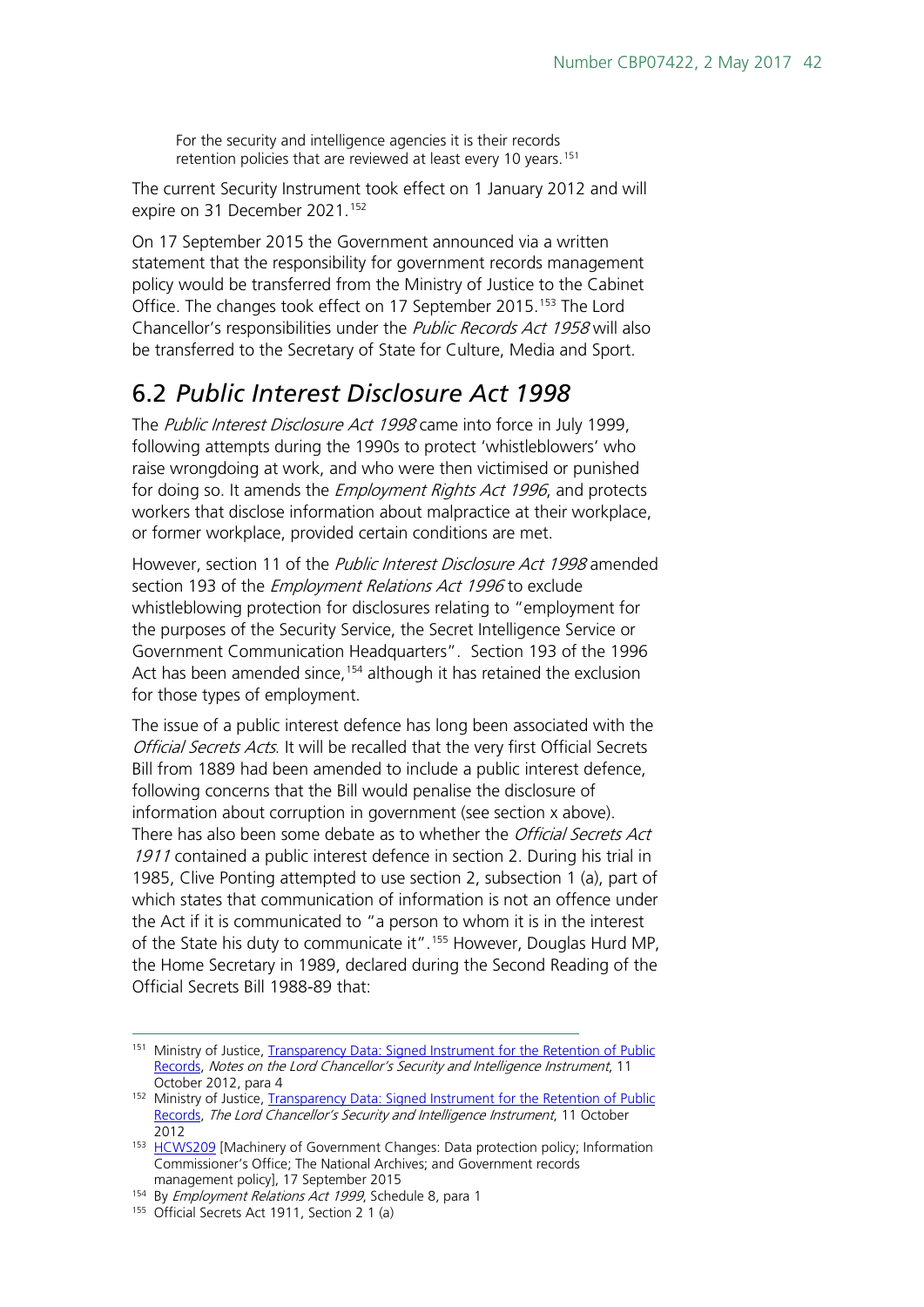Many have sought to argue such an interest but the judgements have never given cause to accept the argument. We are talking about the proposition that there should be a defence, rather than that we should retain an existing defence. We do not believe that a blanket defence of public interest should have a place in the proposals…[156](#page-42-2)

Similarly, during the Commons debates on the Official Secrets Bill of 1989 the issue of a public interest defence was aired in relation to Health and Safety matters.<sup>[157](#page-42-3)</sup> Two Members in 1995-96 also attempted to create protection for whistle-blowers. Don Touhig introduced a Private Member's Bill in 1995 to "protect individuals who make certain disclosures of information in the public interest; to allow such individuals to bring action in respect of victimisation; to protect the identity of sources of information."<sup>[158](#page-42-4)</sup> Tony Wright (the Member for Cannock Chase) likewise introduced a ten-minute rule bill, the Whistleblower Protection Bill, in 1995.[159](#page-42-5)

The *Official Secrets Act 1989* does not contain a public interest defence.

The House of Commons Library Briefing Paper *Whistleblowing and* [Gagging Clauses](http://researchbriefings.parliament.uk/ResearchBriefing/Summary/CBP-7442) (January 2016) contains further details on the Public Interest Disclosure Act 1998.

## <span id="page-42-0"></span>6.3 *Freedom of Information Act 2000*

The **[Freedom of Information Act 2000](http://www.legislation.gov.uk/ukpga/2000/36/contents)** provides public access to information held by over 100,000 public authorities, including government departments. Under the Act, public authorities are required to publish certain information about their activities.<sup>[160](#page-42-6)</sup> Since 1 January 2005 individuals have also been able to make requests for information under the Freedom of Information Act. A request for information must be complied with unless one or more of the public exemptions set out in the Act are relevant. Most of the exemptions are subject to a public interest test. Section 2 (2) states that

(b) in all the circumstances of the case, the public interest in maintaining the exemption outweighs the public interest in disclosing the information.

The public interest, however, is not defined, and this follows precedent in overseas jurisdictions.

Section 23 of the *Freedom of Information Act* specifies that information supplied by, or relating to, security bodies, such as the Security Service, have an absolute exemption from section 2, i.e. it is not subject to a public interest test. Section 24 of the Act specifies that matters relating to national security are also exempt, but these matters are subject to a

<span id="page-42-3"></span><span id="page-42-2"></span><span id="page-42-1"></span> <sup>156</sup> HC Deb 21 Dec 1989 c465

<sup>157</sup> HC Deb 2 Feb 1989 cc450-454

<span id="page-42-4"></span><sup>&</sup>lt;sup>158</sup> [Public Interest](http://researchbriefings.intranet.parliament.uk/ResearchBriefing/Summary/RP96-26) Disclosure Bill, Bill 20 of 1995/96. See Julia Lourie, Public Interest [Disclosure Bill 1995/96](http://researchbriefings.intranet.parliament.uk/ResearchBriefing/Summary/RP96-26), House of Commons Library Research Paper 96/26, 19 February 1996

<span id="page-42-6"></span><span id="page-42-5"></span><sup>159</sup> Bill 152 of 1994/95

<sup>&</sup>lt;sup>160</sup> Freedom of Information Act 2000, Section 19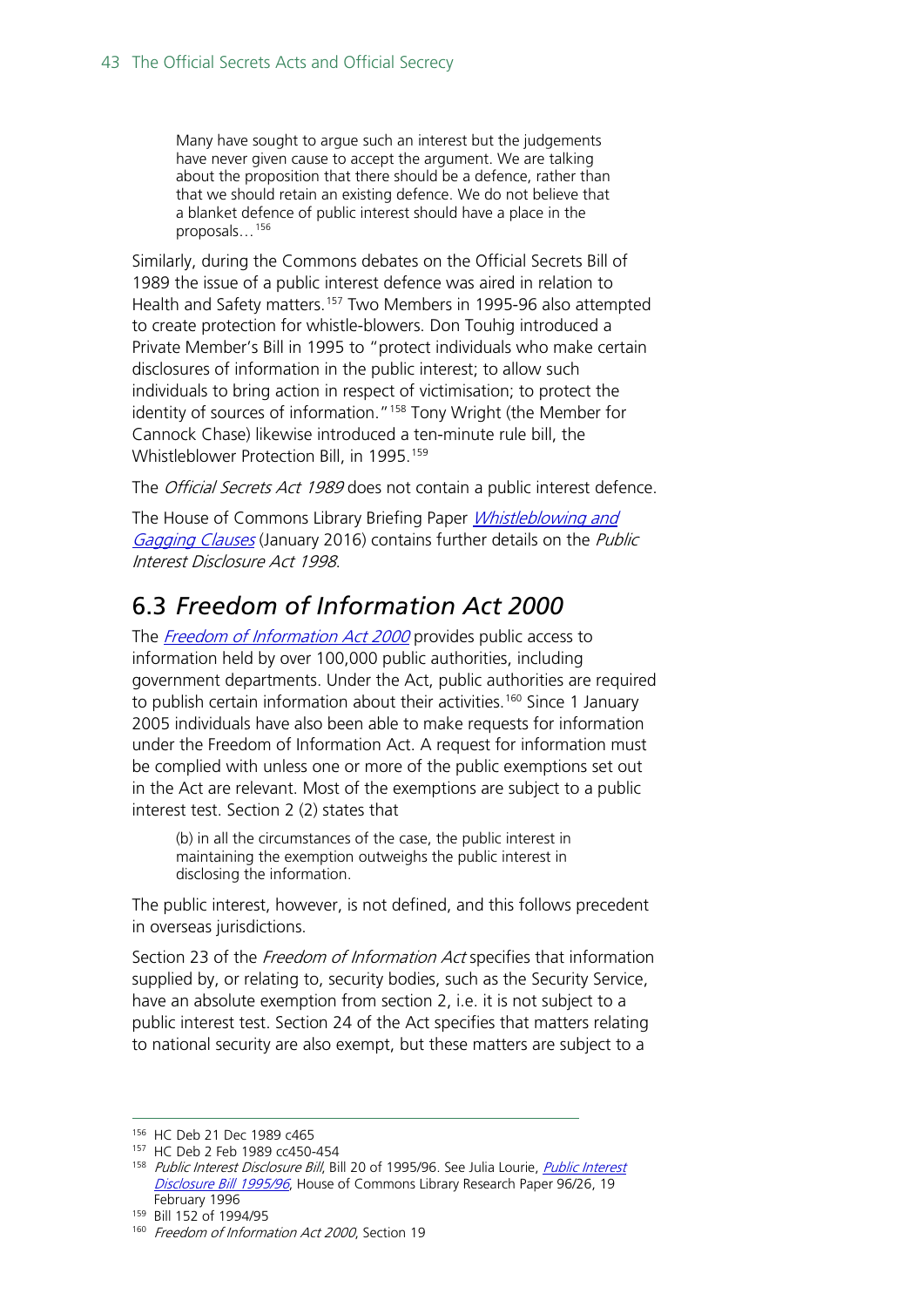public interest test. In both instances, a certificate signed by a Minister of the Crown is required for the exemption.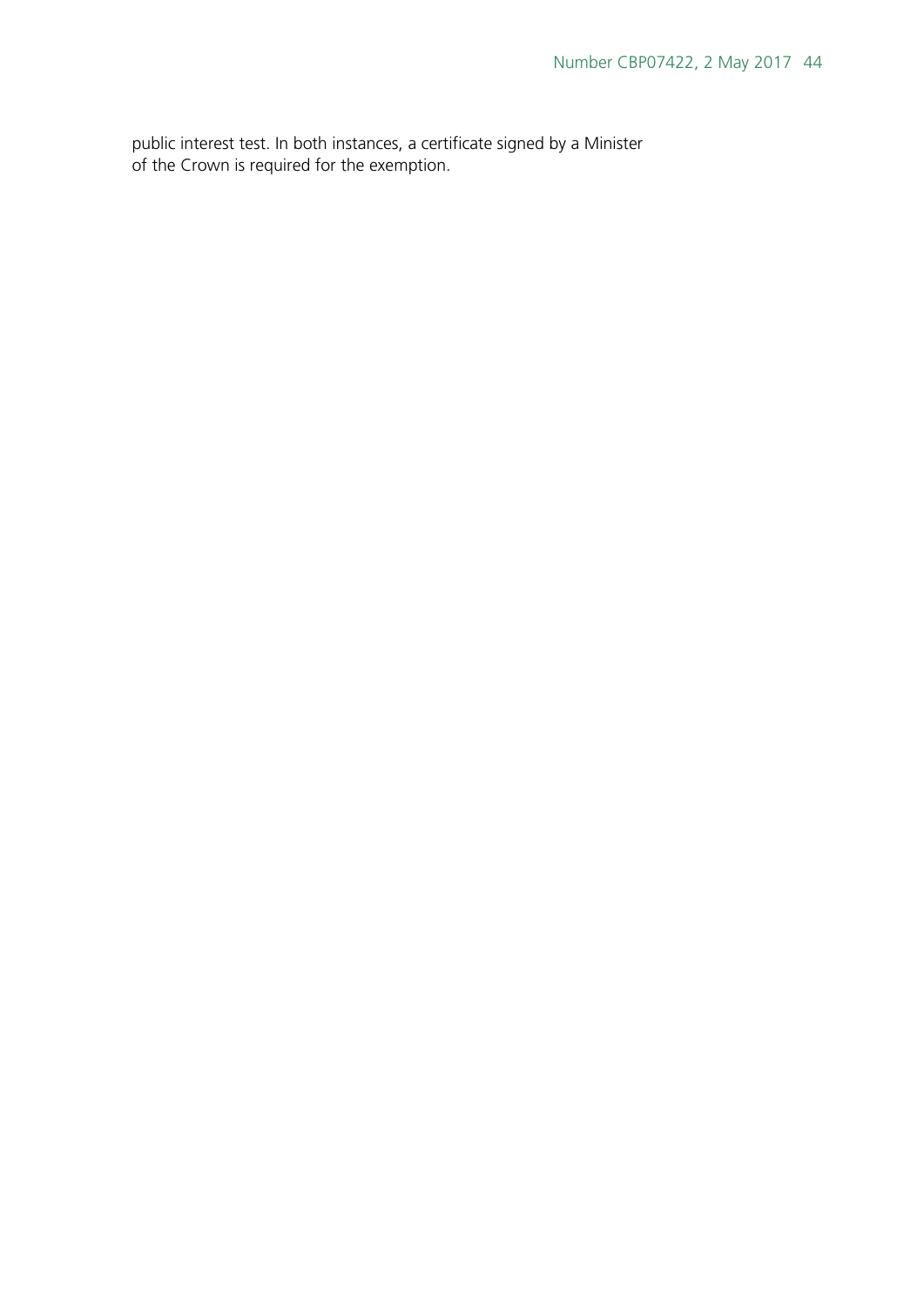# <span id="page-44-0"></span>7. *Security Service Act 1989*

The *[Security Service Act 1989](http://www.legislation.gov.uk/ukpga/1989/5/contents)* established the first elements of statutory control over the UK's Security Service (MI5). The Act imposed duties and obligations on the Security Service and confirmed that accountability for the Security Service would function by ministerial responsibility to Parliament.<sup>[161](#page-44-1)</sup>

Section 1 of the Act sets out the duties of the Security Service as being

(2) […] the protection of national security and, in particular, its protection against threats from espionage, terrorism and sabotage, from the activities of agents of foreign powers and from actions intended to overthrow or undermine parliamentary democracy by political, industrial or violent means.

(3) It shall also be the function of the Service to safeguard the economic well-being of the United Kingdom against threats posed by the actions or intentions of persons outside the British Islands.[162](#page-44-2)

The Act gave statutory authority for a Director General of the Security Service, who is appointed by the Secretary of State, who in turn answers in Parliament for the Service (in practice, this is the Home Secretary). The Director General's responsibilities are set out in section 2 of the *Security* Services Act. These include ensuring that the Service does not act to further the interests of a political party.

The Act also provided for a complaints procedure for those aggrieved by what they believed the Service had done in relation to them. This is now set out in the Regulation of Investigatory Powers Act 2000; the Investigatory Powers Tribunal now hears complaints into the conduct of the Security Service.

The *Security Service Act 1989* did not include provision for a Parliamentary committee to examine the policy, expenditure or administration of the Security Service. That Committee, the Intelligence and Security Committee, was established by the 1994 Intelligence Service Act (see section 7).

<span id="page-44-1"></span><sup>161</sup> Thomas, *Espionage and Secrecy*, p217

<span id="page-44-2"></span><sup>162</sup> [Security Services Act 1989](http://www.legislation.gov.uk/ukpga/1989/5/contents), section 1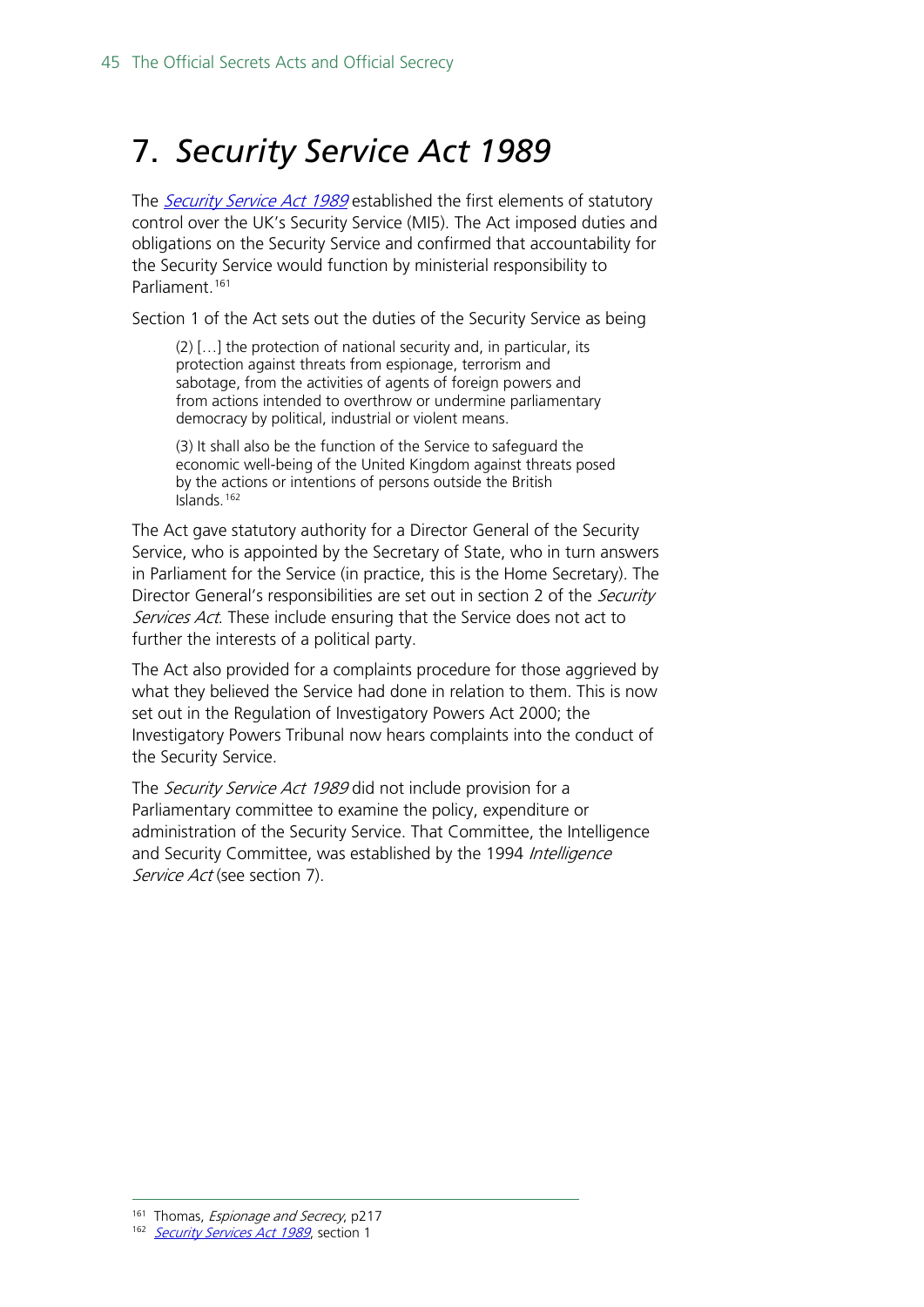# <span id="page-45-0"></span>8. *Intelligence Services Act 1994*

The *[Intelligence Services Act 1994](http://www.legislation.gov.uk/ukpga/1994/13/contents)* provides the statutory framework for the Secret Intelligence Service (MI6) and for the Government Communications Headquarters (GCHQ) – the signals intelligence agency.

Section 1 of the Act sets out the functions of the Secret Intelligence Service as being

(a) to obtain and provide information relating to the actions or intentions of persons outside the British Islands; and

(b) to perform other tasks relating to the actions or intentions of such persons.

The 1994 Act also created a statutory committee, drawn from both Houses of Parliament, called Intelligence and Security Committee (now the [Intelligence and Security Committee of Parliament\)](http://isc.independent.gov.uk/).<sup>[163](#page-45-1)</sup> The Act established the Committee's remit as being to examine the expenditure, administration and policy of all three intelligence services. The functions of the Intelligence and Security Committee of Parliament have since been increased by the *Justice and Security Act 2013* to increase its powers and remit.

<span id="page-45-1"></span>Members of the Committee are now nominated by the Prime Minister (following consultation with the Leader of the Opposition) but appointed by Parliament.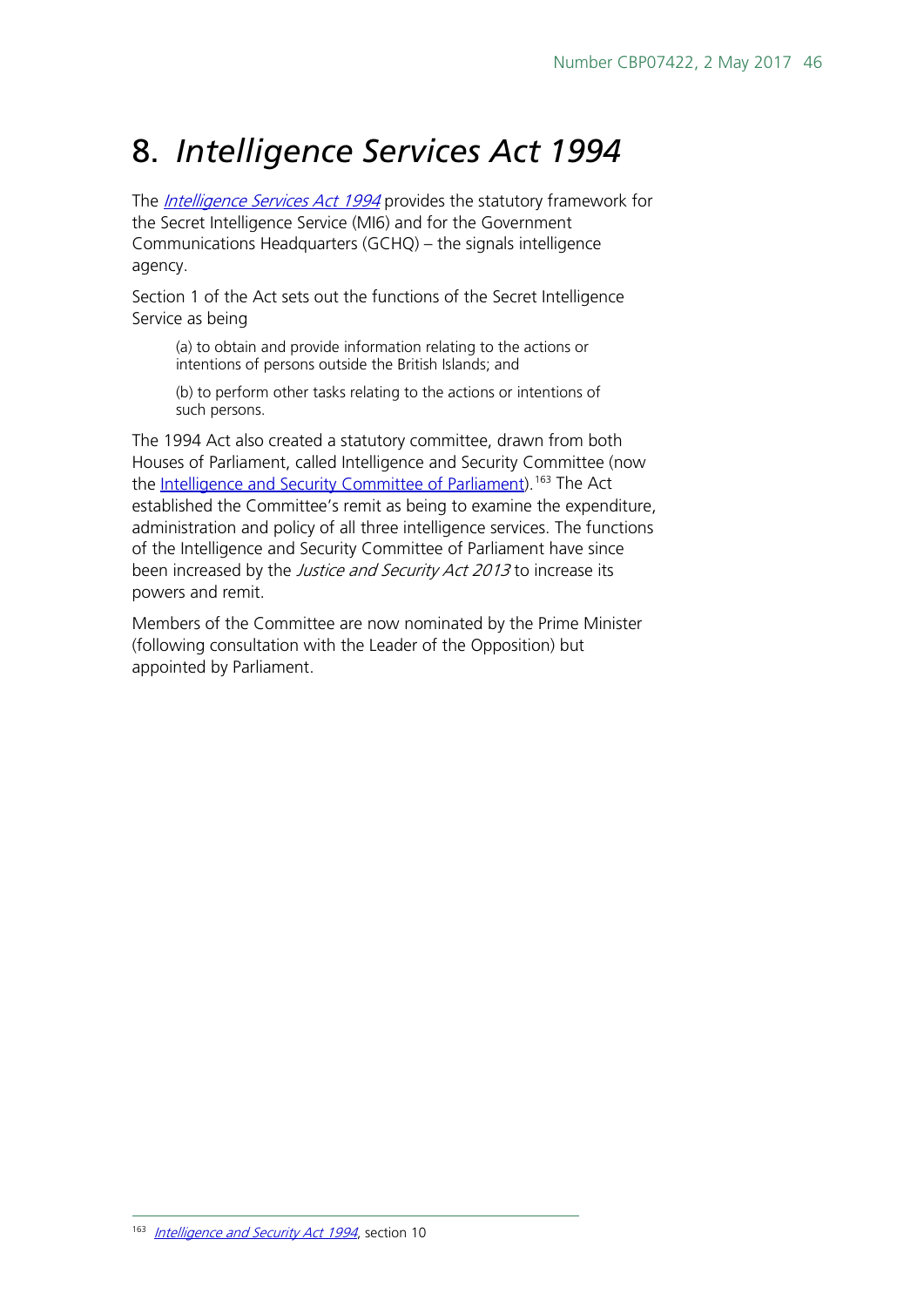#### The Official Secrets Acts and Official Secrecy